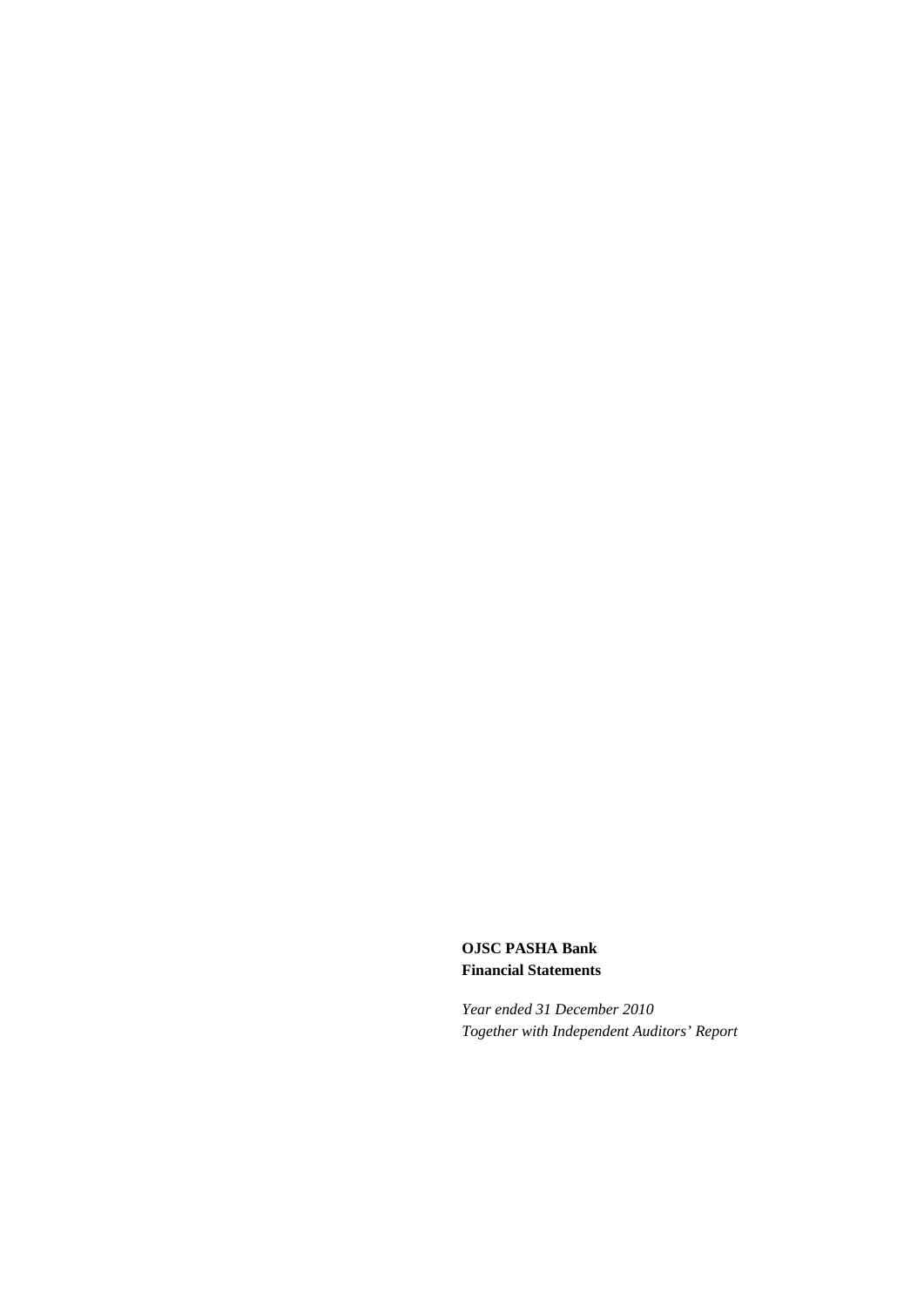# **CONTENTS**

## Independent auditors' report

## **Notes to Financial Statements**

| 1.  |                                                                                                     |  |
|-----|-----------------------------------------------------------------------------------------------------|--|
| 2.  |                                                                                                     |  |
| 3.  |                                                                                                     |  |
| 4.  |                                                                                                     |  |
| 5.  |                                                                                                     |  |
| 6.  |                                                                                                     |  |
| 7.  |                                                                                                     |  |
| 8.  |                                                                                                     |  |
| 9.  |                                                                                                     |  |
| 10. |                                                                                                     |  |
| 11. |                                                                                                     |  |
| 12. |                                                                                                     |  |
| 13. |                                                                                                     |  |
| 14. |                                                                                                     |  |
| 15. | Amounts due to the Central Bank of the Republic of Azerbaijan, banks and government agencies22      |  |
| 16. |                                                                                                     |  |
| 17. |                                                                                                     |  |
| 18. |                                                                                                     |  |
| 19. |                                                                                                     |  |
| 20. |                                                                                                     |  |
| 21. |                                                                                                     |  |
| 22. |                                                                                                     |  |
| 23. |                                                                                                     |  |
| 24. | Impairment losses on interest bearing assets, and provision for guarantees and other commitments 28 |  |
| 25. |                                                                                                     |  |
| 26. |                                                                                                     |  |
| 27. |                                                                                                     |  |
| 28. |                                                                                                     |  |
| 29. |                                                                                                     |  |
|     |                                                                                                     |  |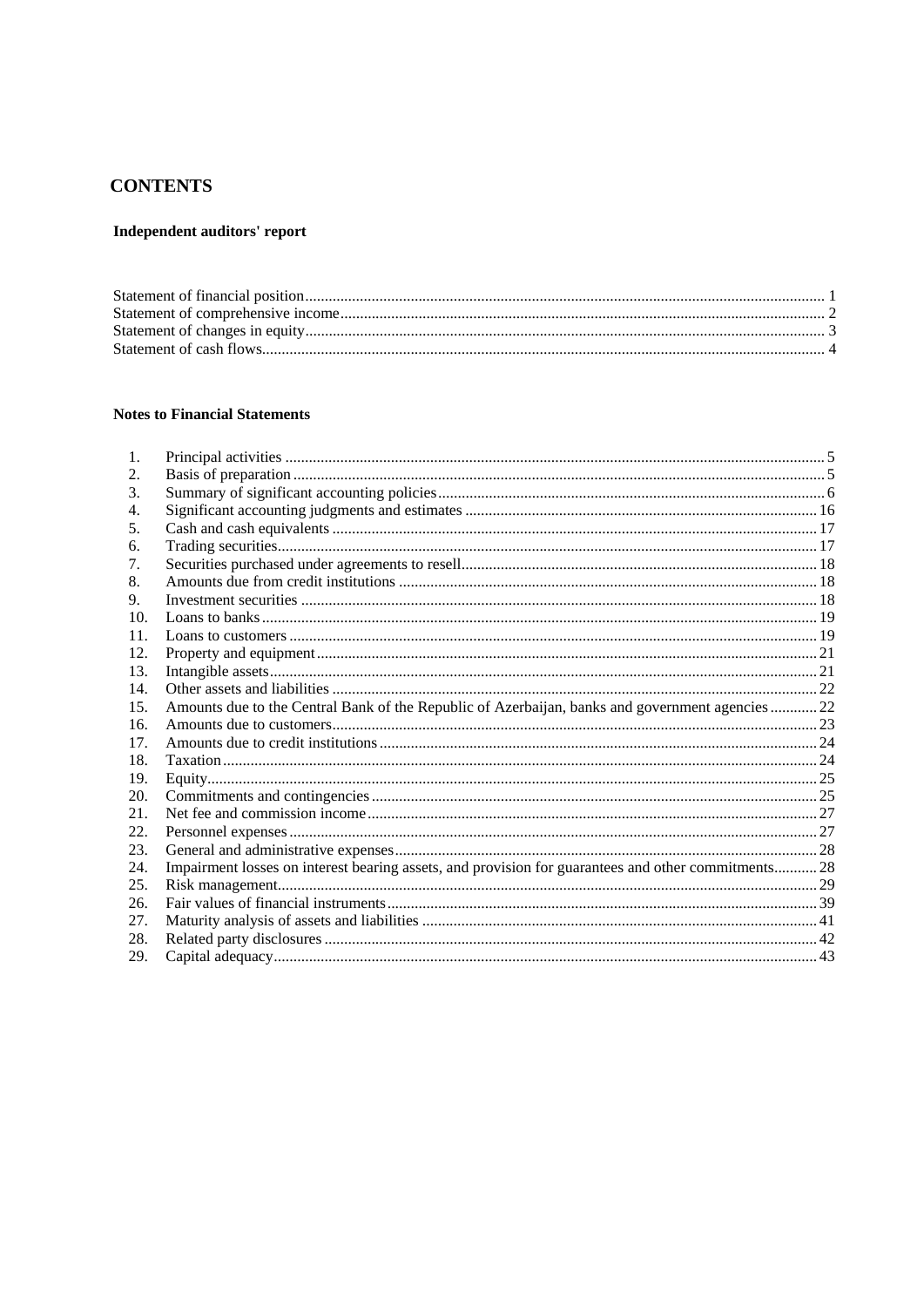## **Independent auditors' report**

## **To the Shareholders and Board of Directors of OJSC PASHA Bank ‐**

We have audited the accompanying financial statements of OJSC PASHA Bank, which comprise the statement of financial position as at 31 December 2010, and the statements of comprehensive income, of changes in equity and of cash flows for the year then ended, and a summary of significant accounting policies and other explanatory information.

## *Management's responsibility for the financial statements*

Management is responsible for the preparation and fair presentation of these financial statements in accordance with International Financial Reporting Standards, and for such internal control as management determines is necessary to enable the preparation of financial statements that are free from material misstatement, whether due to fraud or error.

## *Auditors' responsibility*

Our responsibility is to express an opinion on these financial statements based on our audit. We conducted our audit in accordance with International Standards on Auditing. Those standards require that we comply with ethical requirements and plan and perform the audit to obtain reasonable assurance about whether the financial statements are free from material misstatement.

An audit involves performing procedures to obtain audit evidence about the amounts and disclosures in the financial statements. The procedures selected depend on the auditors' judgment, including the assessment of the risks of material misstatement of the financial statements, whether due to fraud or error. In making those risk assessments, the auditor considers internal control relevant to the entity's preparation and fair presentation of the financial statements in order to design audit procedures that are appropriate in the circumstances, but not for the purpose of expressing an opinion on the effectiveness of the entity's internal control. An audit also includes evaluating the appropriateness of accounting policies used and the reasonableness of accounting estimates made by management, as well as evaluating the overall presentation of the financial statements.

We believe that the audit evidence we have obtained is sufficient and appropriate to provide a basis for our audit opinion.

## *Opinion*

In our opinion, the financial statements present fairly, in all material respects, the financial position of OJSC PASHA Bank as at 31 December 2010, and its financial performance and its cash flows for the year then ended in accordance with International Financial Reporting Standards.

Ernet & Young Holdings (CIS) B.V.

28 February 2011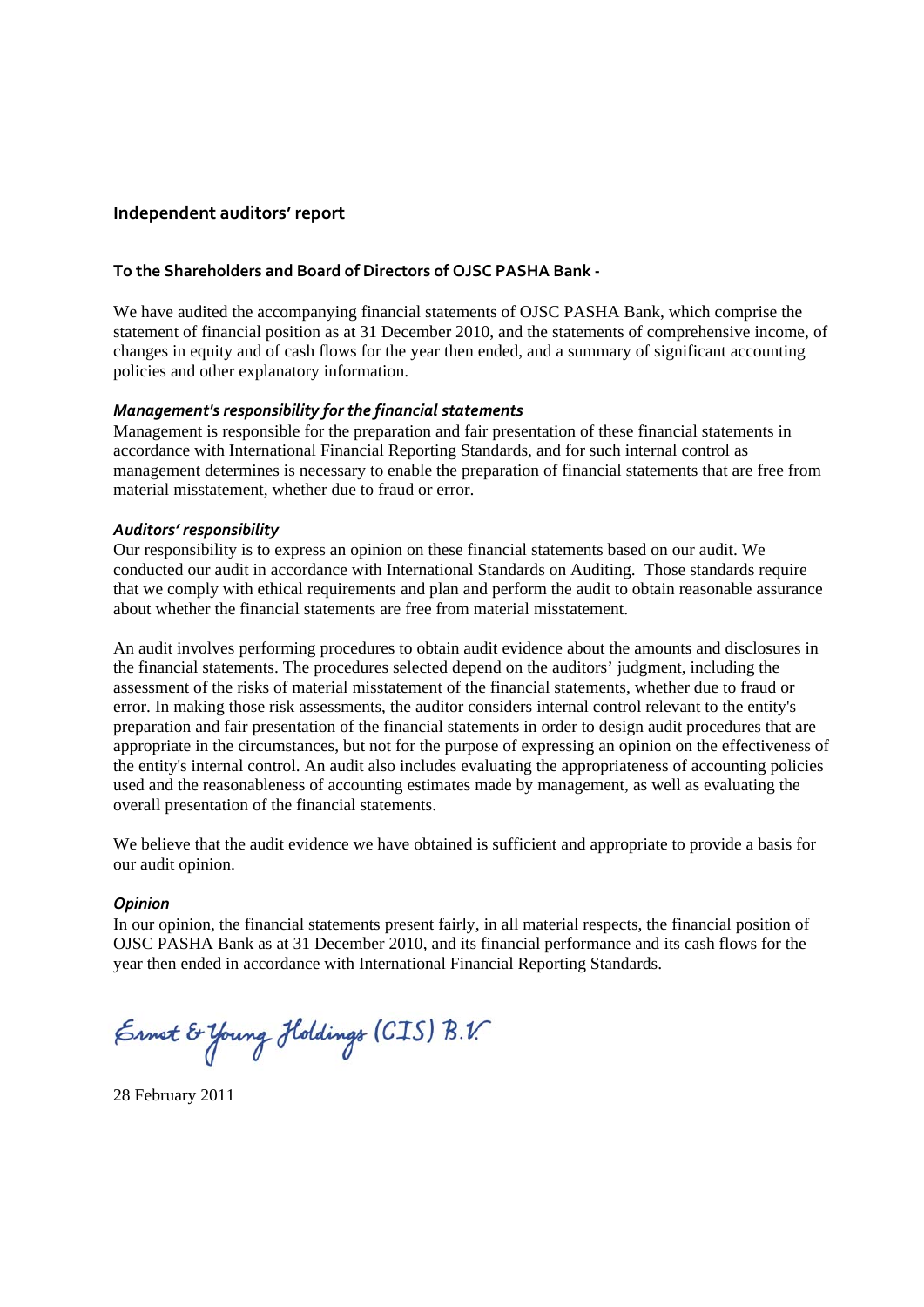## STATEMENT OF FINANCIAL POSITION

## As at 31 December 2010

(Figures in Tables are in thousands of Azerbaijani Manats)

|                                                                          | <b>Notes</b> | 31 December 2010 | 31 December 2009 |
|--------------------------------------------------------------------------|--------------|------------------|------------------|
| <b>Assets</b>                                                            |              |                  |                  |
| Cash and cash equivalents                                                | 5            | 132,892          | 50,456           |
| Trading securities                                                       | 6            | 897              | 858              |
| Securities purchased under agreements to resell                          | 7            | 5,775            | 499              |
| Amounts due from credit institutions                                     | 8            | 22,676           | 46,506           |
| Investment securities available–for–sale                                 | 9            | 149,400          | 82,027           |
| Investment securities held to maturity                                   | 9            | 506              | 714              |
| Loans to banks                                                           | 10           | 4,379            | 1,909            |
| Loans to customers                                                       | 11           | 187,868          | 119,520          |
| Property and equipment                                                   | 12           | 3,549            | 1,400            |
| Intangible assets                                                        | 13           | 1,607            | 712              |
| Other assets                                                             | 14           | 2,755            | 1,832            |
| <b>Total assets</b>                                                      |              | 512,304          | 306,433          |
| <b>Liabilities</b><br>Amounts due to the Central Bank of the Republic of |              |                  |                  |
| Azerbaijan, banks and government agencies                                | 15           | 24,007           | 12,486           |
| Amounts due to customers                                                 | 16           | 338,599          | 166,391          |
| Amounts due to credit institutions                                       | 17           | 6,786            |                  |
| Current income tax liability                                             | 18           | 573              |                  |
| Provision for guarantees and other commitments                           | 20, 24       | 1,582            | 781              |
| Other liabilities                                                        | 14           | 3,942            | 205              |
| <b>Total liabilities</b>                                                 |              | 375,489          | 179,863          |
| <b>Equity</b>                                                            |              |                  |                  |
| Share capital                                                            | 19           | 115,407          | 100,000          |
| Retained earnings                                                        |              | 21,408           | 26,570           |
| <b>Total equity</b>                                                      |              | 136,815          | 126,570          |
|                                                                          |              | 512,304          | 306,433          |

## Signed and authorised for release on behalf of the Management Board of the Bank:

Farid Akhundov

Shahin Mammadov

28 February 2011



Chairman of the Executive Board

**Chief Financial Officer** 

The accompanying notes on pages 5 to 45 are an integral part of these financial statements.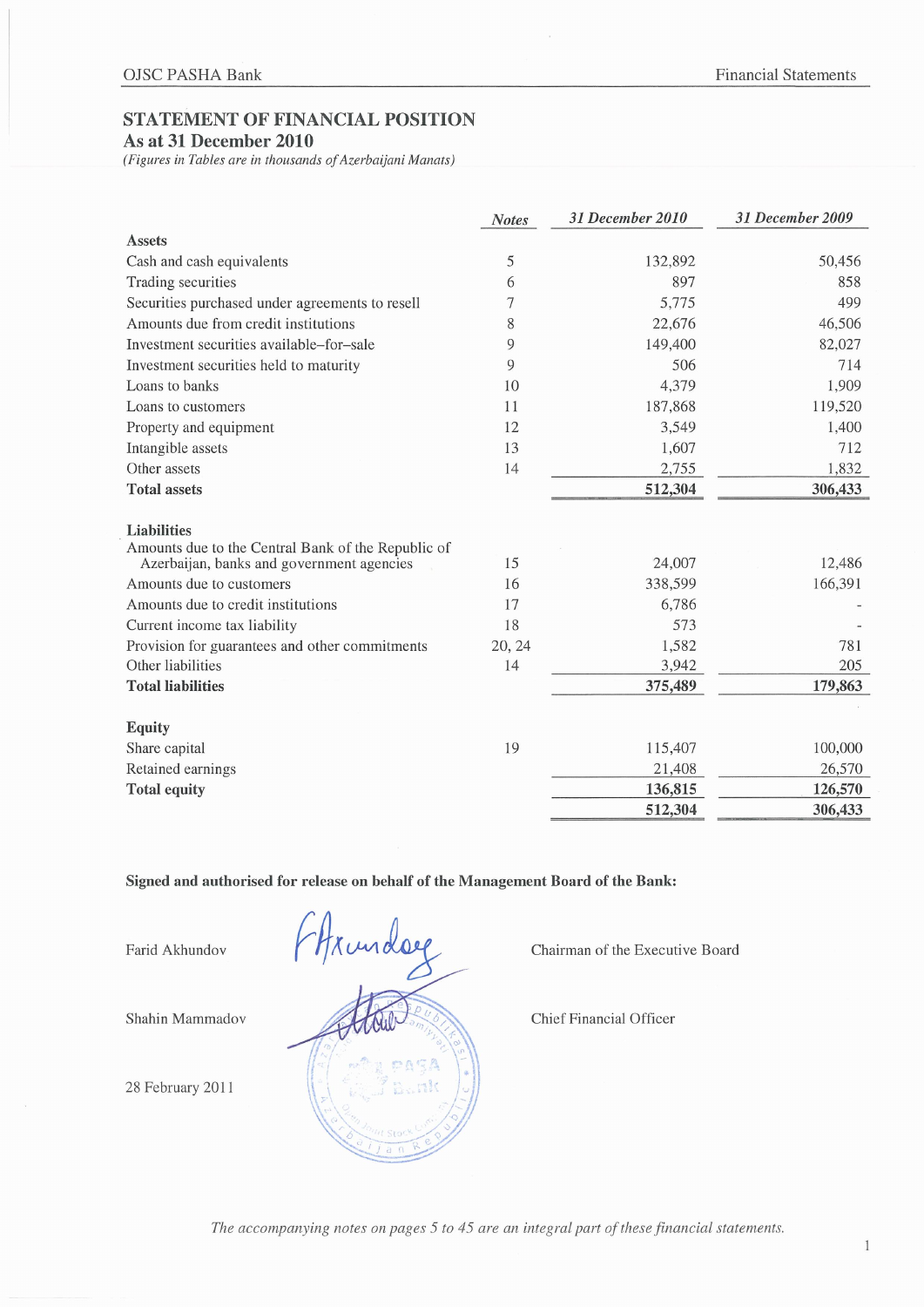## **STATEMENT OF COMPREHENSIVE INCOME**

**For the year ended 31 December 2010** 

*(Figures in Tables are in thousands of Azerbaijani Manats)* 

|                                                                                                      | <b>Notes</b> | Year ended<br>31 December 2010 | Year ended<br>31 December 2009 |
|------------------------------------------------------------------------------------------------------|--------------|--------------------------------|--------------------------------|
| <b>Interest income</b>                                                                               |              |                                |                                |
| Loans to customers                                                                                   |              | 22,680                         | 11,344                         |
| Amounts due from credit institutions                                                                 |              | 5,478                          | 7,754                          |
| Investment securities                                                                                |              | 3,741                          | 3,766                          |
| Guarantees and letters of credit                                                                     |              | 1,184                          | 831                            |
| Loans to banks                                                                                       |              | 741                            | 647                            |
| Securities purchased under agreements to resell                                                      |              | 18                             | 42                             |
|                                                                                                      |              | 33,842                         | 24,384                         |
| <b>Interest expense</b>                                                                              |              |                                |                                |
| Amounts due to customers                                                                             |              | (7, 844)                       | (4,009)                        |
| Guarantees and letters of credit                                                                     |              | (431)                          | (282)                          |
| Amounts due to the Central Bank of the Republic of                                                   |              |                                |                                |
| Azerbaijan, banks and government agencies                                                            |              | (359)                          | (55)                           |
| Amounts due to credit institutions                                                                   |              | (111)                          |                                |
| Other                                                                                                |              | (11)                           |                                |
|                                                                                                      |              | (8,756)                        | (4,346)                        |
| Net interest income                                                                                  |              | 25,086                         | 20,038                         |
| Impairment losses on interest bearing assets                                                         |              | (5,649)                        | (556)                          |
| Provision for guarantees and other commitments                                                       |              | (801)                          | (781)                          |
| Impairment losses on interest bearing assets, and<br>provisions for guarantees and other commitments | 24           | (6, 450)                       | (1, 337)                       |
| Net interest income after provision for impairment<br>losses                                         |              | 18,636                         | 18,701                         |
| Net fee and commission income                                                                        | 21           | 1,403                          | 619                            |
| Net unrealized gains from trading securities                                                         |              | 49                             | 265                            |
| Net gains on sale of investment securities available-for-<br>sale                                    |              | 280                            |                                |
| Net gains/(losses) from foreign currencies:                                                          |              |                                |                                |
| - dealings                                                                                           |              | 3,750                          | 1,781                          |
| - translation differences                                                                            |              | (224)                          | (30)                           |
| Other income                                                                                         |              |                                | 4                              |
| Non-interest income                                                                                  |              | 5,258                          | 2,639                          |
| Personnel expenses                                                                                   | 22           | (5,680)                        | (3,396)                        |
| General and administrative expenses                                                                  | 23           | (2,936)                        | (1,939)                        |
| Depreciation and amortisation                                                                        | 12, 13       | (726)                          | (396)                          |
| Non-interest expenses                                                                                |              | (9, 342)                       | (5, 731)                       |
| Profit before income tax (expense)/benefit                                                           |              | 14,552                         | 15,609                         |
| Income tax (expense)/benefit                                                                         | 18           | (681)                          | 450                            |
| Net profit for the year                                                                              |              | 13,871                         | 16,059                         |
| Other comprehensive income                                                                           |              |                                |                                |
| Total comprehensive income for the year                                                              |              | 13,871                         | 16,059                         |

*The accompanying notes on pages 5 to 44 are an integral part of these financial statements.*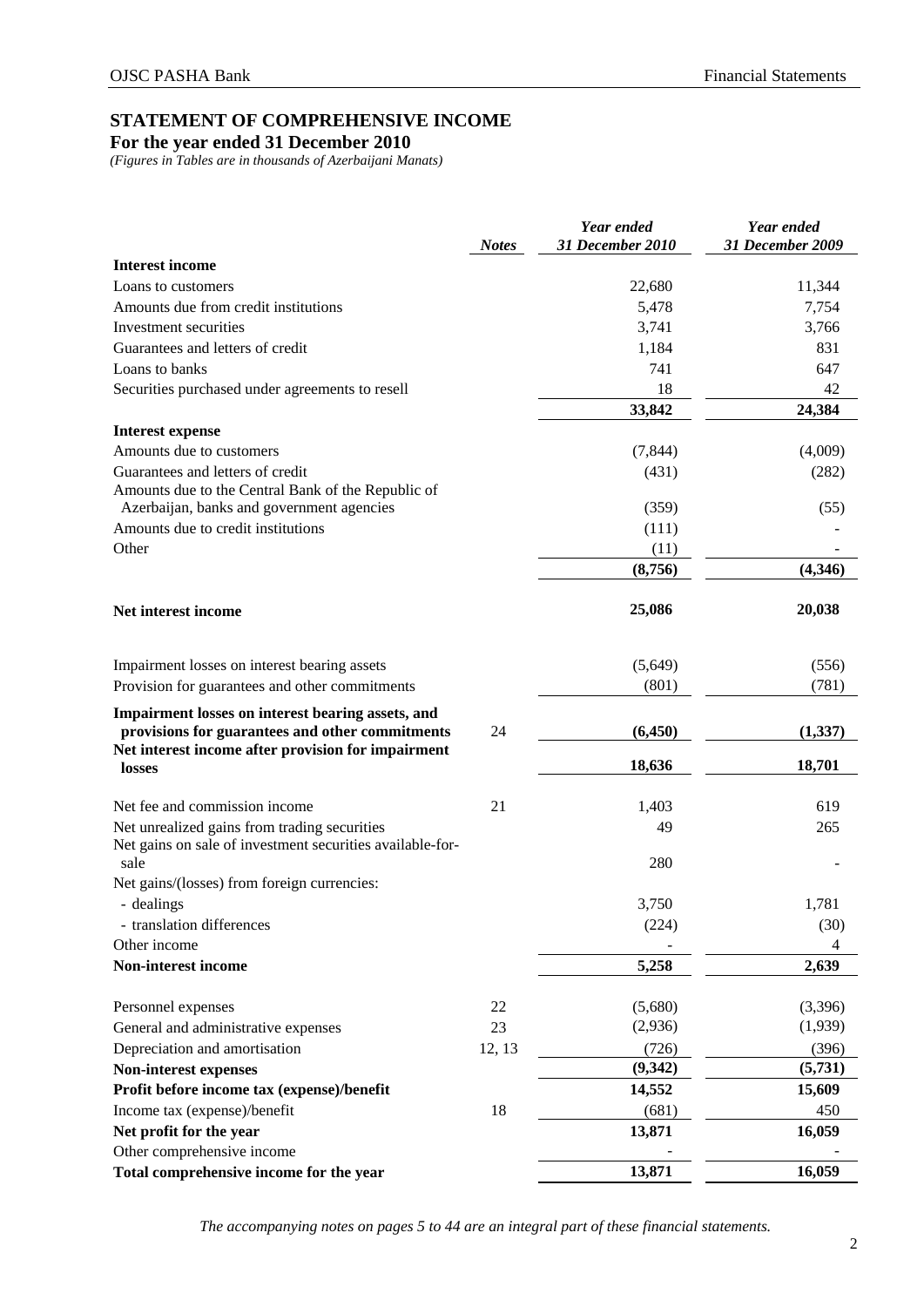## **STATEMENT OF CHANGES IN EQUITY**

**For the year ended 31 December 2010** 

*(Figures in Tables are in thousands of Azerbaijani Manats)* 

|                                                                              | <b>Share</b> capital | <b>Retained earnings</b> | <b>Total equity</b> |  |
|------------------------------------------------------------------------------|----------------------|--------------------------|---------------------|--|
| 31 December 2008                                                             | 100,000              | 10,511                   | 110,511             |  |
| Total comprehensive income for the year                                      |                      | 16,059                   | 16,059              |  |
| 31 December 2009                                                             | 100,000              | 26,570                   | 126,570             |  |
| Capitalization of net profit for the year 2009 to<br>share capital (Note 19) | 15.407               | (15, 407)                |                     |  |
| Tax on capitalized profit of 2009 and 2010                                   |                      | (2,645)                  | (2,645)             |  |
| Dividends declared (Note 19)                                                 |                      | (981)                    | (981)               |  |
| Total comprehensive income for the year                                      |                      | 13,871                   | 13,871              |  |
| 31 December 2010                                                             | 115,407              | 21,408                   | 136,815             |  |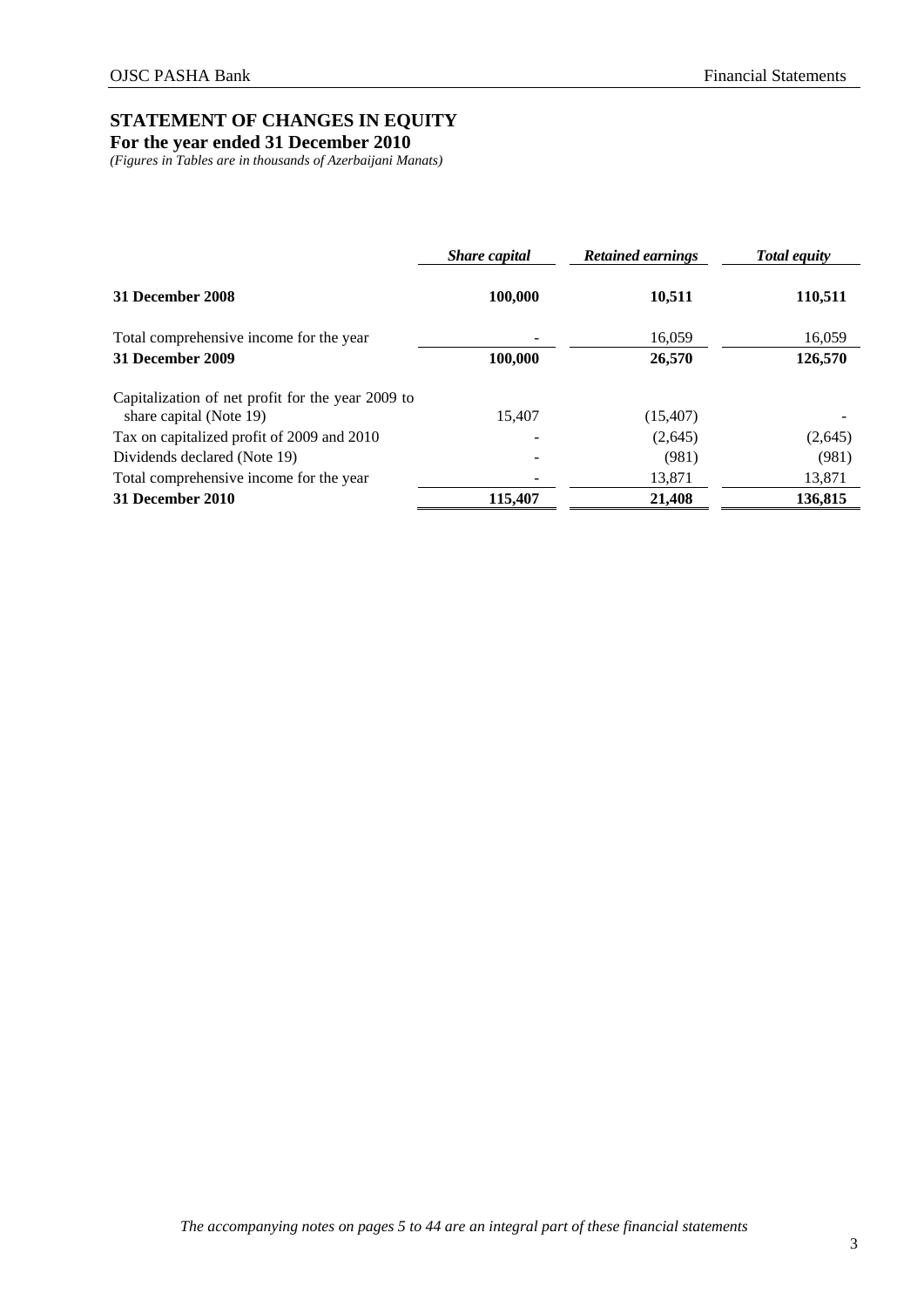## **STATEMENT OF CASH FLOWS**

**For the year ended 31 December 2010** 

*(Figures in Tables are in thousands of Azerbaijani Manats)* 

|                                                                                  | <b>Notes</b> | Year ended 31<br>December 2010 | Year ended 31<br>December 2009 |
|----------------------------------------------------------------------------------|--------------|--------------------------------|--------------------------------|
| <b>Cash flows from operating activities</b>                                      |              |                                |                                |
| Interest received                                                                |              | 33,485                         | 23,164                         |
| Interest paid                                                                    |              | (8,617)                        | (4,352)                        |
| Fees and commissions received                                                    |              | 2,065                          | 1,445                          |
| Fees and commissions paid                                                        |              | (662)                          | (826)                          |
| Net gains on sale of investment securities available-                            |              |                                |                                |
| for-sale                                                                         |              | 280                            |                                |
| Realised gains less losses from dealing in foreign<br>currencies                 |              | 3,750                          | 1,781                          |
| Personnel expenses                                                               |              | (4,047)                        | (3,396)                        |
| General and administrative expenses paid                                         |              | (2, 857)                       | (1,931)                        |
| Other operating income received                                                  |              |                                | 4                              |
| Cash flows from operating activities before changes                              |              |                                |                                |
| in operating assets and liabilities                                              |              | 23,397                         | 15,889                         |
| Net (increase)/decrease in operating assets                                      |              |                                |                                |
| Amounts due from credit institutions                                             |              | 20,657                         | (38, 722)                      |
| Trading securities                                                               |              | 4                              |                                |
| Loans to banks                                                                   |              | (2,199)                        | 6,196                          |
| Loans to customers                                                               |              | (72, 427)                      | (75, 560)                      |
| Withholding tax paid on capitalization                                           |              | (1,541)                        |                                |
| Other assets                                                                     |              | (265)                          | 10                             |
| Net increase/(decrease) in operating liabilities                                 |              |                                |                                |
| Amounts due to the Central Bank of the Republic of                               |              |                                |                                |
| Azerbaijan, banks and government agencies                                        |              | 11,521                         | 11,045                         |
| Amounts due to customers                                                         |              | 173,481                        | 82,194                         |
| Amounts due to credit institutions                                               |              | 6,545                          |                                |
| Other liabilities                                                                |              | (97)                           | 65                             |
| Net cash from operating activities before income                                 |              |                                |                                |
| tax                                                                              |              | 159,076                        | 1,124                          |
| Income tax paid                                                                  |              | (108)                          | (2,508)                        |
| Net cash from/(used in) operating activities                                     |              | 158,968                        | (1, 384)                       |
| <b>Cash flows from investing activities</b>                                      |              |                                |                                |
| Purchase of investment securities available-for-sale                             |              | (183, 734)                     | (374, 882)                     |
| Proceeds from sale and redemption of investment<br>securities available-for-sale |              | 116,637                        | 385,125                        |
|                                                                                  |              |                                |                                |
| Purchases of investment securities held to maturity                              |              | (400)                          | (688)                          |
| Proceeds from investment securities held to maturity                             |              | 598                            |                                |
| Purchase of property and equipment                                               |              | (3,784)                        | (1,897)                        |
| Securities purchased under agreements to resell                                  |              | (5,275)                        | 5,703                          |
| Acquisition of intangible assets                                                 |              | (691)                          | (512)                          |
| Proceeds from sale of property and equipment                                     |              |                                | 72                             |
| Net cash (used in)/ from investing activities                                    |              | (76, 649)                      | 12,921                         |
| Effect of exchange rates changes on cash and cash<br>equivalents                 |              | 117                            | 208                            |
| Net increase in cash and cash equivalents                                        |              | 82,436                         | 11,745                         |
| Cash and cash equivalents, beginning                                             | 5            | 50,456                         | 38,711                         |
| Cash and cash equivalents, ending                                                | 5            | 132,892                        | 50,456                         |

*The accompanying notes on pages 5 to 44 are an integral part of these financial statements*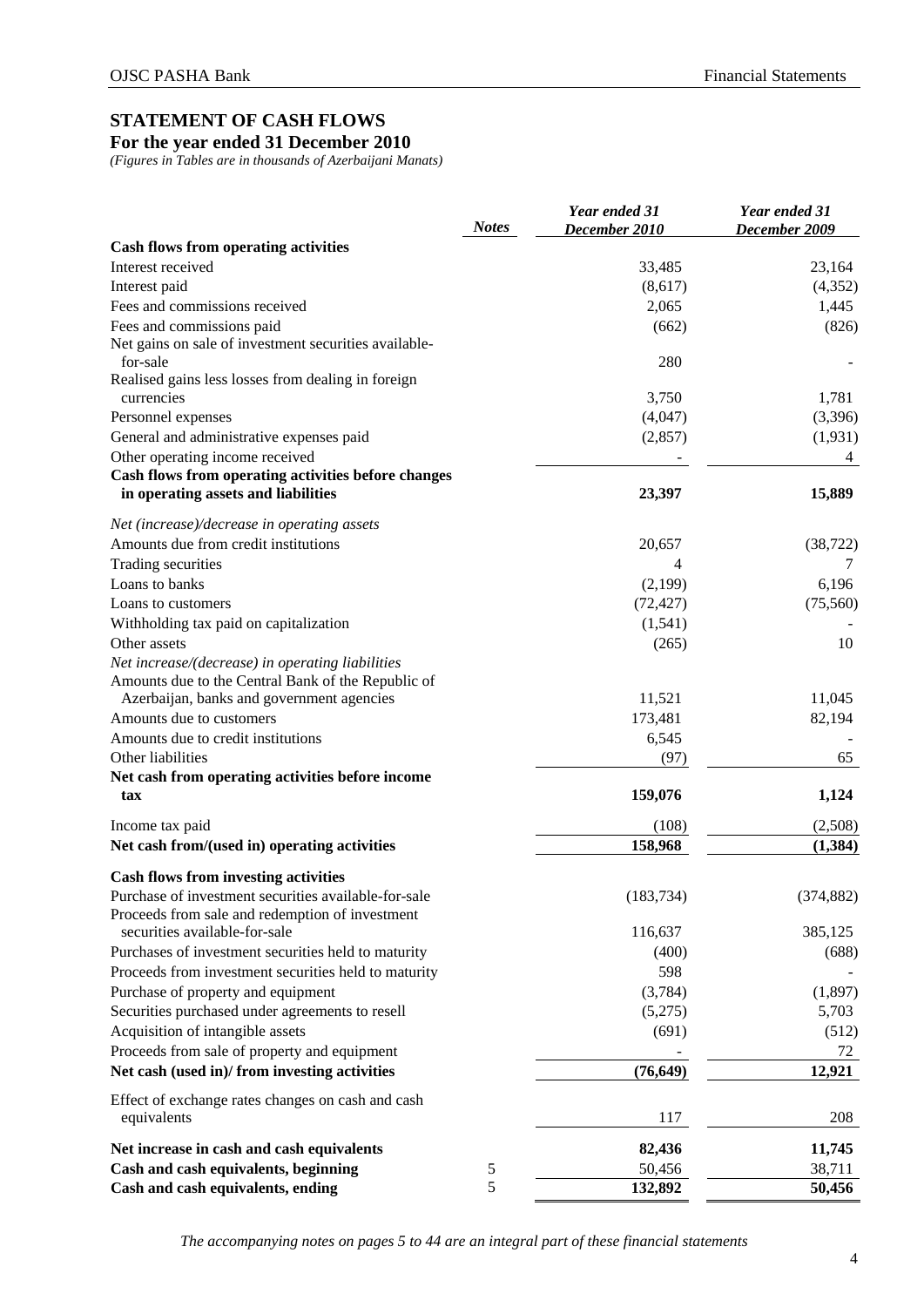*(Figures in Tables are in thousands of Azerbaijani Manats)* 

## <span id="page-7-0"></span>**1. Principal activities**

OJSC PASHA Bank (the "Bank") was formed on 18 June 2007 as an open joint stock company under the laws of the Republic of Azerbaijan. The Bank operates under a banking licence issued by the Central Bank of the Republic of Azerbaijan ("CBA") on 28 November 2007.

The Bank accepts deposits from the public and extends credit, transfers payments, exchanges currencies and provides other banking services to its commercial and retail customers.

The Bank has 2 service points in Azerbaijan as of 31 December 2010 (2009: two).

The Bank's registered legal address is 15 Yusif Mammadaliyev Street, Baku, AZ1005, Azerbaijan.

As of 31 December 2010 and 2009 the following shareholders owned the outstanding shares of the Bank:

| 31 December 2010<br>(%) | 31 December 2009<br>(%) |
|-------------------------|-------------------------|
| 60                      | 60                      |
| 30                      | 30                      |
| 10                      | 10                      |
| 100                     | 100                     |
|                         |                         |

The Bank is ultimately controlled by Mr. Arif Pashayev.

## <span id="page-7-1"></span>**2. Basis of preparation**

## **General**

These financial statements have been prepared in accordance with International Financial Reporting Standards ("IFRS").

The Azerbaijani Manat is the functional and presentation currency of the Bank as the majority of the transactions are denominated, measured, or funded in Azerbaijani Manat. Transactions in other currencies are treated as transactions in foreign currencies.

The Bank is required to maintain its records and prepare its financial statements in Azerbaijani Manats and in accordance with IFRS.

These financial statements are presented in thousands of Azerbaijani Manat ("AZN"), except per share amounts and unless otherwise indicated.

The financial statements have been prepared under the historical cost convention except for trading and available for sale securities which have been measured at fair value.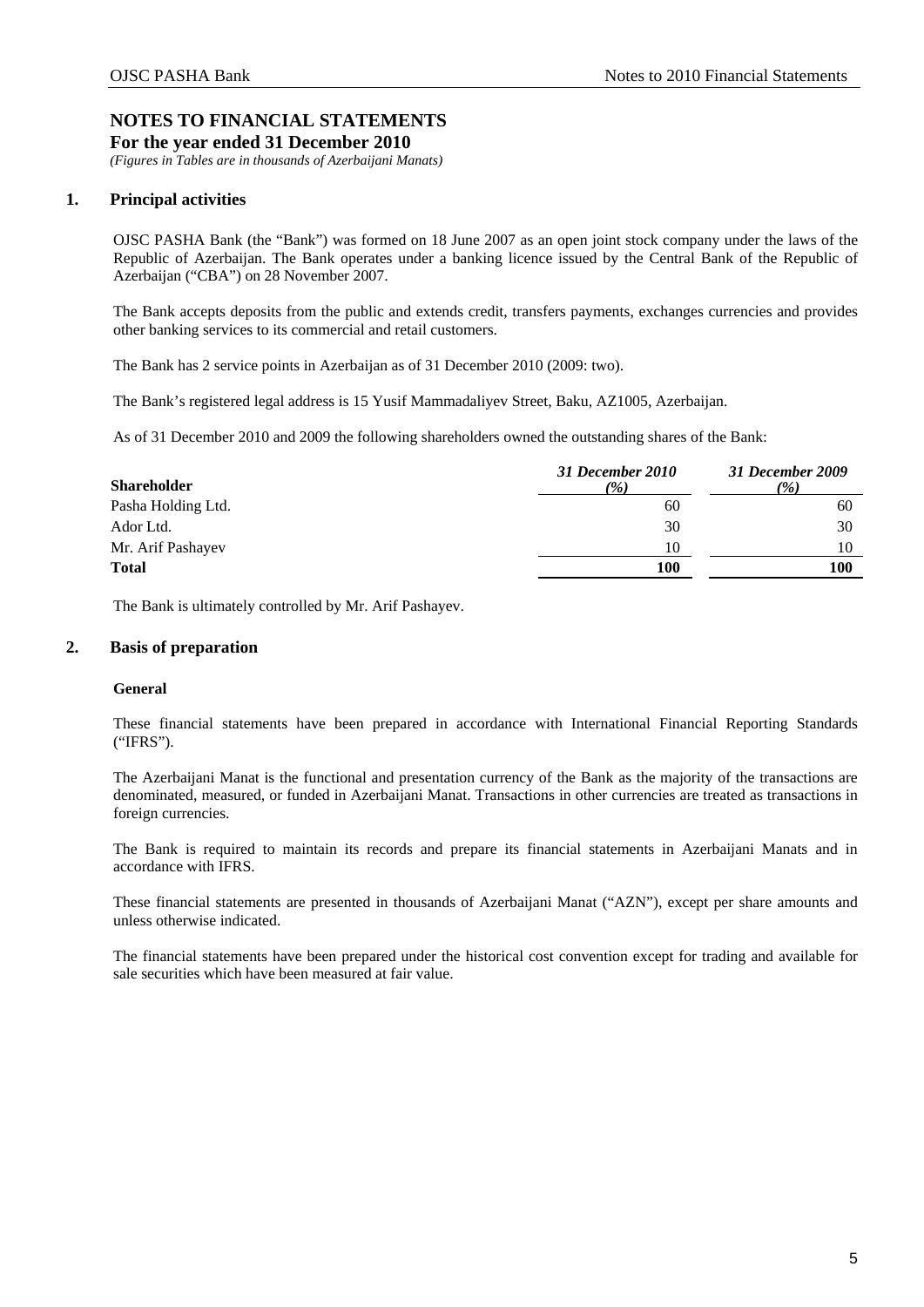**For the year ended 31 December 2010** 

*(Figures in Tables are in thousands of Azerbaijani Manats)* 

## <span id="page-8-0"></span>**3. Summary of significant accounting policies**

### **Changes in accounting policies**

The Bank has adopted the following amended IFRS and new International Financial Reporting Interpretations Committee (IFRIC) Interpretations effective during the year. The principal effects of these changes are as follows:

### *Amendment to IAS 39 "Financial Instruments: recognition and measurement" - Eligible Hedged Items*

The amendment to IAS 39 was issued in August 2008, and became effective for annual periods beginning on or after 1 July 2009. The amendment addresses the designation of a one-sided risk in a hedged item, and designation of inflation as a hedged risk or portion in particular situations. It clarifies that an entity is permitted to designate a portion of the fair value changes or cash flow variability of a financial instrument as hedged item. The amendment did not affect the Bank's financial statements as the Bank has not entered into any such hedges.

## *IFRS 3 "Business Combinations" (revised in January 2008) and IAS 27 "Consolidated and Separate Financial Statements" (revised in January 2008)*

The revised standards were issued in January 2008 and became effective for financial years beginning on or after 1 July 2009. Revised IFRS 3 introduces a number of changes in the accounting for business combinations that impact the amount of goodwill recognised, the reported results in the period that an acquisition occurs, and future reported results. Revised IAS 27 requires that a change in the ownership interest of a subsidiary is accounted for as an equity transaction. Therefore, such a change has no impact on goodwill, nor it gives rise to a gain or loss. Furthermore, the revised standard changes the accounting for losses incurred by the subsidiary as well as the loss of control of a subsidiary. The changes introduced by the revised Standards are applied prospectively and will affect only future acquisitions and transactions with non-controlling interests.

### *IFRS 2 Share-based Payment: Group Cash-settled Share-based Payment Transactions*

The amendment to IFRS 2 was issued in June 2009 and became effective for financial years beginning on or after 1 January 2010. The amendment clarifies the scope and the accounting for group cash-settled share-based payment transactions. This amendment also supersedes IFRIC 8 and IFRIC 11. This amendment had no impact on the Bank's financial statements.

## *IFRIC 17 "Distribution of Non-Cash Assets to Owners"*

IFRIC Interpretation 17 was issued on 27 November 2008 and is effective for annual periods beginning on or after 1 July 2009. IFRIC 17 applies to pro rata distributions of non-cash assets except for common control transactions and requires that a dividend payable should be recognised when the dividend is appropriately authorised and is no longer at the discretion of the entity; an entity should measure the dividend payable at the fair value of the net assets to be distributed; an entity should recognise the difference between the dividend paid and the carrying amount of the net assets distributed in profit or loss. The Interpretation also requires an entity to provide additional disclosures if the net assets being held for distribution to owners meet the definition of a discontinued operation. This interpretation had no impact on the Bank's financial statements.

### *Improvements to IFRSs*

In April 2009 the IASB issued the second omnibus of amendments to its standards, primarily with a view to removing inconsistencies and clarifying wording. Most of the amendments are effective for annual periods beginning on or after 1 January 2010. There are separate transitional provisions for each standard. Amendments included in April 2009 "Improvements to IFRS" had no impact on the accounting policies, financial position or performance of the Bank, except the following amendments resulting in changes to accounting policies, as described below.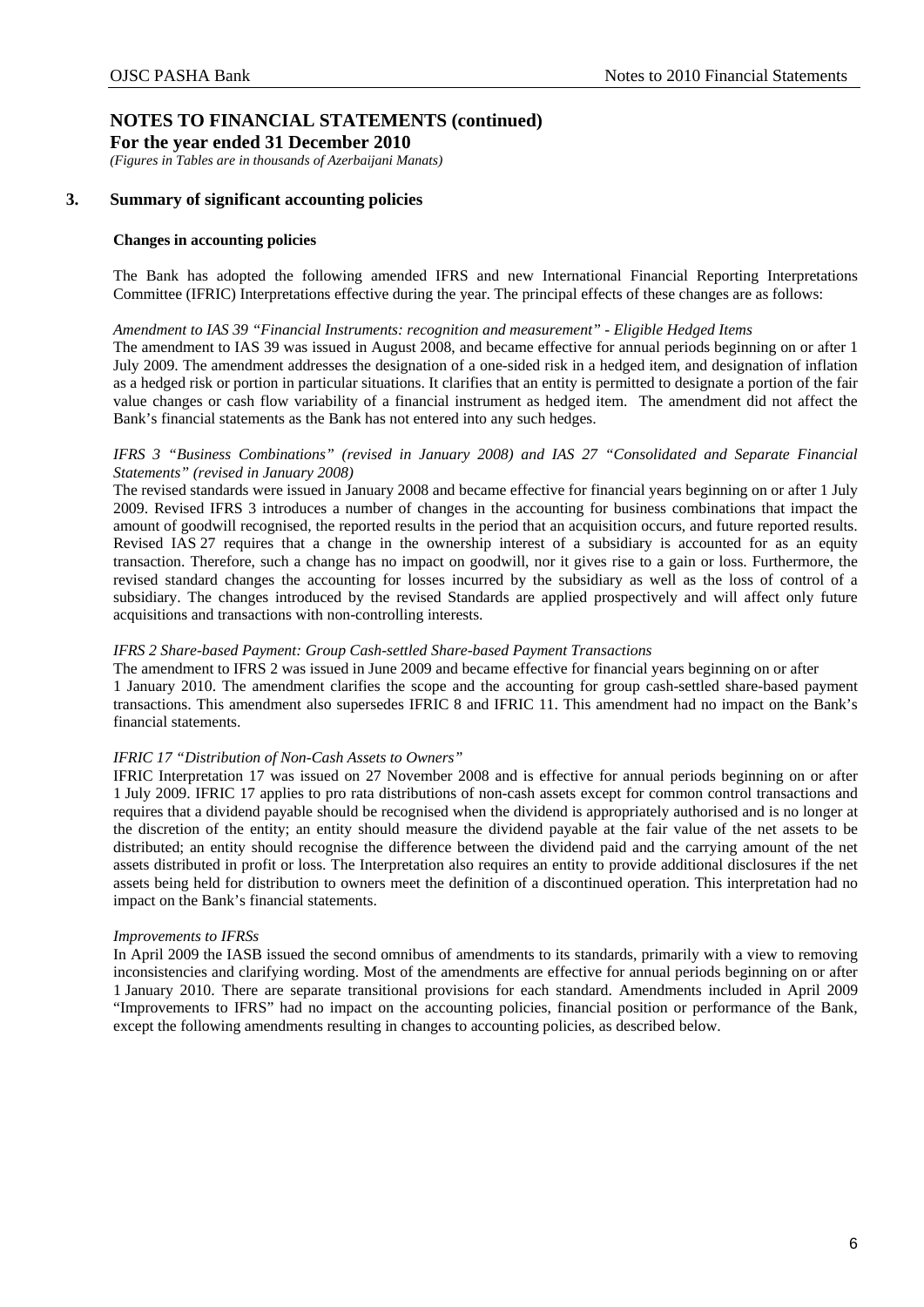**For the year ended 31 December 2010**  *(Figures in Tables are in thousands of Azerbaijani Manats)* 

**3. Summary of significant accounting policies (continued)** 

## **Changes in accounting policies (continued)**

- IFRS 5 Non-current Assets Held for Sale and Discontinued Operations: clarifies that the disclosures required in respect of non-current assets and disposal groups classified as held for sale or discontinued operations are only those set out in IFRS 5. The disclosure requirements of other IFRSs only apply if specifically required for such non-current assets or discontinued operations.
- IFRS 8 Operating Segment Information: clarifies that segment assets and liabilities need only be reported when those assets and liabilities are included in measures that are used by the chief operating decision maker. As the Bank's chief operating decision maker does not review segment assets and liabilities, the Bank does not disclose this information.
- IAS 7 Statement of Cash Flows: Explicitly states that only expenditure that results in recognising an asset can be classified as a cash flow from investing activities.

## **Financial assets**

## *Initial recognition*

Financial assets in the scope of IAS 39 are classified as either financial assets at fair value through profit or loss, loans and receivables, held to maturity investments, or available-for-sale financial assets, as appropriate. When financial assets are recognized initially, they are measured at fair value, plus, in the case of investments not at fair value through profit or loss, directly attributable transaction costs. The Bank determines the classification of its financial assets upon initial recognition, and subsequently can reclassify financial assets in certain cases as described below.

## *Date of recognition*

All regular way purchases and sales of financial assets are recognized on the trade date i.e. the date that the Bank commits to purchase the asset. Regular way purchases or sales are purchases or sales of financial assets that require delivery of assets within the period generally established by regulation or convention in the marketplace.

## *Financial assets at fair value through profit or loss*

Financial assets classified as held for trading are included in the category 'financial assets at fair value through profit or loss'. Financial assets are classified as held for trading if they are acquired for the purpose of selling in the near term. Derivatives are also classified as held for trading unless they are designated and effective hedging instruments. Gains or losses on financial assets held for trading are recognized in current year profit.

## *Held to maturity investments*

Non-derivative financial assets with fixed or determinable payments and fixed maturity are classified as held to maturity when the Bank has the positive intention and ability to hold them to maturity. Investments intended to be held for an undefined period are not included in this classification. Held to maturity investments are subsequently measured at amortized cost. Gains and losses are recognized in current year profit when the investments are impaired, as well as through the amortization process.

## *Loans and receivables*

Loans and receivables are non-derivative financial assets with fixed or determinable payments that are not quoted in an active market. They are not entered into with the intention of immediate or short-term resale and are not classified as trading securities or designated as investment securities available-for-sale. Such assets are carried at amortized cost using the effective interest method. Gains and losses are recognized in current year profit when the loans and receivables are derecognized or impaired, as well as through the amortization process.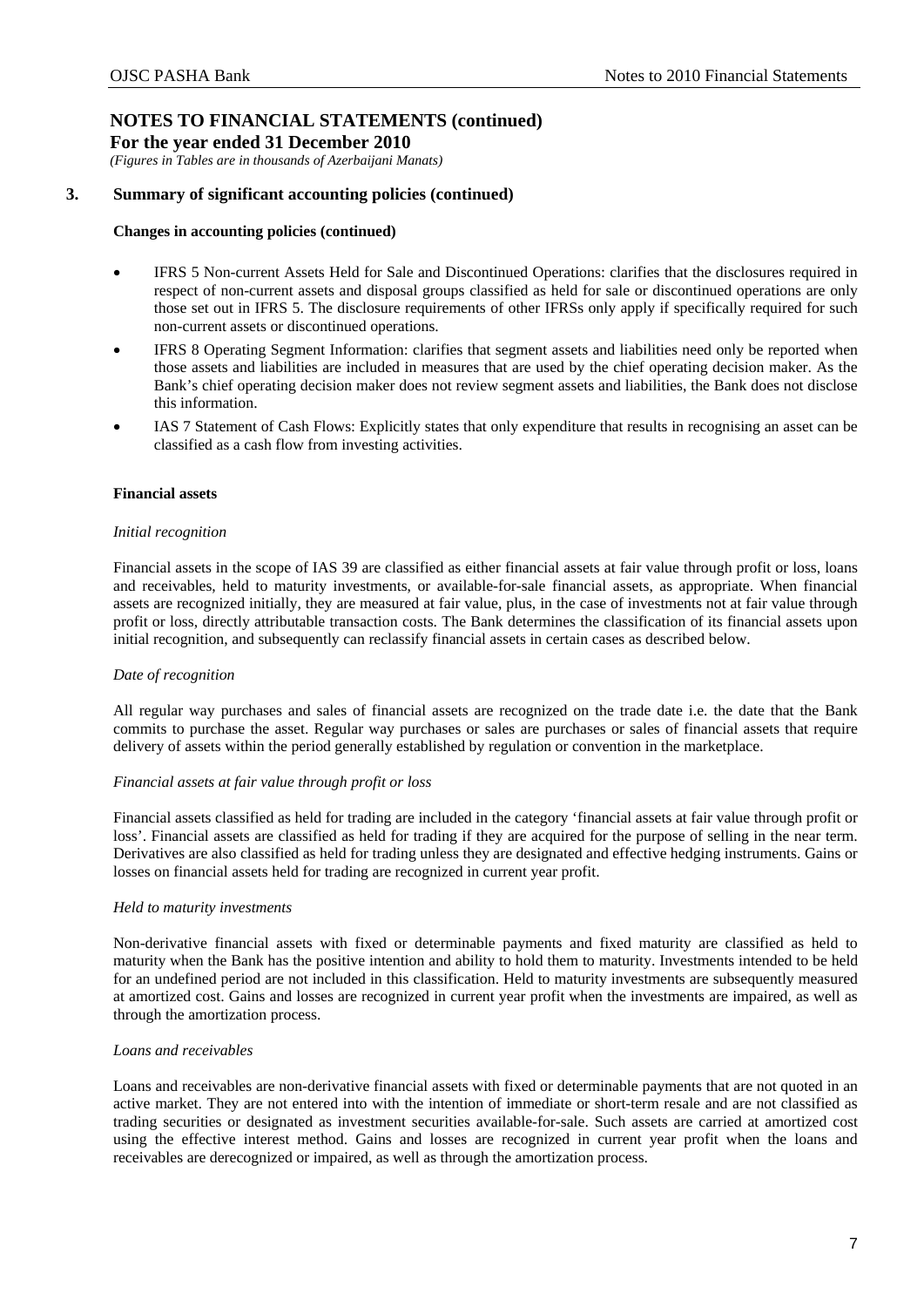*(Figures in Tables are in thousands of Azerbaijani Manats)* 

## **3. Summary of significant accounting policies (continued)**

### **Financial assets (continued)**

### *Available-for-sale financial assets*

Available-for-sale financial assets are those non-derivative financial assets that are designated as available-for-sale or are not classified in any of the three preceding categories. After initial recognition available-for-sale financial assets are measured at fair value with gains or losses being recognized in other comprehensive income until the investment is derecognized or until the investment is determined to be impaired at which time the cumulative gain or loss previously reported in other comprehensive income is reclassified to current year profit. However, interest calculated using the effective interest method is recognized in the current year profit.

### *Determination of fair value*

The fair value for financial instruments traded in active market at the reporting date is based on their quoted market price or dealer price quotations (bid price for long positions and ask price for short positions), without any deduction for transaction costs.

For all other financial instruments not listed in an active market, the fair value is determined by using appropriate valuation techniques. Valuation techniques include net present value techniques, comparison to similar instruments for which market observable prices exist, options pricing models and other relevant valuation models.

### *Offsetting*

Financial assets and liabilities are offset and the net amount is reported in the statement of financial position when there is a legally enforceable right to set off the recognized amounts and there is an intention to settle on a net basis, or to realize the asset and settle the liability simultaneously. This is not generally the case with master netting agreements, and the related assets and liabilities are presented gross in the statement of financial position.

### *Reclassification of financial assets*

If a non-derivative financial asset classified as held for trading is no longer held for the purpose of selling in the near term, it may be reclassified out of the fair value through profit or loss category in one of the following cases:

- a financial asset that would have met the definition of loans and receivables above may be reclassified to loans and receivables category if the Bank has the intention and ability to hold it for the foreseeable future or until maturity;
- other financial assets may be reclassified to available for sale or held to maturity categories only in rare circumstances.

A financial asset classified as available for sale that would have met the definition of loans and receivables may be reclassified to loans and receivables category of the Bank has the intention and ability to hold it for the foreseeable future or until maturity.

Financial assets are reclassified at their fair value on the date of reclassification. Any gain or loss already recognized in profit or loss is not reversed. The fair value of the financial asset on the date of reclassification becomes its new cost or amortised cost, as applicable.

### *Cash and cash equivalents*

Cash and cash equivalents consist of cash on hand, amounts due from the CBA, excluding obligatory reserves, and amounts due from credit institutions with no maturity and less than 90 days and that are free from contractual encumbrances.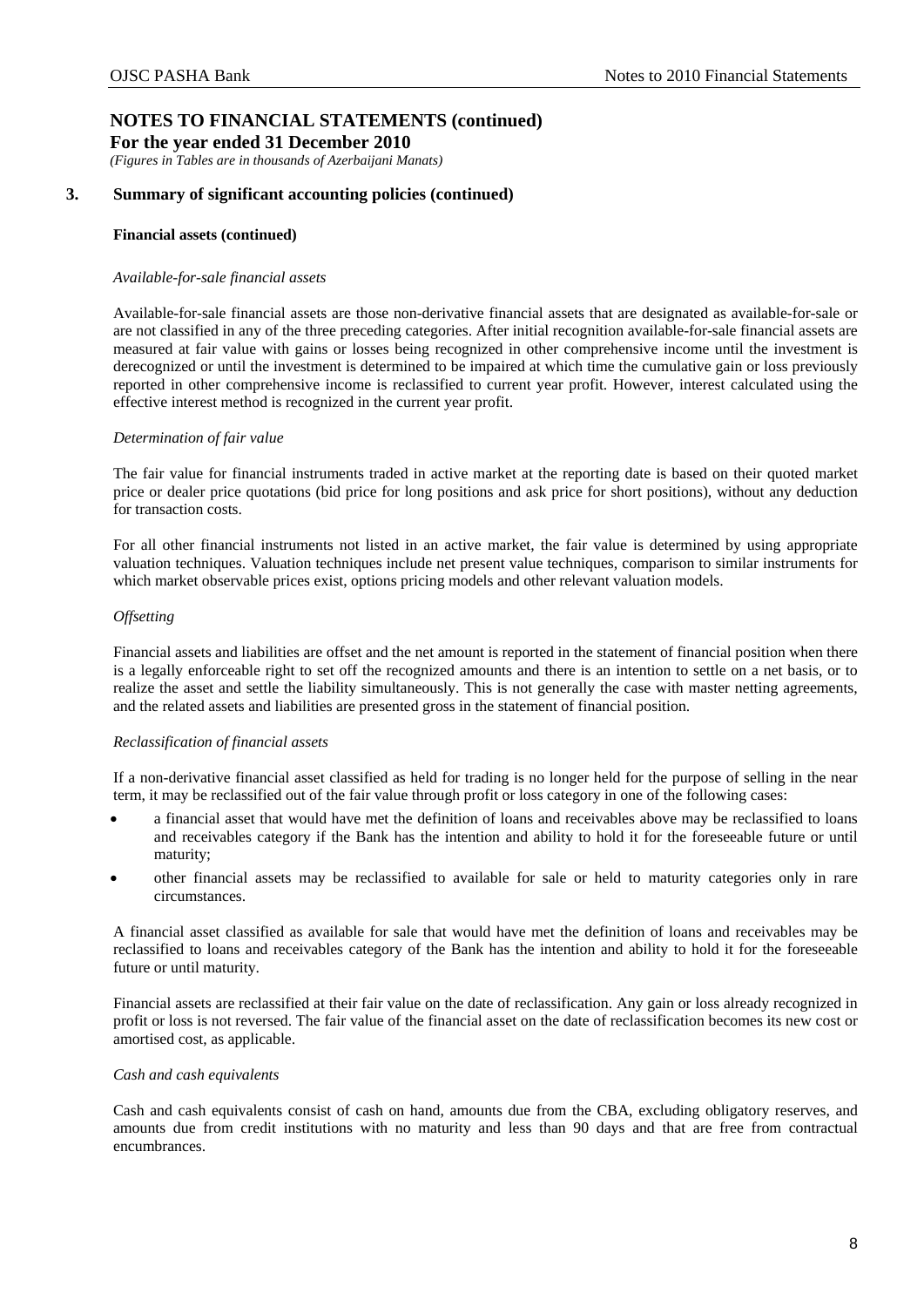*(Figures in Tables are in thousands of Azerbaijani Manats)* 

## **3. Summary of significant accounting policies (continued)**

### **Repurchase and reverse repurchase agreements**

Sale and repurchase agreements ("repos") are treated as secured financing transactions. Securities sold under sale and repurchase agreements are retained in the statement of financial position and, in case the transferee has the right by contract or custom to sell or re-pledge them, reclassified as securities pledged under sale and repurchase agreements. The corresponding liability is presented within amounts due to credit institutions or customers. Securities purchased under agreements to resell ("reverse repo") are recorded as separate account on the statement of financial position if material or as cash and cash equivalents or loans to customers as appropriate. The difference between sale and repurchase price is treated as interest and accrued over the life of repo agreements using the effective yield method.

### **Borrowings**

Issued financial instruments or their components are classified as liabilities, where the substance of the contractual arrangement results in the Bank having an obligation either to deliver cash or another financial asset to the holder, or to satisfy the obligation other than by the exchange of a fixed amount of cash or another financial asset for a fixed number of own equity instruments. Such instruments include amounts due to the Central Bank of the Republic of Azerbaijan, banks and government agencies, amounts due to credit institutions and amounts due to customers. After initial recognition, borrowings are subsequently measured at amortised cost using the effective interest method. Gains and losses are recognised in current year profit when the borrowings are derecognised as well as through the amortisation process.

### **Impairment of financial assets**

The Bank assesses at each reporting date whether there is any objective evidence that a financial asset or a group of financial assets is impaired. A financial asset or a group of financial assets is deemed to be impaired if, and only if, there is objective evidence of impairment as a result of one or more events that has occurred after the initial recognition of the asset (an incurred 'loss event') and that loss event (or events) has an impact on the estimated future cash flows of the financial asset or the group of financial assets that can be reliably estimated. Evidence of impairment may include indications that the borrower or a group of borrowers is experiencing significant financial difficulty, default or delinquency in interest or principal payments, the probability that they will enter bankruptcy or other financial reorganization and where observable data indicate that there is a measurable decrease in the estimated future cash flows, such as changes in arrears or economic conditions that correlate with defaults.

### *Amounts due from credit institutions and loans to customers*

For amounts due from credit institutions and loans to customers carried at amortized cost, the Bank first assesses individually whether objective evidence of impairment exists individually for financial assets that are individually significant, or collectively for financial assets that are not individually significant.

If the Bank determines that no objective evidence of impairment exists for an individually assessed financial asset, whether significant or not, it includes the asset in a group of financial assets with similar credit risks characteristics and collectively assesses them for impairment. Assets that are individually assessed for impairment and for which an impairment loss is, or continues to be, recognized are not included in a collective assessment of impairment.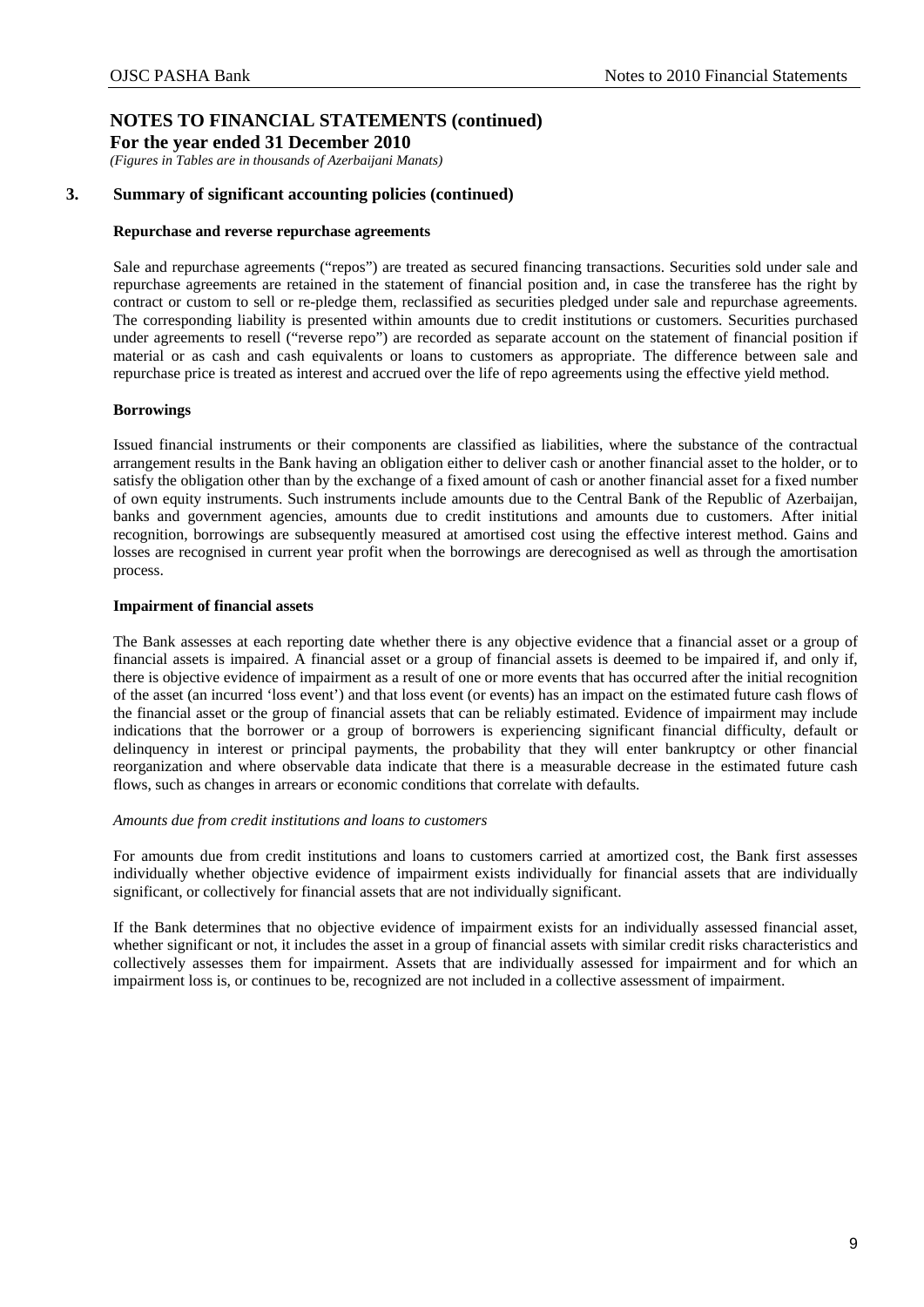*(Figures in Tables are in thousands of Azerbaijani Manats)* 

## **3. Summary of significant accounting policies (continued)**

### **Impairment of financial assets (continued)**

#### *Amounts due from credit institutions and loans to customers (continued)*

If there is an objective evidence that an impairment loss has been incurred, the amount of the loss is measured as the difference between the assets' carrying amount and the present value of estimated future cash flows (excluding future expected credit losses that have not yet been incurred). The carrying amount of the asset is reduced through the use of an allowance account and the amount of the loss is recognized in current year profit. Interest income continues to be accrued on the reduced carrying amount based on the original effective interest rate of the asset. Loans together with the associated allowance are written off when there is no realistic prospect of future recovery and all collateral has been realized or has been transferred to the Bank. If, in a subsequent year, the amount of the estimated impairment loss increases or decreases because of an event occurring after the impairment was recognized, the previously recognized impairment loss is increased or reduced by adjusting the allowance account. If a future write-off is later recovered, the recovery is credited to current year profit.

The present value of the estimated future cash flows is discounted at the financial asset's original effective interest rate. If a loan has a variable interest rate, the discount rate for measuring any impairment loss is the current effective interest rate. The calculation of the present value of the estimated future cash flows of a collateralized financial asset reflects the cash flows that may result from foreclosure less costs for obtaining and selling the collateral, whether or not foreclosure is probable.

For the purpose of a collective evaluation of impairment, financial assets are grouped on the basis of the Bank's internal credit grading system that considers credit risk characteristics such as asset type, industry, geographical location, collateral type, past-due status and other relevant factors.

Future cash flows on a group of financial assets that are collectively evaluated for impairment are estimated on the basis of historical loss experience for assets with credit risk characteristics similar to those in the group. Historical loss experience is adjusted on the basis of current observable data to reflect the effects of current conditions that did not affect the years on which the historical loss experience is based and to remove the effects of conditions in the historical period that do not exist currently. Estimates of changes in future cash flows reflect, and are directionally consistent with, changes in related observable data from year to year (such as changes in unemployment rates, property prices, commodity prices, payment status, or other factors that are indicative of incurred losses in the group or their magnitude). The methodology and assumptions used for estimating future cash flows are reviewed regularly to reduce any differences between loss estimates and actual loss experience.

### *Held to maturity financial investments*

For held to maturity investments the Bank assesses individually whether there is objective evidence of impairment. If there is objective evidence that an impairment loss has been incurred, the amount of the loss is measured as the difference between the asset's carrying amount and the present value of estimated future cash flows. The carrying amount of the asset is reduced and the amount of the loss is recognized in current year profit.

If, in a subsequent year, the amount of the estimated impairment loss decreases because of an event occurring after the impairment was recognized, any amounts formerly charged are credited to the statement of comprehensive income.

### *Available-for-sale financial investments*

For available-for-sale financial investments, the Bank assesses at each reporting date whether there is objective evidence that an investment or a group of investments is impaired.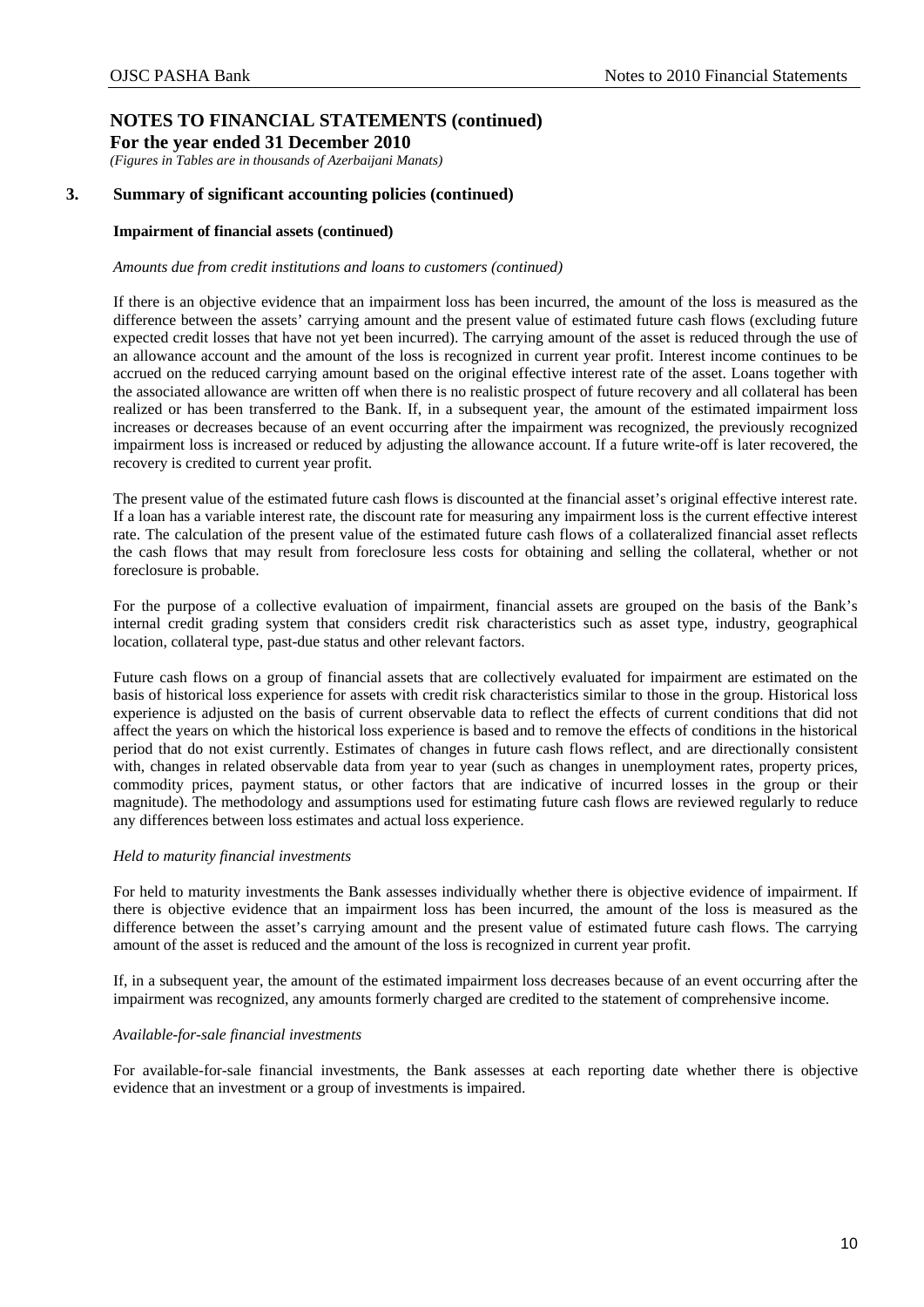*(Figures in Tables are in thousands of Azerbaijani Manats)* 

## **3. Summary of significant accounting policies (continued)**

### **Impairment of financial assets (continued)**

### *Available-for-sale financial investments (continued)*

In the case of equity investments classified as available-for-sale, objective evidence would include a significant or prolonged decline in the fair value of the investment below its cost. Where there is evidence of impairment, the cumulative loss – measured as the difference between the acquisition cost and the current fair value, less any impairment loss on that investment previously recognized in current year profit is reclassified from other comprehensive income to current year profit. Impairment losses on equity investments are not reversed through current year profit; increases in their fair value after impairment are recognized in other comprehensive income.

In the case of debt instruments classified as available-for-sale, impairment is assessed based on the same criteria as financial assets carried at amortized cost. Future interest income is based on the reduced carrying amount and is accrued using the rate of interest used to discount the future cash flows for the purpose of measuring the impairment loss.

The interest income is recognized in current year profit. If, in a subsequent year, the fair value of a debt instrument increases and the increase can be objectively related to an event occurring after the impairment loss was recognized in current year profit and loss, the impairment loss is reversed through current year profit.

### *Renegotiated loans*

Where possible, the Bank seeks to restructure loans rather than to take possession of collateral. This may involve extending the payment arrangements and the agreement of new loan conditions. Once the terms have been renegotiated, the loan is no longer considered past due. Management continuously reviews renegotiated loans to ensure that all criteria are met and that future payments are likely to occur. The loans continue to be subject to an individual or collective impairment assessment, calculated using the loan's original effective interest rate.

### **Derecognition of financial assets and liabilities**

### *Financial assets*

A financial asset (or, where applicable a part of a financial asset or part of a group of similar financial assets) is derecognized where:

- the rights to receive cash flows from the asset have expired;
- the Bank has transferred its rights to receive cash flows from the asset, or retained the right to receive cash flows from the asset, but has assumed an obligation to pay them in full without material delay to a third party under a 'pass-through' arrangement; and
- the Bank either (a) has transferred substantially all the risks and rewards of the asset, or (b) has neither transferred nor retained substantially all the risks and rewards of the asset, but has transferred control of the asset.

Where the Bank has transferred its rights to receive cash flows from an asset and has neither transferred nor retained substantially all the risks and rewards of the asset nor transferred control of the asset, the asset is recognized to the extent of the Bank's continuing involvement in the asset. Continuing involvement that takes the form of a guarantee over the transferred asset is measured at the lower of the original carrying amount of the asset and the maximum amount of consideration that the Bank could be required to repay.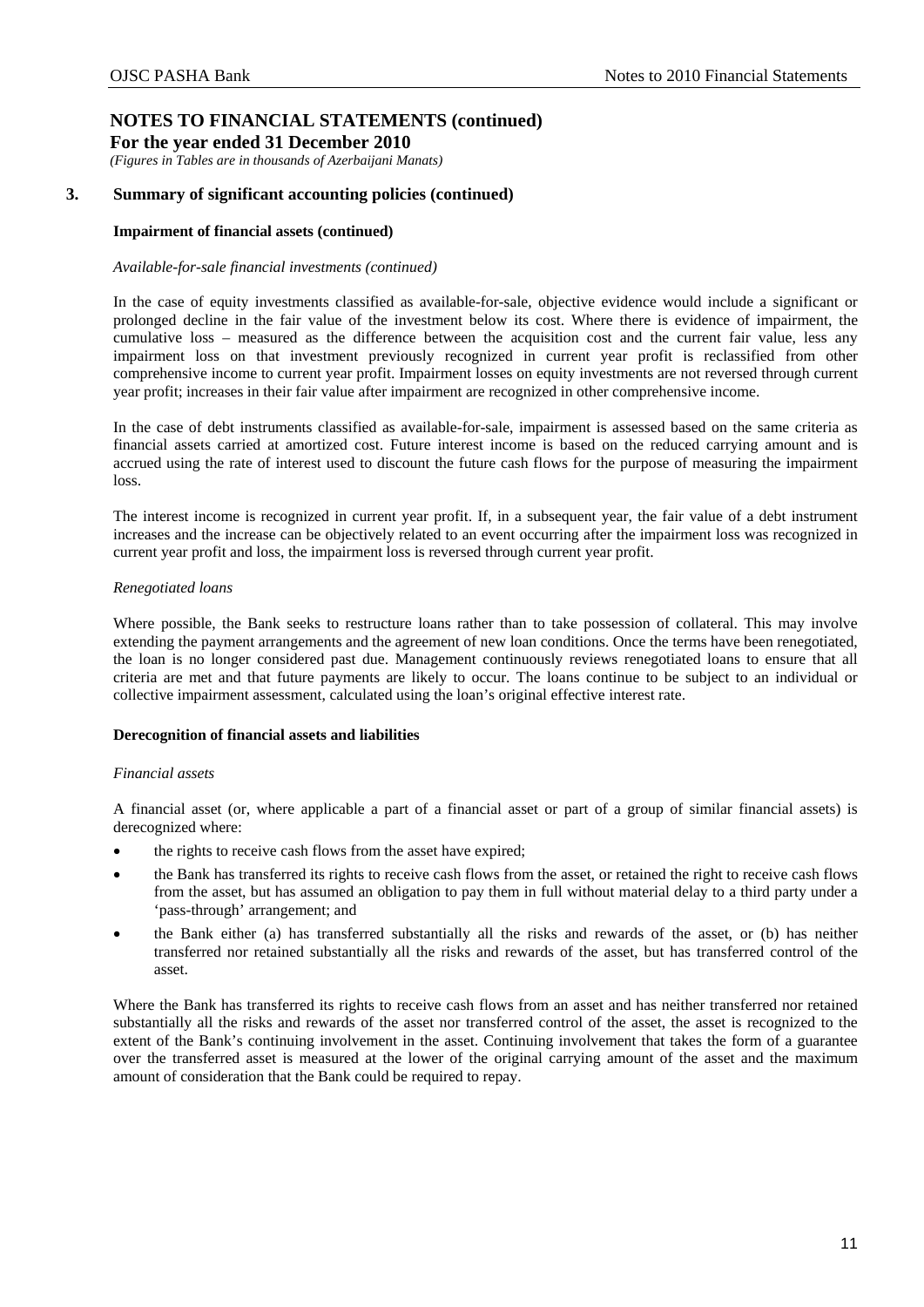*(Figures in Tables are in thousands of Azerbaijani Manats)* 

## **3. Summary of significant accounting policies (continued)**

### **Derecognition of financial assets and liabilities (continued)**

Where continuing involvement takes the form of a written and/or purchased option (including a cash-settled option or similar provision) on the transferred asset, the extent of the Bank's continuing involvement is the amount of the transferred asset that the Bank may repurchase, except that in the case of a written put option (including a cash-settled option or similar provision) on an asset measured at fair value, the extent of the Bank's continuing involvement is limited to the lower of the fair value of the transferred asset and the option exercise price.

### *Financial liabilities*

A financial liability is derecognized when the obligation under the liability is discharged or cancelled or expires.

Where an existing financial liability is replaced by another from the same lender on substantially different terms, or the terms of an existing liability are substantially modified, such an exchange or modification is treated as a derecognition of the original liability and the recognition of a new liability, and the difference in the respective carrying amounts is recognized in current year profit.

### *Financial guarantees*

In the ordinary course of business, the Bank gives financial guarantees, consisting of letters of credit and guarantees. Financial guarantees are initially recognized in the financial statements at fair value, in 'Other liabilities', being the premium received. Subsequent to initial recognition, the Bank's liability under each guarantee is measured at the higher of the amortized premium and the best estimate of expenditure required to settle any financial obligation arising as a result of the guarantee.

Any increase in the liability relating to financial guarantees is taken to current year profit. The premium received is recognized in current year profit on a straight-line basis over the life of the guarantee.

### **Taxation**

The current income tax expense is calculated in accordance with the regulations of the Republic of Azerbaijan.

Deferred tax assets and liabilities are calculated in respect of temporary differences using the liability method. Deferred income taxes are provided for all temporary differences arising between the tax bases of assets and liabilities and their carrying values for financial reporting purposes, except where the deferred income tax arises from the initial recognition of goodwill or of an asset or liability in a transaction that is not a business combination and, at the time of the transaction, affects neither the accounting profit nor taxable profit or loss.

A deferred tax asset is recorded only to the extent that it is probable that taxable profit will be available against which the deductible temporary differences can be utilised. Deferred tax assets and liabilities are measured at tax rates that are expected to apply to the period when the asset is realised or the liability is settled, based on tax rates that have been enacted or substantively enacted at the reporting date.

Azerbaijan also has various operating taxes that are assessed on the Bank's activities. These taxes are included as a component of general and administrative expenses.

### **Property and equipment**

Property and equipment are carried at cost, excluding the costs of day-to-day servicing, less accumulated depreciation and any accumulated impairment. Such cost includes the cost of replacing part of property and equipment when that cost is incurred if the recognition criteria are met.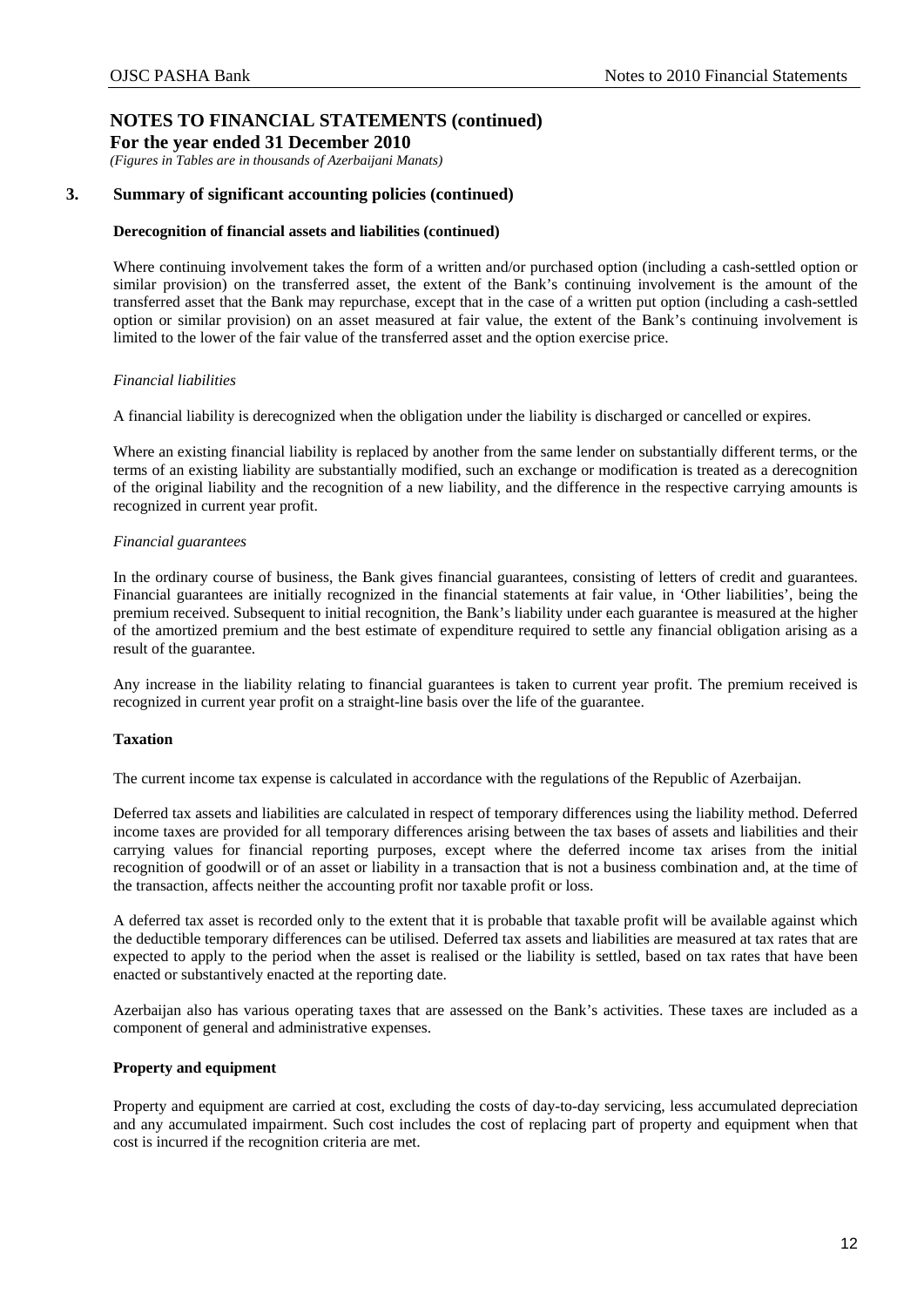*(Figures in Tables are in thousands of Azerbaijani Manats)* 

## **3. Summary of significant accounting policies (continued)**

### **Property and equipment (continued)**

The carrying values of property and equipment are reviewed for impairment when events or changes in circumstances indicate that the carrying value may not be recoverable.

Depreciation of an asset begins when it is available for use. Depreciation is calculated on a straight-line basis over the following estimated useful lives:

|                               | Years |
|-------------------------------|-------|
| <b>Buildings</b>              | 20    |
| Furniture and fixtures        |       |
| Computers and other equipment | 4     |
| Vehicles                      |       |
| Other                         | 5     |
| Leasehold improvements        |       |

The asset's residual values, useful lives and methods are reviewed, and adjusted as appropriate, at each financial yearend.

Leasehold improvements are depreciated of over the useful life of the leased assets.

Costs related to repairs and renewals are charged when incurred and included in general and administrative expenses, unless they qualify for capitalization.

### **Intangible assets**

Intangible assets consist of licenses and computer software.

Intangible assets acquired separately are measured on initial recognition at cost. The cost of intangible assets acquired in a business combination is fair value as at the date of acquisition. Following initial recognition, intangible assets are carried at cost less any accumulated amortisation and any accumulated impairment losses. The useful lives of intangible assets are assessed to be finite. Intangible assets with finite lives are amortised over the useful economic lives of 10 years and assessed for impairment whenever there is an indication that the intangible asset may be impaired.

## **Provisions**

Provisions are recognised when the Bank has a present legal or constructive obligation as a result of past events, and it is probable that an outflow of resources embodying economic benefits will be required to settle the obligation and a reliable estimate of the amount of obligation can be made.

### **Retirement and other employee benefit obligations**

The Bank does not have any pension arrangements separate from the State pension system of the Republic of Azerbaijan, which requires current contributions by the employer calculated as a percentage of current gross salary payments; such expense is charged in the period the related salaries are earned. In addition, the Bank has no postretirement benefits.

### **Share capital**

### *Share capital*

Ordinary shares are classified as equity. External costs directly attributable to the issue of new shares, other than on a business combination, are shown as a deduction from the proceeds in equity. Any excess of the fair value of consideration received over the par value of shares issued is recognised as additional paid-in capital.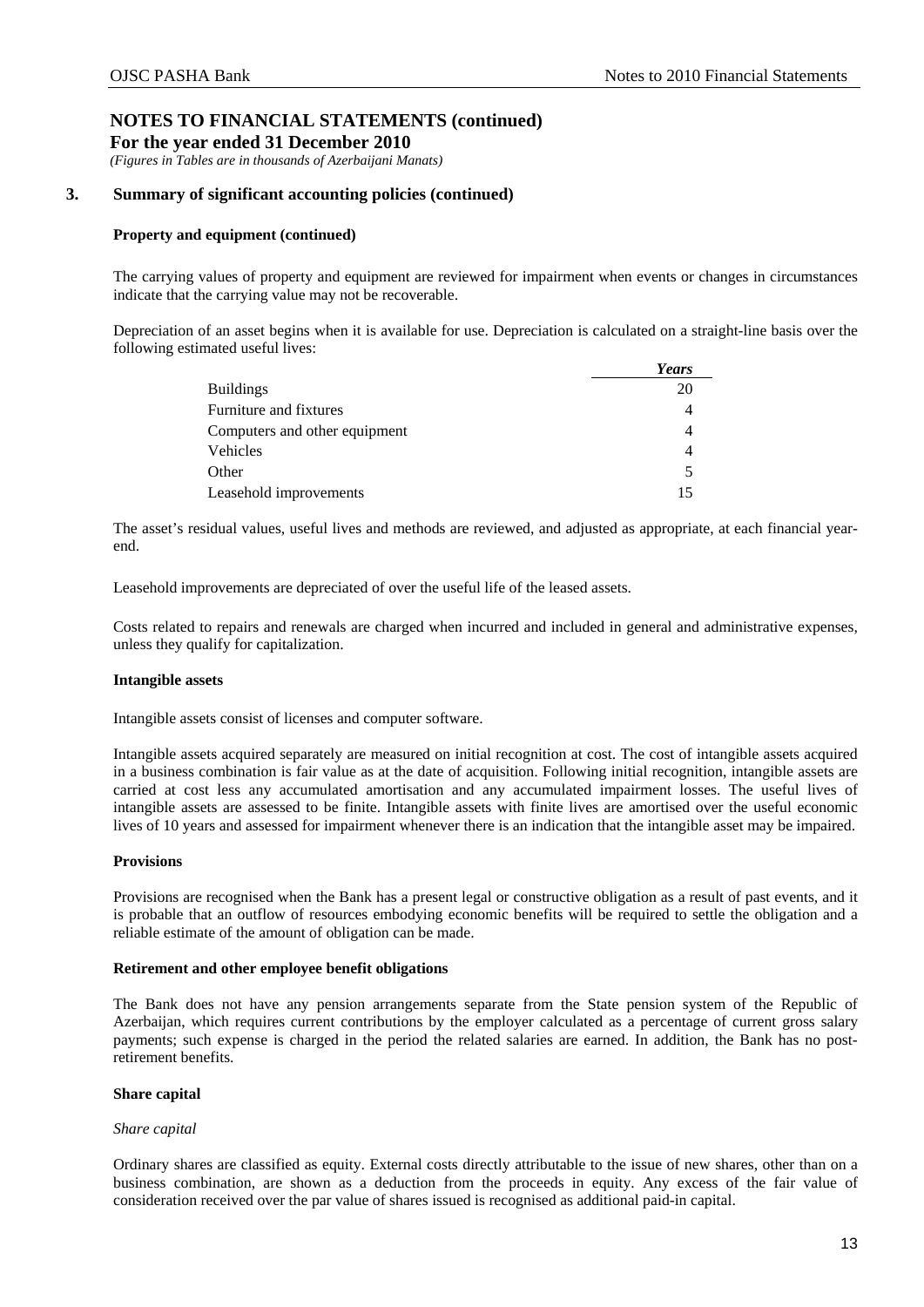**For the year ended 31 December 2010** 

*(Figures in Tables are in thousands of Azerbaijani Manats)* 

## **3. Summary of significant accounting policies (continued)**

## **Share capital (continued)**

### *Dividends*

Dividends are recognised as a liability and deducted from equity at the reporting date only if they are declared before or on the reporting date. Dividends are disclosed when they are proposed before the reporting date or proposed or declared after the reporting date but before the financial statements are authorised for issue.

### *Contingencies*

Contingent liabilities are not recognised in the statement of financial position but are disclosed unless the possibility of any outflow in settlement is remote. A contingent asset is not recognised in the statement of financial position but disclosed when an inflow of economic benefits is probable.

### *Recognition of income and expenses*

Revenue is recognised to the extent that it is probable that the economic benefits will flow to the Bank and the revenue can be reliably measured. Expenses are recognized when incurred. The following specific recognition criteria must also be met before revenue and expense is recognised:

### *Interest and similar income and expense*

For all financial instruments measured at amortised cost and interest bearing securities classified as trading or available-for-sale, interest income or expense is recorded at the effective interest rate, which is the rate that exactly discounts estimated future cash payments or receipts through the expected life of the financial instrument or a shorter period, where appropriate, to the net carrying amount of the financial asset or financial liability. The calculation takes into account all contractual terms of the financial instrument (for example, prepayment options) and includes any fees or incremental costs that are directly attributable to the instrument and are an integral part of the effective interest rate, but not future credit losses. The carrying amount of the financial asset or financial liability is adjusted if the Bank revises its estimates of payments or receipts. The adjusted carrying amount is calculated based on the original effective interest rate and the change in carrying amount is recorded as interest income or expense. Once the recorded value of a financial asset or a group of similar financial assets has been reduced due to an impairment loss, interest income continues to be recognised using the original effective interest rate applied to the new carrying amount.

### *Fee and commission income and expense*

The Bank earns fee and commission income from a diverse range of services it provides to its customers. Fee and commission income includes cash collection and withdrawal fees and customer services fees, which are recognized as revenue as the services are provided. Fee and commission expense consists of customer, external manager, brokerage and custodian fees.

## **Foreign currency translation**

The financial statements are presented in AZN, which is the Bank's functional and presentation currency. Transactions in foreign currencies are initially recorded in the functional currency, converted at the rate of exchange ruling at the date of the transaction. Monetary assets and liabilities denominated in foreign currencies are retranslated at the functional currency rate of exchange ruling at the reporting date. Gains and losses resulting from the translation of foreign currency transactions are recognised in current year profit as gains less losses from foreign currencies translation differences. Non-monetary items that are measured in terms of historical cost in a foreign currency are translated using the exchange rates as at the dates of the initial transactions. Non-monetary items measured at fair value in a foreign currency are translated using the exchange rates at the date when the fair value was determined.

Differences between the contractual exchange rate of a transaction in a foreign currency and the CBA exchange rate on the date of the transaction are included in gains less losses from dealing in foreign currencies.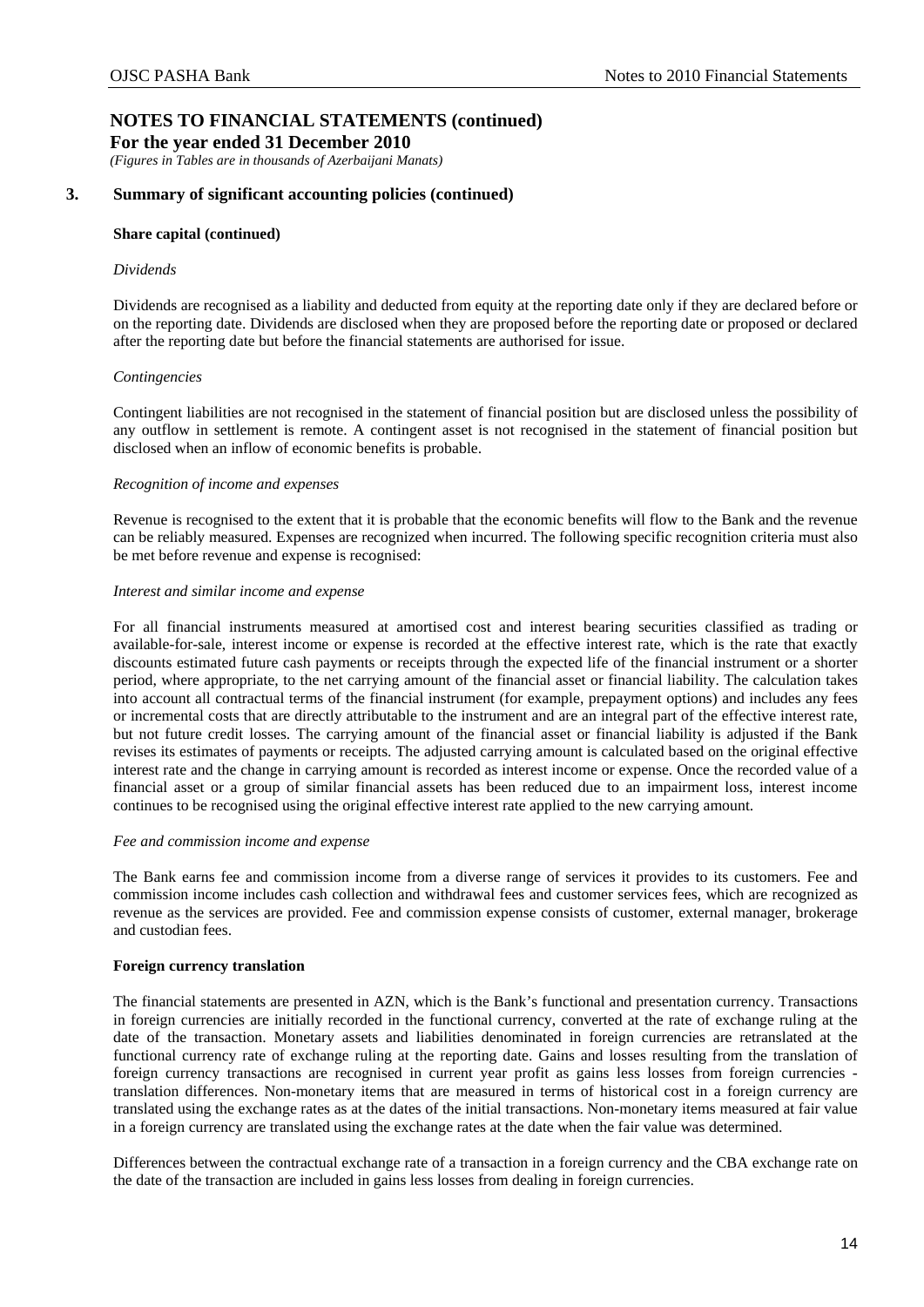*(Figures in Tables are in thousands of Azerbaijani Manats)* 

## **3. Summary of significant accounting policies (continued)**

### **Foreign currency translation (continued)**

The Bank used the following official exchange rates at 31 December 2010 and 2009 in the preparation of these financial statements:

|                  | 31 December 2010 | 31 December 2009 |  |
|------------------|------------------|------------------|--|
| 1 US Dollar      | AZN 0.7979       | AZN 0.8031       |  |
| 1 Euro           | AZN 1.0560       | AZN 1.1499       |  |
| 1 Russian Rouble | AZN 0.0263       | AZN 0.0266       |  |
| 1 Pound Sterling | AZN 1.2377       | AZN 1.2759       |  |

### **Future changes in accounting policies**

### *Standards and interpretations issued but not yet effective*

### *IAS 24 "Related party disclosures" (Revised)*

The revised IAS 24, issued in November 2009, simplifies the disclosure requirements for government-related entities and clarifies the definition of a related party. Previously, an entity controlled or significantly influenced by a government was required to disclose information about all transactions with other entities controlled or significantly influenced by the same government. The revised standard requires disclosure about these transactions only if they are individually or collectively significant. The revised IAS 24 is effective for annual periods beginning on or after 1 January 2011, with earlier application permitted. The Bank expects that revised standard will have no impact on the Bank's financial statements.

### *Amendments to IAS 32 "Financial instruments: Presentation": Classification of Rights Issues"*

In October 2009, the IASB issued amendment to IAS 32. Entities shall apply that amendment for annual periods beginning on or after 1 February 2010. Earlier application is permitted. The amendment alters the definition of a financial liability in IAS 32 to classify rights issues and certain options or warrants as equity instruments. This is applicable if the rights are given pro rata to all of the existing owners of the same class of an entity's non-derivative equity instruments, in order to acquire a fixed number of the entity's own equity instruments for a fixed amount in any currency. The Bank expects that this amendment will have no impact on the Bank's financial statements.

### *IFRS 9 "Financial Instruments"*

In November 2009 the IASB issued the first phase of IFRS 9 Financial instruments. This Standard will eventually replace IAS 39 Financial Instrument: Recognition and Measurement. IFRS 9 becomes effective for financial years beginning on or after 1 January 2013. Entities may adopt the first phase for reporting periods ending on or after 31 December 2009. The first phase of IFRS 9 introduces new requirements on classification and measurement of financial assets. In particular, for subsequent measurement all financial assets are to be classified at amortised cost or at fair value through profit or loss with the irrevocable option for equity instruments not held for trading to be measured at fair value through other comprehensive income. The Bank now evaluates the impact of the adoption of the new Standard and considers the initial application date.

## *IFRIC 14 Amendment -* Prepayments of a Minimum Funding Requirement

The Limit on a Defined Benefit Asset, Minimum Funding Requirements and their Interaction was developed by the International Financial Reporting Interpretations Committee and issued by the International Accounting Standards Board in July 2007. IFRIC 14 and its accompanying documents have been amended by Prepayments of a Minimum Funding Requirement (issued November 2009). Those amendments have an effective date of 1 January 2011. IFRIC 14 is not expected to have any material impact on the Bank's financial statements.

### *IFRIC 19 "Extinguishing Financial Liabilities with Equity Instruments"*

IFRIC Interpretation 19 was issued in November 2009 and is effective for annual periods beginning on or after 1 July 2010. The interpretation clarifies the accounting when the terms of a financial liability are renegotiated and result in the entity issuing equity instruments to a creditor to extinguish all or part of the financial liability. IFRIC 19 is not expected to have any material impact on the Bank's financial statements.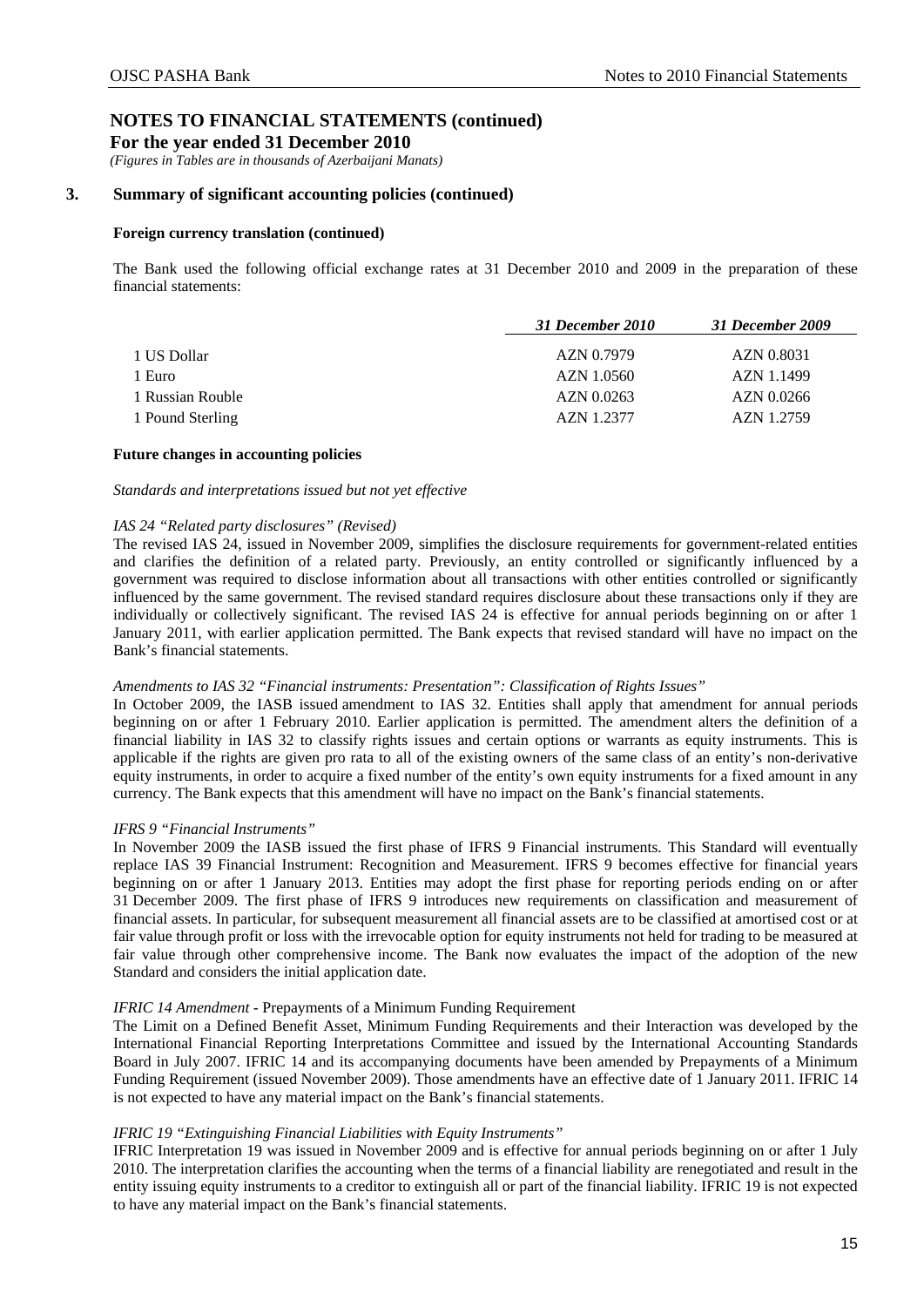**For the year ended 31 December 2010** 

*(Figures in Tables are in thousands of Azerbaijani Manats)* 

## **3. Summary of significant accounting policies (continued)**

### **Future changes in accounting policies (continued)**

### *Improvements to IFRSs*

In May 2010 the IASB issued the third omnibus of amendments to its standards, primarily with a view to removing inconsistencies and clarifying wording. Most of the amendments are effective for annual periods beginning on or after 1 January 2011. There are separate transitional provisions for each standard. Amendments included in May 2010 "Improvements to IFRS" will have impact on the accounting policies, financial position or performance of the Bank, as described below.

- IFRS 3 Business combinations: limits the scope of the measurement choices that only the components of NCI that are present ownership interests that entitle their holders to a proportionate share of the entity's net assets, in the event of liquidation, shall be measured either at fair value or at the present ownership instruments' proportionate share of the acquiree's identifiable net assets. As the amendment should be applied from the date the Bank applies IFRS 3 Revised, it may be required to restate for effects incurred under IFRS 3 Revised, but before the adoption of this amendment. The Bank expects that other amendments to IFRS 3 will have no impact on financial statements of the Bank.
- IFRS 7 Financial instruments: Disclosures; introduces the amendments to quantitative and credit risk disclosures. The additional requirements are expected to have minor impact as information is expected to be readily available.
- IAS 34 Interim Financial Reporting: adds disclosure requirements about the circumstances affecting fair values and classification of financial instruments, about transfers of financial instruments between levels of the fair value hierarchy, changes in classification of financial assets and changes in contingent liabilities and assets. Additional disclosures required will be introduced in interim financial statements of the Bank.
- Amendments to IFRS 1, IAS 1, IAS 27 and IFRIC 13 will have no impact on the accounting policies, financial position or performance of the Bank.

## *IFRS 1 - Structural Amendment*

This version was issued in November 2008. Its effective date is 1 July 2009. It includes amendments made by IFRSs issued up to 31 December 2009 with an effective date no later than 1 January 2010. IFRS 1 and its accompanying documents have been amended by:

- IFRS 9 Financial Instruments (issued November 2009) (effective date 1 January 2013)
- IFRIC 19 Extinguishing Financial Liabilities with Equity Instruments (issued November 2009) (effective date 1 July 2010)

## <span id="page-18-0"></span>**4. Significant accounting judgments and estimates**

In the process of applying the Bank's accounting policies, management has made the following judgements and made estimates which have affected the amounts recognised in the financial statements:

## *Fair value of financial instruments*

Where the fair values of financial assets and financial liabilities recorded in the statement of financial position cannot be derived from active markets, they are determined using a variety of valuation techniques that include the use of mathematical models. The input to these models is taken from observable markets where possible, but where this is not feasible, a degree of judgment is required in establishing fair values.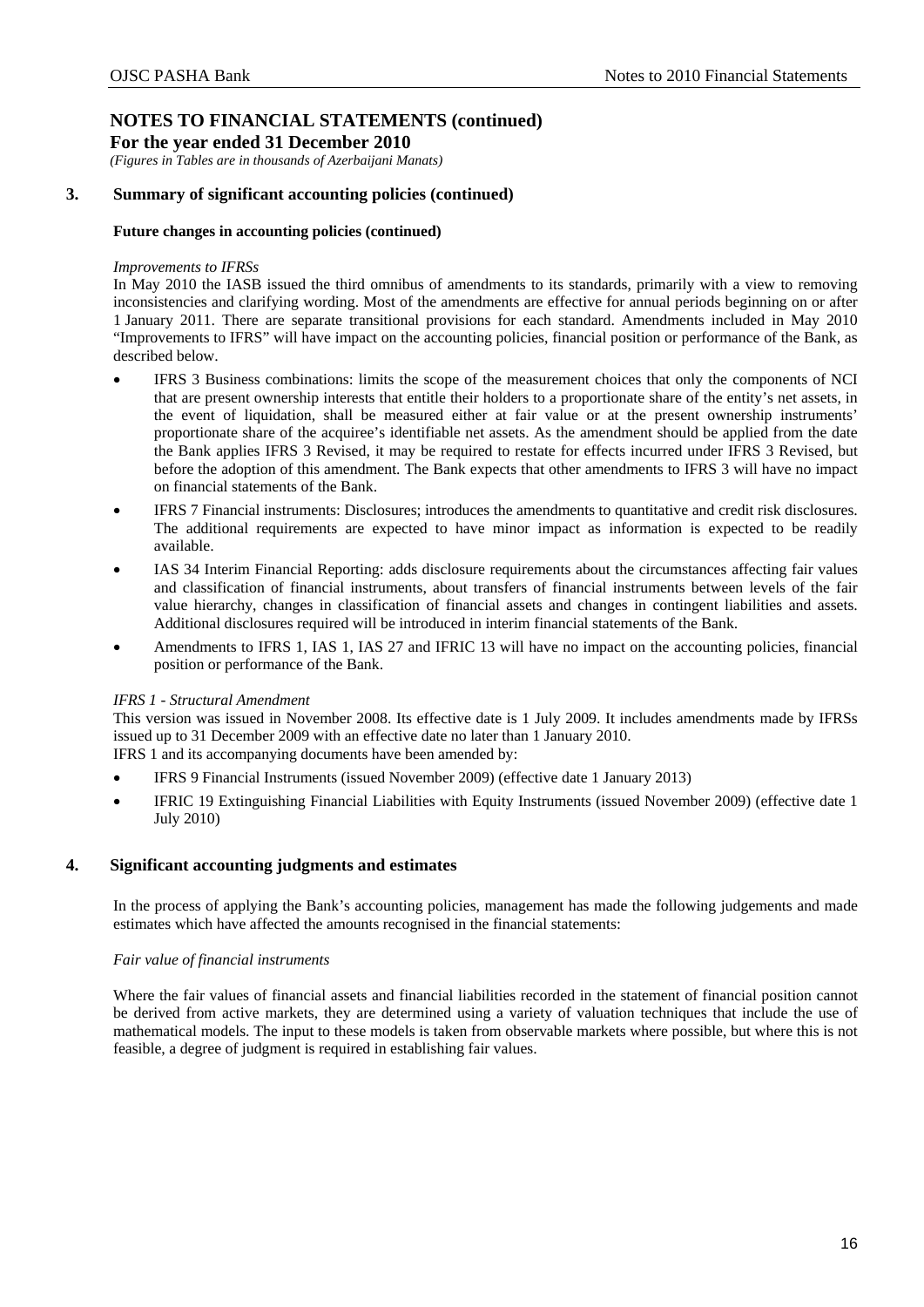**For the year ended 31 December 2010** 

*(Figures in Tables are in thousands of Azerbaijani Manats)* 

## **4. Significant accounting judgments and estimates (continued)**

### *Taxation*

Tax legislation in Azerbaijan is subject to varying interpretations, and changes can occur frequently. Management interpretation of such legislation and changes, including the new law allowing financial institutions to be exempt from payment of profit tax starting 1 January 2009 (for 3 consequent years) if the current year profit is capitalized, as applied to the transactions and activity of the Bank may be challenged by the relevant authorities. As such, additional taxes, penalties and interest may be assessed. Fiscal periods remain open to review by the authorities in respect of taxes for three years including the year of review. Management believes that as at 31 December 2010 its interpretation of the relevant legislation is appropriate and that the Bank's tax position will be sustained.

### *Allowance for loan impairment*

The Bank regularly reviews its loans and receivables to assess impairment. The Bank uses its experienced judgement to estimate the amount of any impairment loss in cases where a borrower is in financial difficulties and there are few available sources of historical data relating to similar borrowers. Similarly, the Bank estimates changes in future cash flows based on the observable data indicating that there has been an adverse change in the payment status of borrowers in a group, or national or local economic conditions that correlate with defaults on assets in the group. Management uses estimates based on historical loss experience for assets with credit risk characteristics and objective evidence of impairment similar to those in the group of loans and receivables. The Bank uses its experienced judgement to adjust observable data for a group of loans or receivables to reflect current circumstances.

## <span id="page-19-0"></span>**5. Cash and cash equivalents**

|                                                           | 31 December 2010 | 31 December 2009 |
|-----------------------------------------------------------|------------------|------------------|
| Cash on hand                                              | 5,611            | 6,132            |
| Current accounts with the Central Bank of the Republic of |                  |                  |
| Azerbaijan                                                | 78.458           | 17,659           |
| Current accounts with other credit institutions           | 19.348           | 1,475            |
| Time deposits                                             | 29,475           | 25,190           |
| Cash and cash equivalents                                 | 132,892          | 50,456           |

Current accounts with other credit institutions consist of non–interest bearing correspondent account balances with resident and non–resident banks in the amount of AZN 18,719 thousands (2009–AZN 921 thousands) and AZN 629 thousands (2009–AZN 554 thousands), respectively.

As of 31 December 2010 the Bank placed AZN 29,475 thousands (2009–AZN 25,190 thousands) in time deposits with resident and non-resident banks maturing through 22 February 2011 (2009–30 March 2010), and with effective annual interest rate of 0.3%-15.0% (2009– 0.2%-14.0%).

Non-cash transaction performed by the Bank during 2010 is represented by capitalization of net profit for the year 2009 to share capital in the amount AZN 15,407 thousands (2009–nil).

## <span id="page-19-1"></span>**6. Trading securities**

The Bank placed investments in US Dollars with an external asset manager and appointed it as its agent and delegated it to manage the investment and reinvestment of certain monies and assets. It also entered into a Custodian Agreement with a non–related international financial institution to serve as the Custodian of the investment portfolios. The funds and assets are held by the Custodian, which monitors portfolios and is provided by the Bank the authority to release or deliver securities of the portfolio, register securities, and conduct transactions based on the asset manager's requests on buy/sell decisions. The Custodian provides the Bank a monthly report of all monies received in respect of the portfolio or paid out of the portfolio. The assets placed with the external manager can be recalled by the Bank upon 20 days' written notice in advance.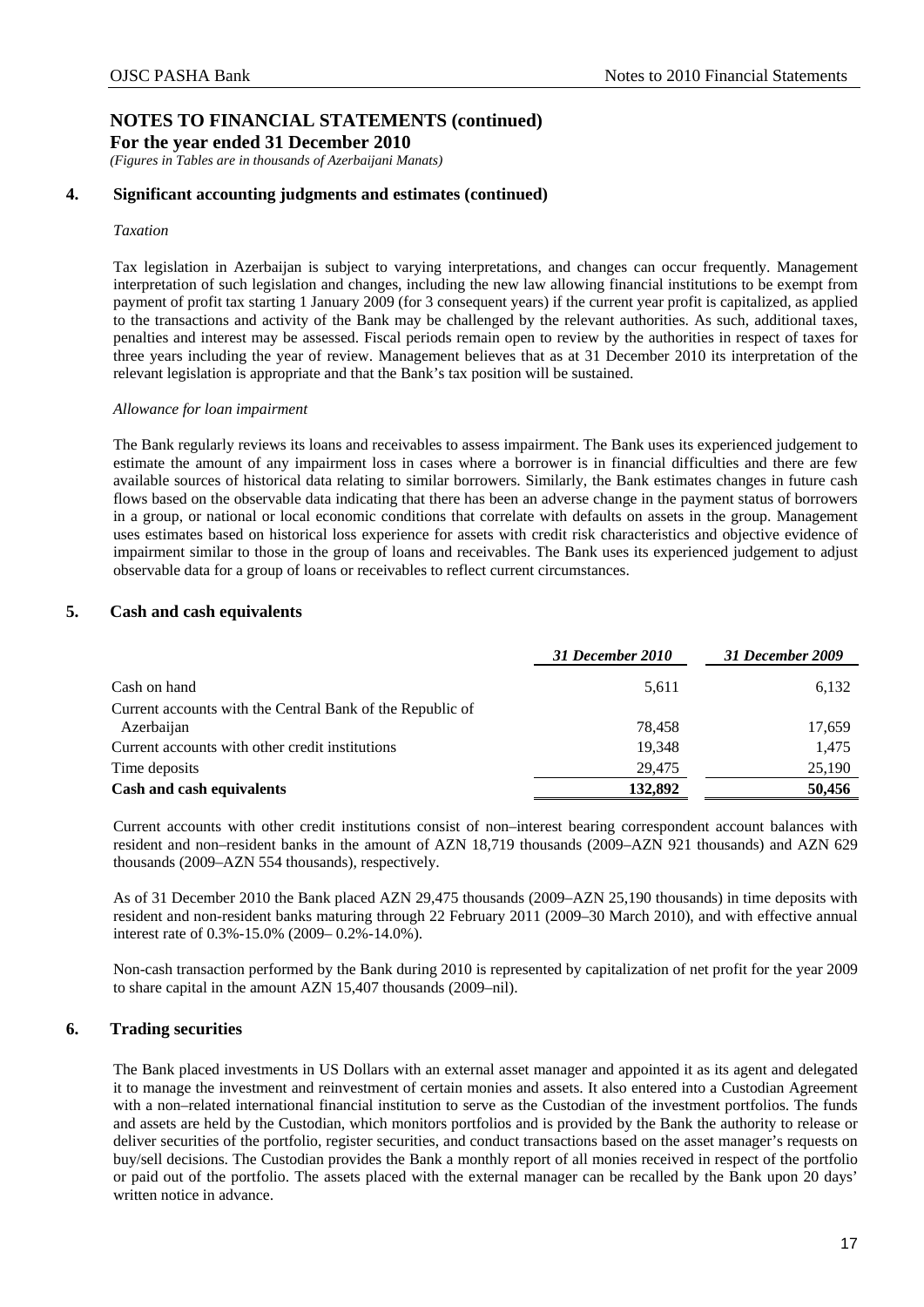**For the year ended 31 December 2010** 

*(Figures in Tables are in thousands of Azerbaijani Manats)* 

## **6. Trading securities (continued)**

The external asset manager, acting as an agent, have complete discretion but within the set of investment guidelines prescribed by the Bank, for the account of the Bank to buy, sell, retain, exchange or otherwise deal in investments and other assets, make deposits, subscribe to issues and offers for sale, and accept placements, underwritings and subunderwritings, of any investments, advise on or execute transactions in unregulated collective investment schemes, effect transactions on all markets, negotiate and execute counterparty and account opening documentation, take all day to day decisions and otherwise act as the external manager judge appropriate in relation to the management of the funds.

Trading securities are corporate US dollar, Euro and Norwegian Crone denominated corporate shares traded internationally, and were held and managed by the Bank's external manager. As of 31 December 2010 trading securities amounted to AZN 897 thousands (2009–AZN 858 thousands).

## <span id="page-20-0"></span>**7. Securities purchased under agreements to resell**

As of 31 December 2010 the Bank had entered into agreements to resell short-term notes issued by the CBA with total fair value of AZN 5,775 thousands (2009–AZN 499 thousands) to a resident credit institution.

## <span id="page-20-1"></span>**8. Amounts due from credit institutions**

|                                                                           | 31 December 2010 | 31 December 2009 |
|---------------------------------------------------------------------------|------------------|------------------|
| Time deposits                                                             | 19.947           | 45,900           |
| Obligatory reserve with the Central Bank of the Republic of<br>Azerbaijan | 836              | 605              |
| Blocked deposits                                                          | 1.893            |                  |
| Amounts due from credit institutions                                      | 22,676           | 46.506           |

As of 31 December 2010, AZN 13,075 thousands (66% of total time deposits) (2009–AZN 24,610 thousands) was placed on inter-bank deposits with three (2009–four) local commercial banks maturing through 20 September 2011  $(2009-19 \text{ October } 2010)$  and with effective annual interest rate of 7%-19% (2009–6%-18%).

Credit institutions are required to maintain a non-interest earning cash deposit (obligatory reserve) with the CBA at 0.5% (2009–0.5%) of the previous month average of funds attracted from customers by the credit institution. The Bank's ability to withdraw such deposit is restricted by statutory legislation.

Blocked deposits as of 31 December 2010 relate to letters of credit issued by the Bank and blocked in a non-resident bank.

## <span id="page-20-2"></span>**9. Investment securities**

Available-for-sale securities comprise:

|                                                                   | 31 December 2010  |                         | 31 December 2009  |                         |
|-------------------------------------------------------------------|-------------------|-------------------------|-------------------|-------------------------|
|                                                                   | Carrying<br>value | <b>Nominal</b><br>value | Carrying<br>value | <b>Nominal</b><br>value |
| Bonds issued by the Ministry of Finance of the                    |                   |                         |                   |                         |
| Republic of Azerbaijan                                            | 47.428            | 47.681                  | 32,832            | 33,095                  |
| Treasury bills issued by the Ministry of Finance                  |                   |                         |                   |                         |
| of the Republic of Azerbaijan                                     | 62.239            | 62.573                  | 38.513            | 39,137                  |
| Notes issued by the Azerbaijan Mortgage Fund                      | 34.737            | 34,668                  | 10,682            | 10,667                  |
| Notes issued by the Central Bank of the Republic<br>of Azerbaijan | 4,996             | 5,001                   |                   |                         |
| Investment securities available-for-sale                          | 149,400           | 149,923                 | 82,027            | 82,899                  |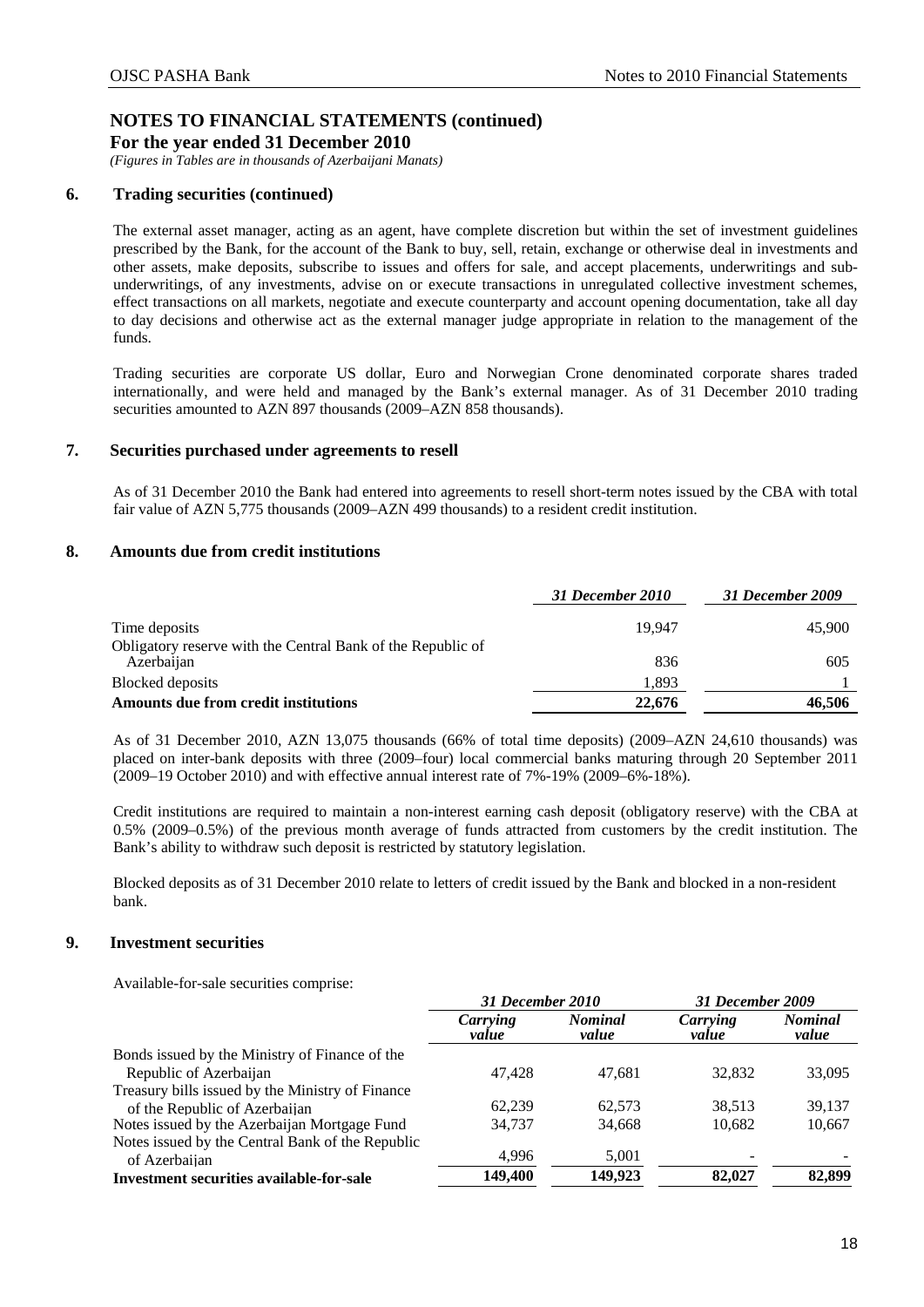**For the year ended 31 December 2010** 

*(Figures in Tables are in thousands of Azerbaijani Manats)* 

## **9. Investment securities (continued)**

Nominal interest rates per annum and maturities of these securities are as follows:

|                                                                                   | 31 December 2010 |                               | 31 December 2009 |                                 |
|-----------------------------------------------------------------------------------|------------------|-------------------------------|------------------|---------------------------------|
|                                                                                   | $\%$             | <i>Maturity</i>               | %                | <b>Maturity</b>                 |
| Bonds issued by the Ministry of Finance of<br>the Republic of Azerbaijan          | 1.46%-2.99%      | January $2011 -$<br>May 2011  | $1.7\% - 2.9\%$  | $January -$<br>November<br>2010 |
| Treasury bills issued by the Ministry of<br>Finance of the Republic of Azerbaijan | 3.75%-6.9%       | January $2011 -$<br>June 2012 | $4.0\% - 6.8\%$  | October 2010<br>$-$ June 2012   |
| Notes issued by Azerbaijan Mortgage Fund                                          | 3.0%             | May 2016                      | 3.0%             | May 2016                        |
| Notes issued by the Central Bank of the<br>Republic of Azerbaijan                 | 1.99%-2.2%       | January 2011                  |                  |                                 |
| Held to maturity securities comprise:                                             |                  | 31 December 2010              |                  | <b>31 December 2009</b>         |
| Corporate bonds issued by FinansLizing Open Joint Stock<br>Company (OJSC)         |                  |                               | 303              |                                 |
| Corporate bonds issued by Azel Closed Joint Stock Company<br>(CJSC)               |                  |                               | 213              | 428                             |
| Corporate bonds issued by Omni Finance LLC, a non-bank credit<br>institution      |                  |                               |                  | 300                             |
|                                                                                   |                  |                               | 516              | 728                             |
| Less-Allowance for impairment (Note 24)                                           |                  |                               | (10)             | (14)                            |
| <b>Held to maturity securities</b>                                                |                  |                               | 506              | 714                             |

Corporate bonds issued by Azel CJSC are US–dollar denominated coupon bonds with annual interest rate of 14.0%. Bonds mature on 16 July 2011. The principal and interest on these securities is repaid semi-annually.

Corporate bonds issued by FinansLizinq OJSC are AZN–denominated coupon bonds with annual interest rate of 15.0%. Bonds mature in 18 December 2012. The interest on these securities is repaid monthly.

Corporate bonds issued by OMNI Finance are AZN–denominated coupon bonds with annual interest rate of 14.0% paid on a semi-annual basis and matured in December 2010.

## <span id="page-21-0"></span>**10. Loans to banks**

As of 31 December 2010 the Bank had outstanding amount of AZN 4,379 thousands (2009–AZN 1,909 thousands) unsecured loans denominated in Azerbaijani Manat and US dollar, issued to two resident commercial banks with contractual maturities through April 2011 and May 2012 (2009– July 2010 and October 2010) and annual interest rate of 16% (2009–17.5%).

## <span id="page-21-1"></span>**11. Loans to customers**

Loans to customers comprise:

| 31 December 2010 | 31 December 2009 |
|------------------|------------------|
| 191.497          | 117,256          |
| 4.584            | 4.824            |
| 196,081          | 122,080          |
| (8,213)          | (2,560)          |
| 187,868          | 119.520          |
|                  |                  |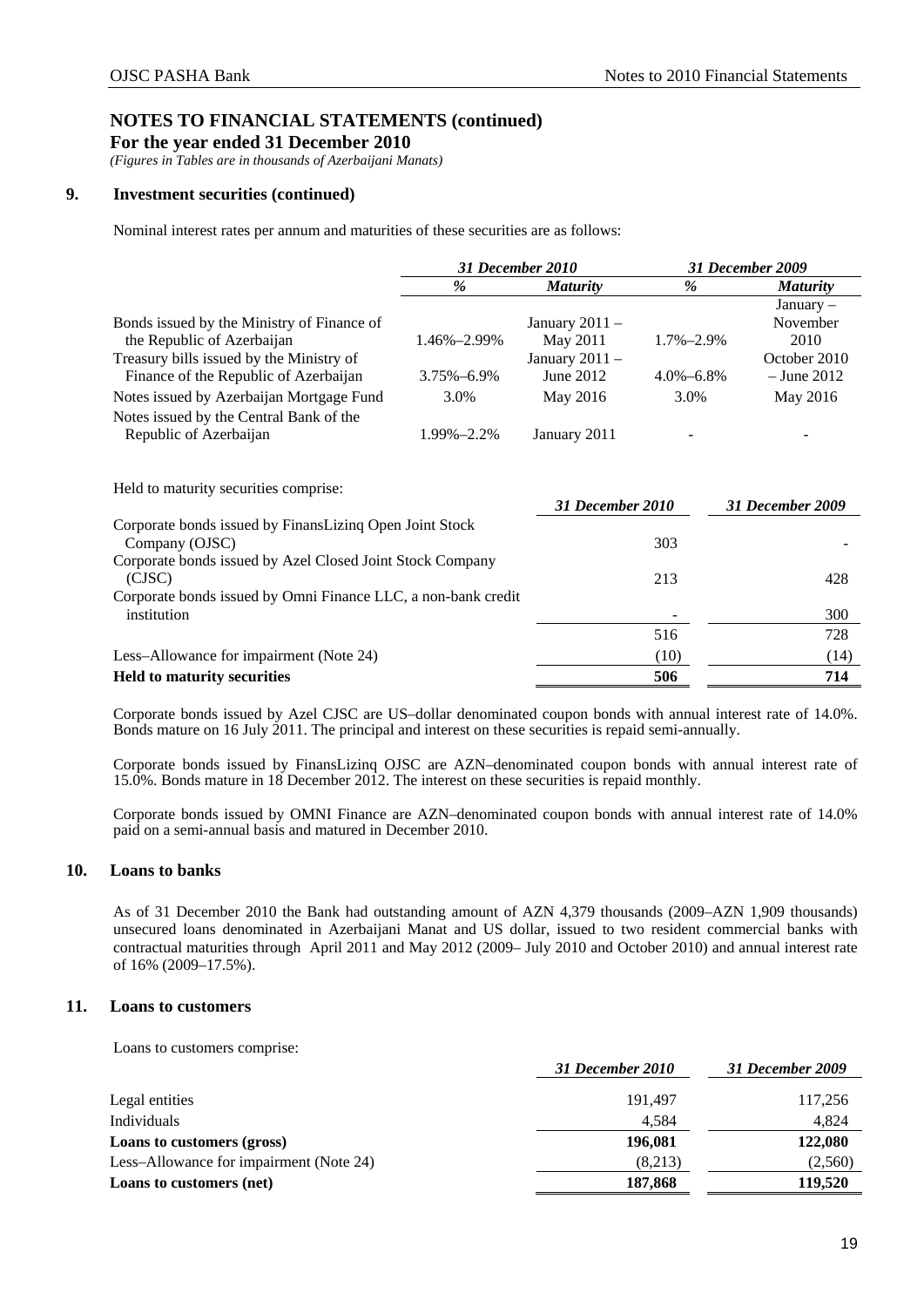**For the year ended 31 December 2010** 

*(Figures in Tables are in thousands of Azerbaijani Manats)* 

## **11. Loans to customers (continued)**

|                                                                                                                                     | Corporate lending<br><b>31 December 2010</b> | <b>Individual lending</b><br>31 December 2010 | <b>Total</b><br>31 December 2010         |
|-------------------------------------------------------------------------------------------------------------------------------------|----------------------------------------------|-----------------------------------------------|------------------------------------------|
| Individual impairment                                                                                                               | (7,005)                                      | (314)                                         | (7,319)                                  |
| Collective impairment                                                                                                               | (831)                                        | (63)                                          | (894)                                    |
|                                                                                                                                     | (7, 836)                                     | (377)                                         | (8,213)                                  |
| Gross amount of loans, individually determined to<br>be impaired before deducting any individually<br>assessed impairment allowance | 9,650                                        | 433                                           | 10,083                                   |
|                                                                                                                                     | Corporate lending<br><b>31 December 2009</b> | Individual lending<br>31 December 2009        | <b>T</b> otal<br><b>31 December 2009</b> |
| Individual impairment                                                                                                               | (2,208)                                      | (352)                                         | (2,560)                                  |
| Collective impairment                                                                                                               | (2,208)                                      | (352)                                         | (2,560)                                  |
| Gross amount of loans, individually determined to<br>be impaired before deducting any individually<br>assessed impairment allowance | 13,067                                       | 365                                           | 13,432                                   |

Loans are made within Azerbaijan in the following industry sectors:

|                                 | <b>31 December 2010</b> | 31 December 2009 |
|---------------------------------|-------------------------|------------------|
| Trade and services              | 85,324                  | 59,979           |
| Manufacturing                   | 39,961                  | 21,905           |
| Construction                    | 35,180                  | 24,424           |
| Hotel business                  | 20,049                  |                  |
| Individuals                     | 4,584                   | 4,824            |
| Agriculture and food processing | 3,855                   | 4,067            |
| Transport and telecommunication | 3,630                   | 6,332            |
| Leasing                         | 3,338                   |                  |
| Energy                          |                         | 362              |
| Other                           | 160                     | 187              |
| Total loans (gross)             | 196,081                 | 122,080          |
|                                 |                         |                  |

As of 31 December 2010, the Bank granted loans to 10 customers (2009–5 customers) totalling AZN 139,103 thousands (2009–AZN 60,520 thousands), which individually exceeded 5% of the Bank's equity.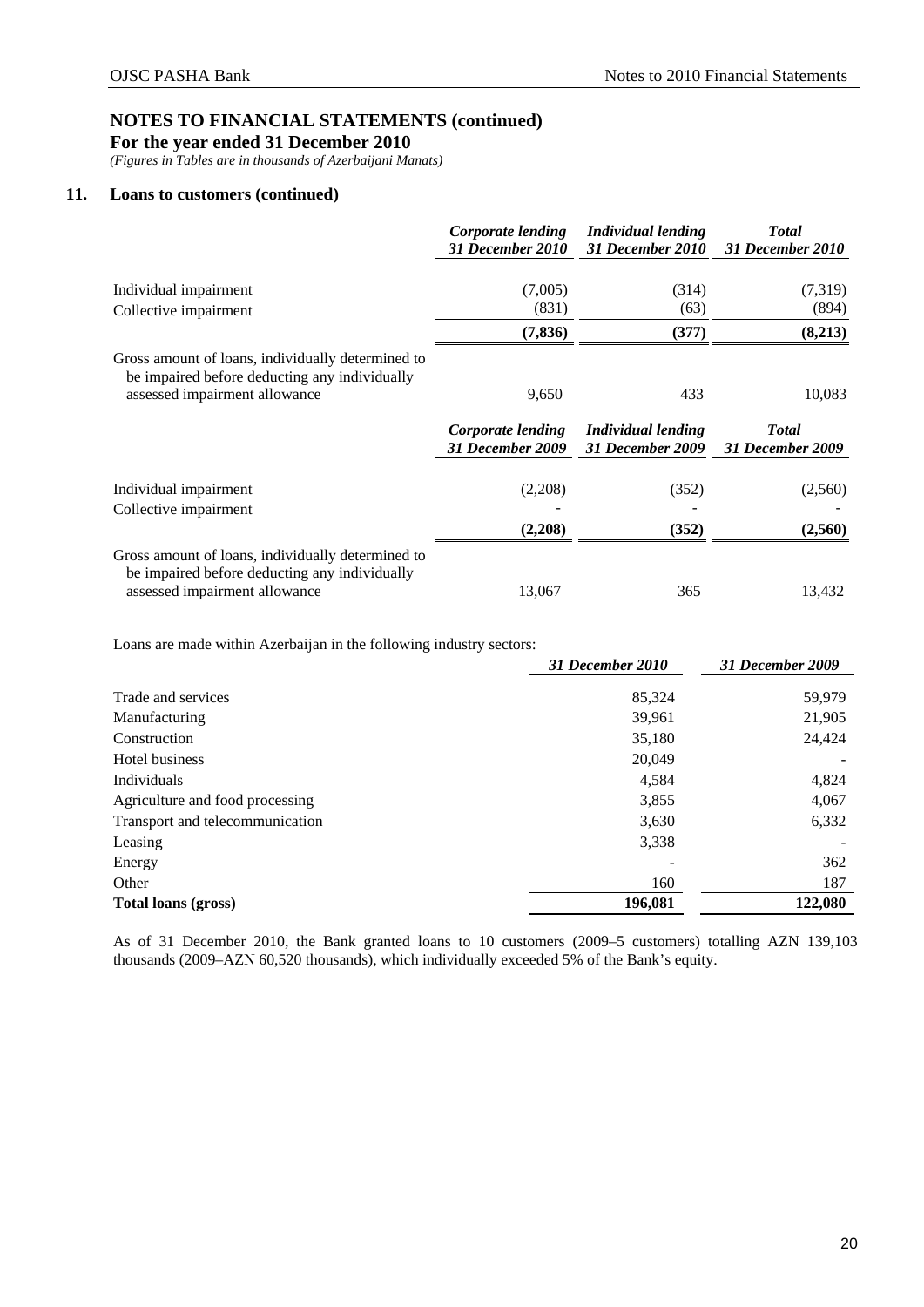**For the year ended 31 December 2010** 

*(Figures in Tables are in thousands of Azerbaijani Manats)* 

## <span id="page-23-0"></span>**12. Property and equipment**

The movements in property and equipment were as follows:

|                                 | <b>Buildings</b> | <b>Furniture</b><br>and<br><i>fixtures</i> | <b>Computers</b><br>and other<br>equipment | <b>Vehicles</b> | <b>Other</b><br>equipment | Leasehold<br><i>improve-</i><br>ments | <b>Total</b> |
|---------------------------------|------------------|--------------------------------------------|--------------------------------------------|-----------------|---------------------------|---------------------------------------|--------------|
| Cost                            |                  |                                            |                                            |                 |                           |                                       |              |
| <b>31 December 2008</b>         |                  | 475                                        | 372                                        | 318             | 19                        | 58                                    | 1,242        |
| Additions                       |                  | 376                                        | 338                                        | 56              | 17                        | 40                                    | 827          |
| Disposals                       |                  |                                            |                                            | (76)            | (3)                       | $\overline{\phantom{a}}$              | (79)         |
| 31 December 2009                |                  | 851                                        | 710                                        | 298             | 33                        | 98                                    | 1,990        |
| Additions                       | 2,151            | 249                                        | 158                                        | 128             | 4                         | 10                                    | 2,700        |
| 31 December 2010                | 2,151            | 1,100                                      | 868                                        | 426             | 37                        | 108                                   | 4,690        |
| <b>Accumulated depreciation</b> |                  |                                            |                                            |                 |                           |                                       |              |
| 31 December 2008                |                  | (102)                                      | (82)                                       | (52)            | (4)                       |                                       | (240)        |
| Depreciation charge             |                  | (154)                                      | (111)                                      | (79)            | (6)                       | (7)                                   | (357)        |
| Disposals                       |                  |                                            |                                            | 6               |                           |                                       | 7            |
| <b>31 December 2009</b>         |                  | (256)                                      | (193)                                      | (125)           | (9)                       | (7)                                   | (590)        |
| Depreciation charge             |                  | (222)                                      | (205)                                      | (102)           | (6)                       | (16)                                  | (551)        |
| 31 December 2010                |                  | (478)                                      | (398)                                      | (227)           | (15)                      | (23)                                  | (1,141)      |
| Net book value:                 |                  |                                            |                                            |                 |                           |                                       |              |
| 31 December 2010                | 2,151            | 622                                        | 470                                        | 199             | 22                        | 85                                    | 3,549        |
| 31 December 2009                |                  | 595                                        | 517                                        | 173             | 24                        | 91                                    | 1,400        |

## <span id="page-23-1"></span>**13. Intangible assets**

The movements in intangible assets were as follows:

|                                 |                 | Computer | <b>Installations in</b> |              |
|---------------------------------|-----------------|----------|-------------------------|--------------|
|                                 | <b>Licenses</b> | software | progress                | <b>Total</b> |
| Cost                            |                 |          |                         |              |
| <b>31 December 2008</b>         | 189             | 75       |                         | 264          |
| <b>Additions</b>                | 104             | 125      | 283                     | 512          |
| Disposals                       | (5)             |          |                         | (5)          |
| 31 December 2009                | 288             | 200      | 283                     | 771          |
| <b>Additions</b>                | 143             | 927      |                         | 1,070        |
| Disposals                       | (55)            |          |                         | (55)         |
| Transfers                       |                 | 283      | (283)                   |              |
| 31 December 2010                | 376             | 1,410    |                         | 1,786        |
| <b>Accumulated amortization</b> |                 |          |                         |              |
| 31 December 2008                | (21)            | (4)      |                         | (25)         |
| Amortisation charge             | (29)            | (10)     |                         | (39)         |
| Disposals                       | 5               |          |                         | 5            |
| 31 December 2009                | (45)            | (14)     |                         | (59)         |
| Amortisation charge             | (80)            | (95)     |                         | (175)        |
| Disposals                       | 55              |          |                         | 55           |
| <b>31 December 2010</b>         | (70)            | (109)    |                         | (179)        |
| Net book value:                 |                 |          |                         |              |
| 31 December 2010                | 306             | 1,301    |                         | 1,607        |
| <b>31 December 2009</b>         | 243             | 186      | 283                     | 712          |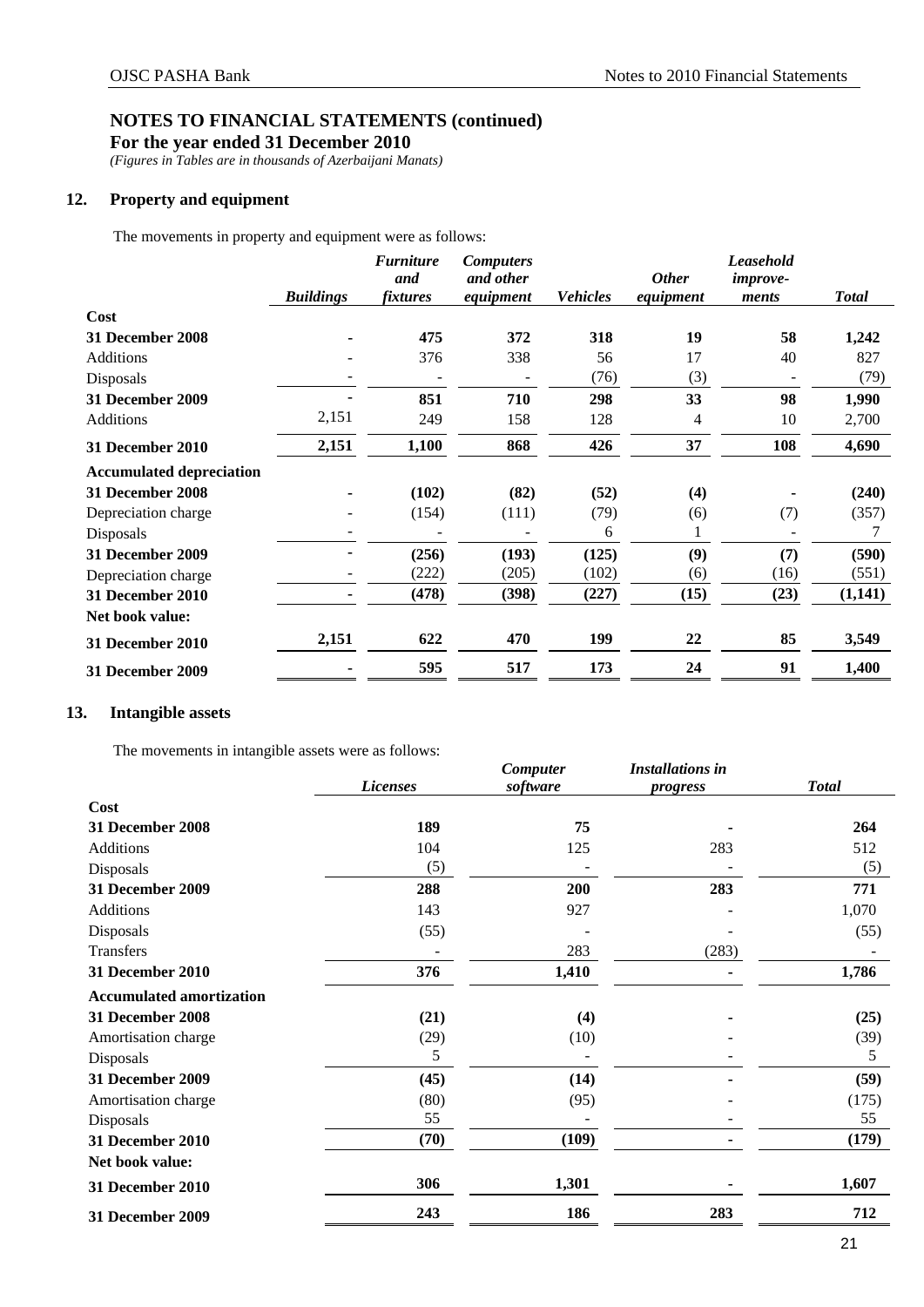**For the year ended 31 December 2010** 

*(Figures in Tables are in thousands of Azerbaijani Manats)* 

## <span id="page-24-0"></span>**14. Other assets and liabilities**

Other assets comprise:

|                                                                   | 31 December 2010 | 31 December 2009 |
|-------------------------------------------------------------------|------------------|------------------|
| <b>Other financial assets</b>                                     |                  |                  |
| Accrued interest receivable on guarantees and letters of credit   | 127              | 98               |
| Settlements on money transfers                                    | 32               |                  |
|                                                                   | 159              | 98               |
| Other non-financial assets                                        |                  |                  |
| Prepayments for acquisition of property, equipment and intangible |                  |                  |
| assets                                                            | 2,235            | 1,529            |
| Deferred expenses                                                 | 321              | 150              |
| Other                                                             | 40               | 55               |
|                                                                   | 2,596            | 1,734            |
| <b>Other assets</b>                                               | 2,755            | 1,832            |

As of 31 December 2010 prepayments for the purchase of property, equipment and intangible assets of AZN 2,235 thousands (2009–AZN 1,529 thousands), related to premises for the Bank's new branches located in Baku and regions of the Republic of Azerbaijan.

Other liabilities comprise:

|                                                | 31 December 2010 | 31 December 2009 |
|------------------------------------------------|------------------|------------------|
| <b>Other financial liabilities</b>             |                  |                  |
| Dividends payable (Note 19)                    | 981              |                  |
| Payable to employees                           | 113              | 101              |
| Payables for professional services             | 64               | 38               |
| Accrued interest payables on letters of credit | 36               |                  |
| Settlements on money transfer                  | 36               |                  |
| Payables on social security costs              | 25               |                  |
| Accrued expenses                               | 14               | 8                |
| Other                                          |                  | 7                |
|                                                | 1,269            | 154              |
| <b>Other non–financial liabilities</b>         |                  |                  |
| Accrued staff bonuses                          | 1,500            |                  |
| Taxes, other than income tax                   | 1,124            |                  |
| Other                                          |                  | 11               |
| Deferred income                                | 49               | 40               |
|                                                | 2,673            | 51               |
| <b>Other liabilities</b>                       | 3,942            | 205              |

## <span id="page-24-1"></span>**15. Amounts due to the Central Bank of the Republic of Azerbaijan, banks and government agencies**

|                                                                                                 | 31 December 2010 | 31December 2009 |
|-------------------------------------------------------------------------------------------------|------------------|-----------------|
| Loans from the Central Bank of the Republic of Azerbaijan                                       | 10,000           | 7,000           |
| Loans from the National Fund for Support of Entrepreneurship                                    | 13.635           | 5,485           |
| Amount due to Azerbaijan Mortgage Fund                                                          | 369              |                 |
| Correspondent accounts with other banks                                                         |                  |                 |
| Amounts due to the Central Bank of the Republic of<br>Azerbaijan, banks and government agencies | 24,007           | 12.486          |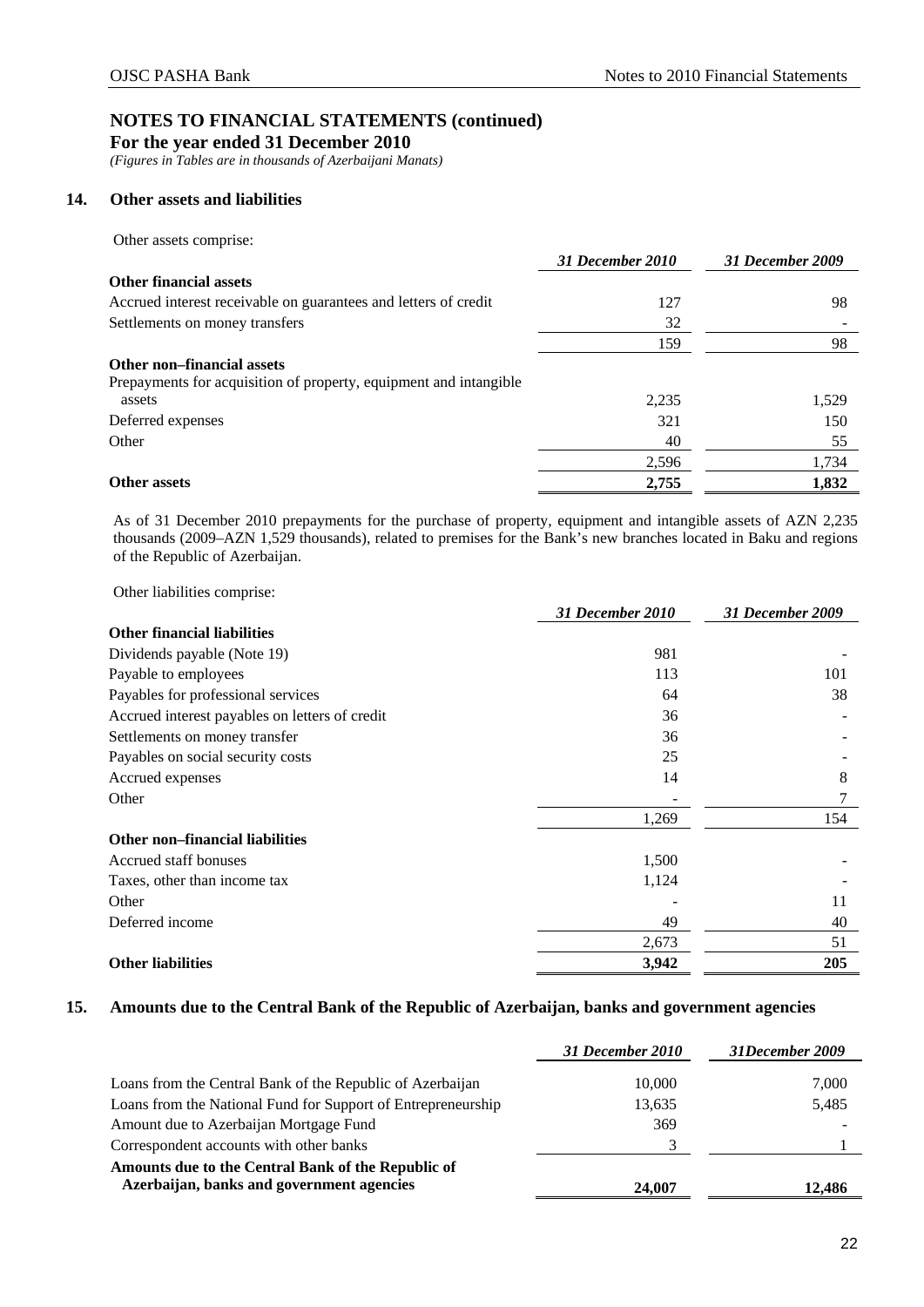*(Figures in Tables are in thousands of Azerbaijani Manats)* 

## **15. Amounts due to the Central Bank of the Republic of Azerbaijan, banks and government agencies (continued)**

As of 31 December 2010 the Bank had loans from the Central Bank of the Republic of Azerbaijan amounting to AZN 10,000 thousands (2009–AZN 7,000 thousands), maturing through 2012 (2009–through 2011) and bearing interest rate of 2.5% p.a.

As of 31 December 2010 the Bank had seven loans (2009–four loans) from the National Fund for Support of Entrepreneurship amounting to AZN 13,635 thousands (2009–AZN 5,485 thousands), maturing through 2015 and bearing interest rate of 1.0% p.a. The loans were acquired for the purposes of assistance in gradually improving entrepreneurship environment in Azerbaijan under the government program.

As of 31 December 2010 the Bank had eight loans refinanced from the Azerbaijan Mortgage Fund amounting to AZN 369 thousands (2009–nil), maturing through 2035 and bearing interest rate of 4.0% p.a.

## <span id="page-25-0"></span>**16. Amounts due to customers**

The amounts due to customers include the following:

|                                     | 31 December 2010 | 31 December 2009 |
|-------------------------------------|------------------|------------------|
| Demand deposits                     | 191.519          | 93,781           |
| Time deposits                       | 147,080          | 72,610           |
| <b>Amounts due to customers</b>     | 338,599          | 166,391          |
| Held as security against guarantees | 967              |                  |

An analysis of customer accounts by economic sector follows:

|                                 | 31 December 2010 | 31 December 2009 |
|---------------------------------|------------------|------------------|
| Investment holding companies    | 181,762          | 35,179           |
| Individuals                     | 102,226          | 95,419           |
| Construction                    | 22,342           | 18,588           |
| Trade and services              | 17,043           | 12,260           |
| Insurance                       | 7,356            | 1,210            |
| Energy                          | 5,178            | 20               |
| Manufacturing                   | 2,256            | 1,443            |
| Transport and communication     | 205              | 60               |
| Agriculture                     | 4                | 2,001            |
| Other                           | 227              | 211              |
| <b>Amounts due to customers</b> | 338,599          | 166,391          |

As of 31 December 2010 customer deposits included balances with five largest (2009–four) customers amounting to AZN 257,909 thousands (2009–AZN 107,499 thousands). These deposits comprise significant concentration of approximately 76% (2009–65%) of the total customer deposits portfolio.

As at 31 December 2010 time deposits amounting to AZN 967 thousands (2009*–*nil) were held as security against guarantees issued (Note 20).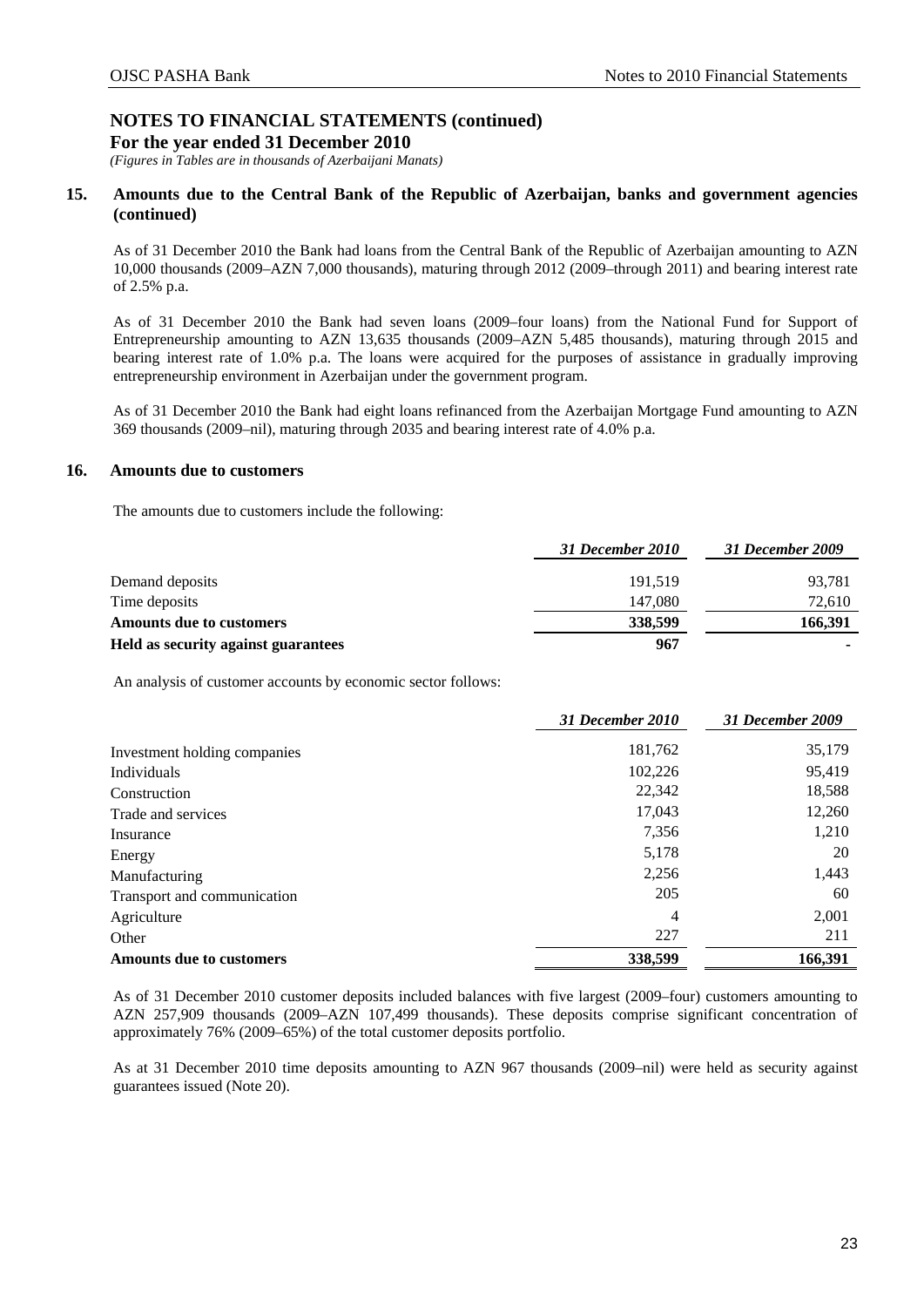**For the year ended 31 December 2010** 

*(Figures in Tables are in thousands of Azerbaijani Manats)* 

## <span id="page-26-0"></span>**17. Amounts due to credit institutions**

|                                                  | 31 December 2010 | 31 December 2009 |
|--------------------------------------------------|------------------|------------------|
| Commerzbank Aktiengesellschaft                   | 4.162            |                  |
| Landesbank Baden-Württemberg                     | 1.294            |                  |
| Raiffeisen Bank International Aktiengesellschaft | 1,330            |                  |
| Amounts due to credit institutions               | 6.786            |                  |

As of 31 December 2010 amounts due to credit institutions included balances with 3 foreign banks amounting to AZN 6,786 thousands (2009–nil), maturing through 2011 and bearing interest rate of 2.72%–5.96% p.a. These borrowings are for trade finance of import operations (letters of credit) of the customers of the Bank.

## <span id="page-26-1"></span>**18. Taxation**

The corporate income tax (expense)/benefit comprise:

|                              | Year ended<br>31 December 2010 | Year ended<br>31 December 2009 |  |
|------------------------------|--------------------------------|--------------------------------|--|
| Current tax expense          | (681)                          |                                |  |
| Deferred tax benefit         | $\sim$                         | 450                            |  |
| Income tax (expense)/benefit | (681)                          | 450                            |  |

In accordance with the Law of the Republic of Azerbaijan on enhancement of activities of banks, insurance and reinsurance companies (N710–IIIQ and dated 28 October 2008), financial institutions are exempt from payment of Profit Tax starting from 1 January 2009 for a period of 3 consecutive years, if the current year profit is capitalized. As a result, based on the shareholders' meeting dated 13 May 2009, the Bank has decided to avail of the tax exemption in accordance with the law for the years 2009–2011.

On 19 June 2009, an amendment to the Tax Code was enacted to reduce the corporate income tax rate from 22% to 20% effective from 1 January 2010. There is no deferred tax effect of the change in tax rates as of 31 December 2010 in view of the availment of the tax exemption.

The effective income tax rate differs from the statutory income tax rates. A reconciliation of the income tax (expense)/ benefit based on statutory rates with actual is as follows:

|                                                                | Year ended<br>31 December 2010 | Year ended<br>31 December 2009 |  |
|----------------------------------------------------------------|--------------------------------|--------------------------------|--|
| Profit before income tax (expense)/benefit                     | 14,552                         | 15,609                         |  |
| Statutory tax rate                                             | 20%                            | 22%                            |  |
| Theoretical tax expense at the statutory rate                  | (2,910)                        | (3, 434)                       |  |
| Tax effect of non-deductible expenses                          | (328)                          | (57)                           |  |
| Tax effect of tax-exempt income arising from capitalization of |                                |                                |  |
| profit                                                         | 2,557                          | 3,941                          |  |
| Income tax (expense)/benefit                                   | (681)                          | 450                            |  |

Current income tax payable is AZN 573 thousands (2009–nil).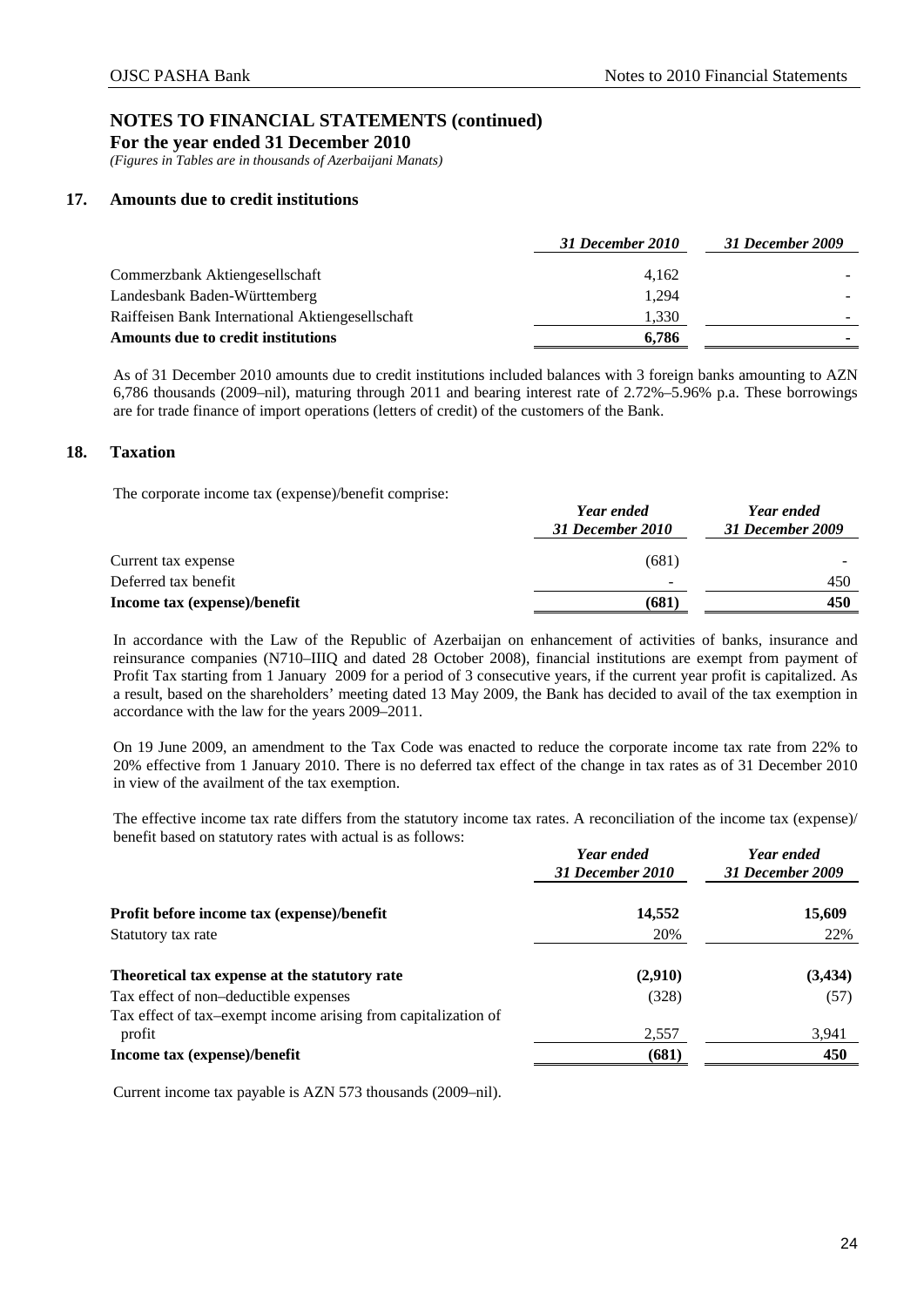*(Figures in Tables are in thousands of Azerbaijani Manats)* 

## <span id="page-27-0"></span>**19. Equity**

The share capital of the Bank was contributed by the shareholders in AZN and they are entitled to dividends and any capital distribution in AZN. No dividends were declared and paid to the shareholders of the Bank as of 31 December 2009. On 24 December 2010 the shareholders of the Bank declared dividends of AZN 981 thousands from the 2010 net profit of the Bank and was accrued accordingly as of 31 December 2010.

Following the availment of tax exemption as described in Note 18, on 03 May 2010 the shareholders decided to increase the share capital by AZN 15,407 thousands from AZN 100,000 thousands to AZN 115,407 thousands through capitalization of the profit earned for the year ended 31 December 2009. The Bank completed the registration of the increase in share capital on 12 June 2010, thus, bringing share par value to AZN 11,540.71 each and total paid–in share capital to AZN 115,407 thousands as of 31 December 2010.

As of 31 December 2010 the Bank authorized, issued and fully paid capital amounted to AZN 115,407 thousands (2009–AZN 100,000 thousands) and comprised 10,000 ordinary shares with a par value of AZN 11,540.71 per share (2009–AZN 10,000 thousands). Each share entitles one vote to the shareholder.

## <span id="page-27-1"></span>**20. Commitments and contingencies**

### Operating environment

As an emerging market, Azerbaijan does not possess a well-developed business and regulatory infrastructure that would generally exist in a more mature market economy. However, there have been a number of developments that positively affect the overall investment climate of the country.

While operations in Azerbaijan may involve risks that are not typically associated with those in developed markets (including the risk that the Azerbaijan Manat is not freely convertible outside of the country and undeveloped debt and equity markets), over the last few years the Azerbaijani government has made progress in implementing the reforms necessary to create banking, judicial, taxation and regulatory systems.

The existing tendency aimed at the overall improvement of the business environment is expected to persist. The future stability of the Azerbaijani economy is largely dependent upon these reforms and developments and the effectiveness of economic, financial and monetary measures undertaken by the government. However, the Azerbaijan economy is vulnerable to market downturns and economic slowdowns elsewhere in the world. The global financial crisis resulted in capital markets instability, deterioration of liquidity in the banking sector, and tighter credit conditions within Azerbaijan. The Azerbaijan Government has introduced a range of stabilization measures aimed at ensuring solvency and providing liquidity and supporting refinancing of foreign debt for Azerbaijan banks and companies.

While management believes it is taking appropriate measures to support the sustainability of the Bank's business in the current circumstances, unexpected further deterioration in the areas described above could negatively affect the Bank's results and financial position in a manner not currently determinable.

## Legal

In the ordinary course of business, the Bank is subject to legal actions and complaints. Management believes that the ultimate liability, if any, arising from such actions or complaints will not have a material adverse effect on the financial condition or the results of future operations of the Bank.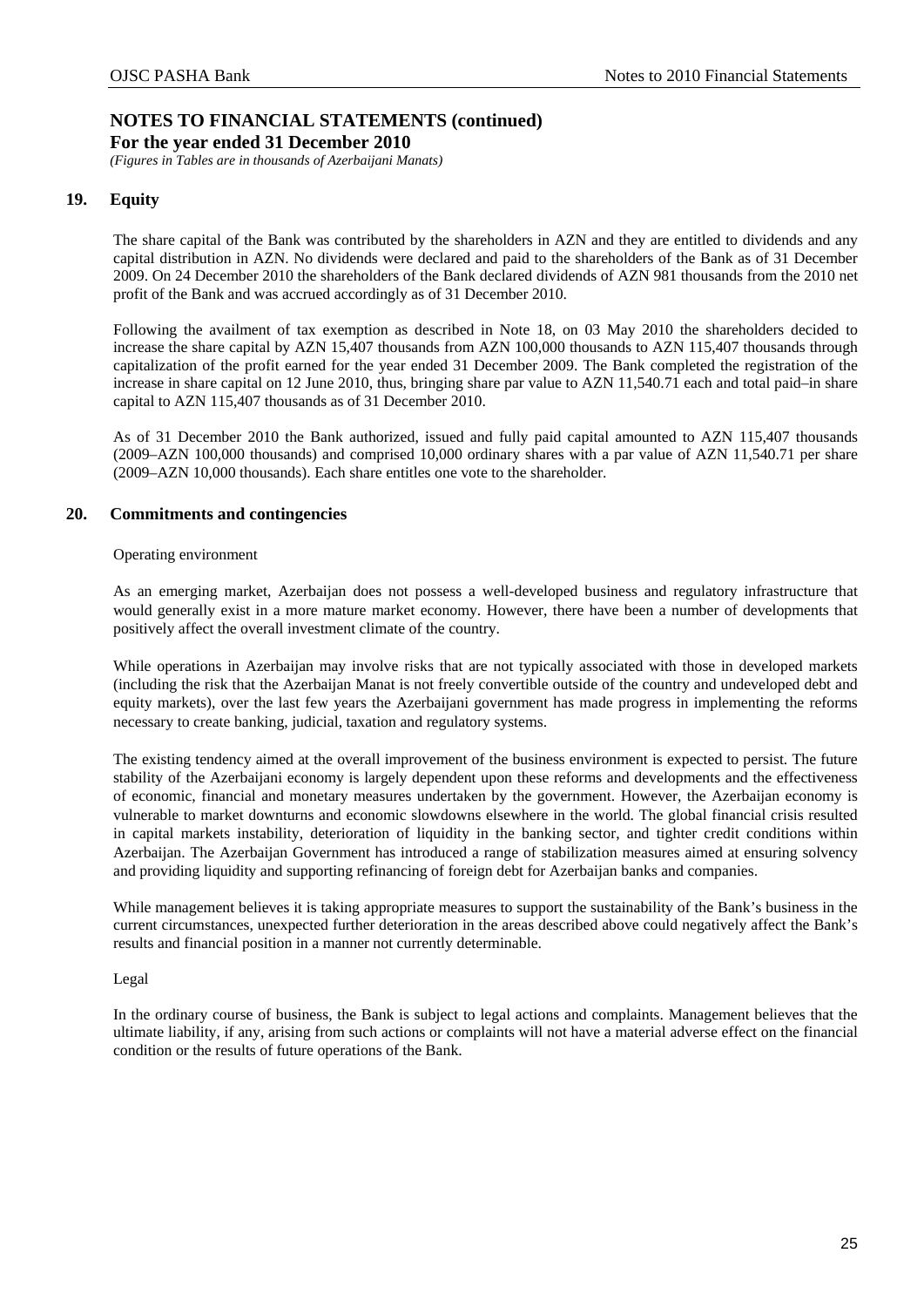**For the year ended 31 December 2010** 

*(Figures in Tables are in thousands of Azerbaijani Manats)* 

## **20. Commitments and contingencies (continued)**

### Taxation

Azerbaijani tax, currency and customs legislation is subject to varying interpretations, and changes, which can occur frequently. Management's interpretation of such legislation as applied to the transactions and activity of the Bank may be challenged by the relevant authorities. Recent events within the Azerbaijan suggest that the tax authorities are taking a more assertive position in its interpretation of the legislation and assessments and, as a result, it is possible that transactions and activities that have not been challenged in the past may be challenged. As such, significant additional taxes, penalties and interest may be assessed. Fiscal periods remain open to review by the authorities in respect of taxes for three calendar years proceeding the year of review.

Management believes that its interpretation of the relevant legislation as of 31 December 2010 is appropriate and that the Bank's tax, currency and customs positions will be sustained.

### Insurance

The Bank has not currently obtained insurance coverage related to liabilities arising from errors or omissions. Liability insurance is generally not available in Azerbaijan at present.

Financial commitments and contingencies

The Bank provides guarantees and letters of credit to customers with primary purpose of ensuring that funds are available to a customer as required. Guarantees and standby letters of credit represent irrevocable assurances that the Bank will make payments in the event that a customer cannot meet its obligations to third parties. Documentary and commercial letters of credit, which are written undertakings by the Bank on behalf of a customer authorizing a third party to draw drafts on the Bank up to a stipulated amount under specific terms and conditions, are collateralized by the underlying shipments of goods, to which they relate, or cash deposits and, therefore, carry less risk than a direct borrowing.

Financial commitments and contingencies comprise:

|                                                                                    | 31 December 2010 | 31 December 2009 |
|------------------------------------------------------------------------------------|------------------|------------------|
| <b>Credit-related commitments</b>                                                  |                  |                  |
| Guarantees issued                                                                  | 19,958           | 17,854           |
| Letters of credit                                                                  | 10,372           | 5,051            |
| Unused credit lines                                                                | 6,759            | 7,760            |
|                                                                                    | 37,089           | 30,665           |
| <b>Operating lease commitments</b>                                                 |                  |                  |
| Not later than 1 year                                                              | 337              | 30               |
| Later than 1 year but not later than 5 years                                       | 1,352            | 150              |
| Later than 5 years                                                                 | 599              | 88               |
|                                                                                    | 2,288            | 268              |
| Less – Provisions (Note 24)                                                        | (1,582)          | (781)            |
| Commitments and contingencies (before deducting collateral)                        | 37,795           | 30,152           |
| Less – Cash held as security against letters of credit and<br>guarantees (Note 16) | (967)            |                  |
| <b>Commitments and contingencies</b>                                               | 36,828           | 30,152           |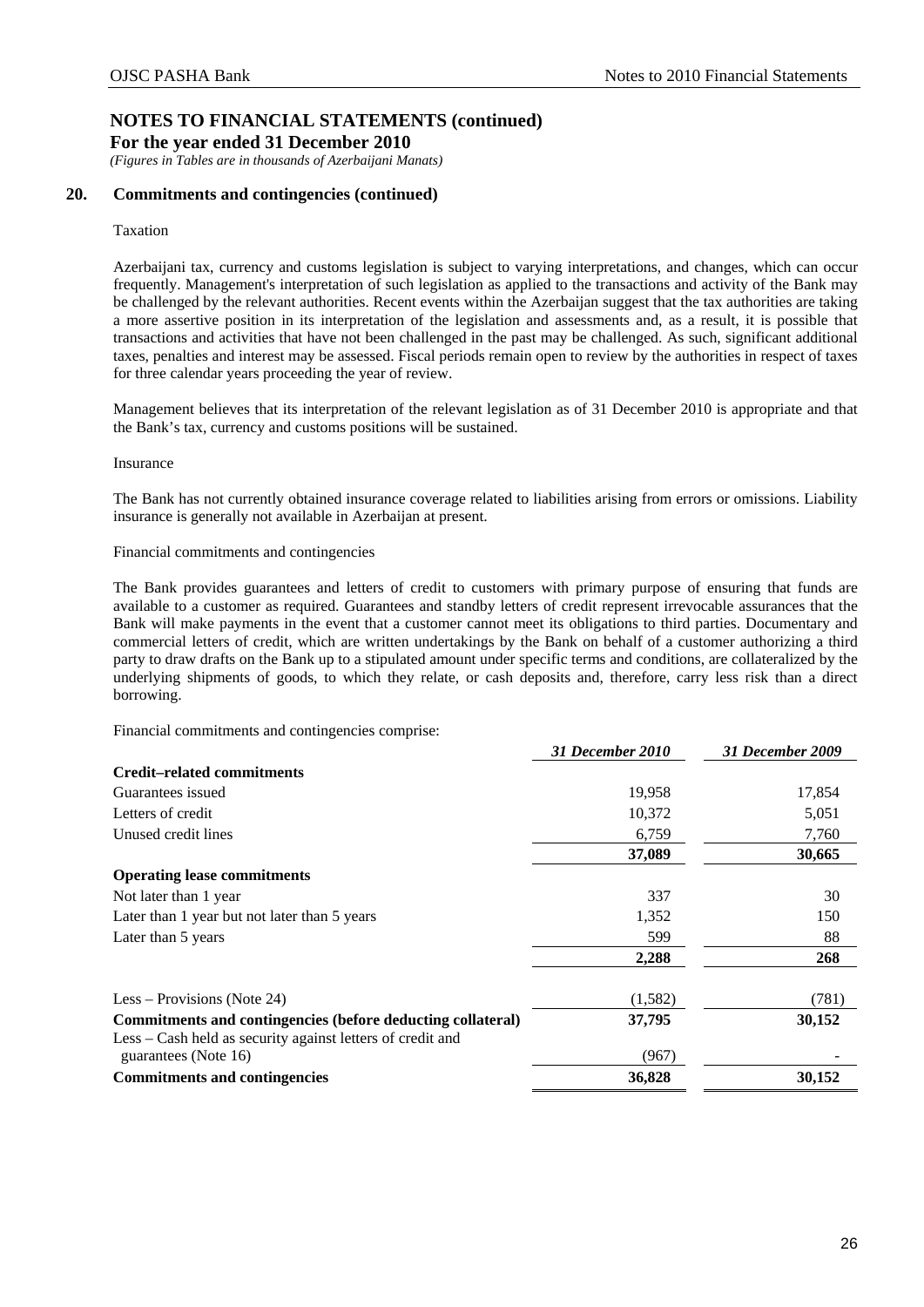**For the year ended 31 December 2010** 

*(Figures in Tables are in thousands of Azerbaijani Manats)* 

## <span id="page-29-0"></span>**21. Net fee and commission income**

|                                   | Year ended       | Year ended       |  |
|-----------------------------------|------------------|------------------|--|
|                                   | 31 December 2010 | 31 December 2009 |  |
| Currency conversion operations    | 734              | 498              |  |
| Settlements operations            | 694              | 500              |  |
| Cash operations                   | 367              | 350              |  |
| Servicing plastic card operations | 109              | 28               |  |
| Guarantees and commitments        | 55               | 68               |  |
| Other                             | 106              | 1                |  |
| Fee and commission income         | 2,065            | 1,445            |  |
| Securities operations             | (276)            | (587)            |  |
| Settlements operations            | (214)            | (188)            |  |
| Servicing plastic card operations | (74)             | (12)             |  |
| Guarantees and commitments        | (50)             | (19)             |  |
| Currency conversion operations    | (27)             | (10)             |  |
| Cash operations                   | (4)              | (2)              |  |
| Other                             | (17)             | (8)              |  |
| Fee and commission expense        | (662)            | (826)            |  |
| Net fee and commission income     | 1,403            | 619              |  |

## <span id="page-29-1"></span>**22. Personnel expenses**

|                                 | Year ended<br>31 December 2010 | Year ended<br>31 December 2009 |  |
|---------------------------------|--------------------------------|--------------------------------|--|
| Salaries and bonuses            | (4,382)                        | (2, 468)                       |  |
| Social security costs           | (979)                          | (557)                          |  |
| Other employee related expenses | (319)                          | (371)                          |  |
| <b>Total personnel expenses</b> | (5,680)                        | (3,396)                        |  |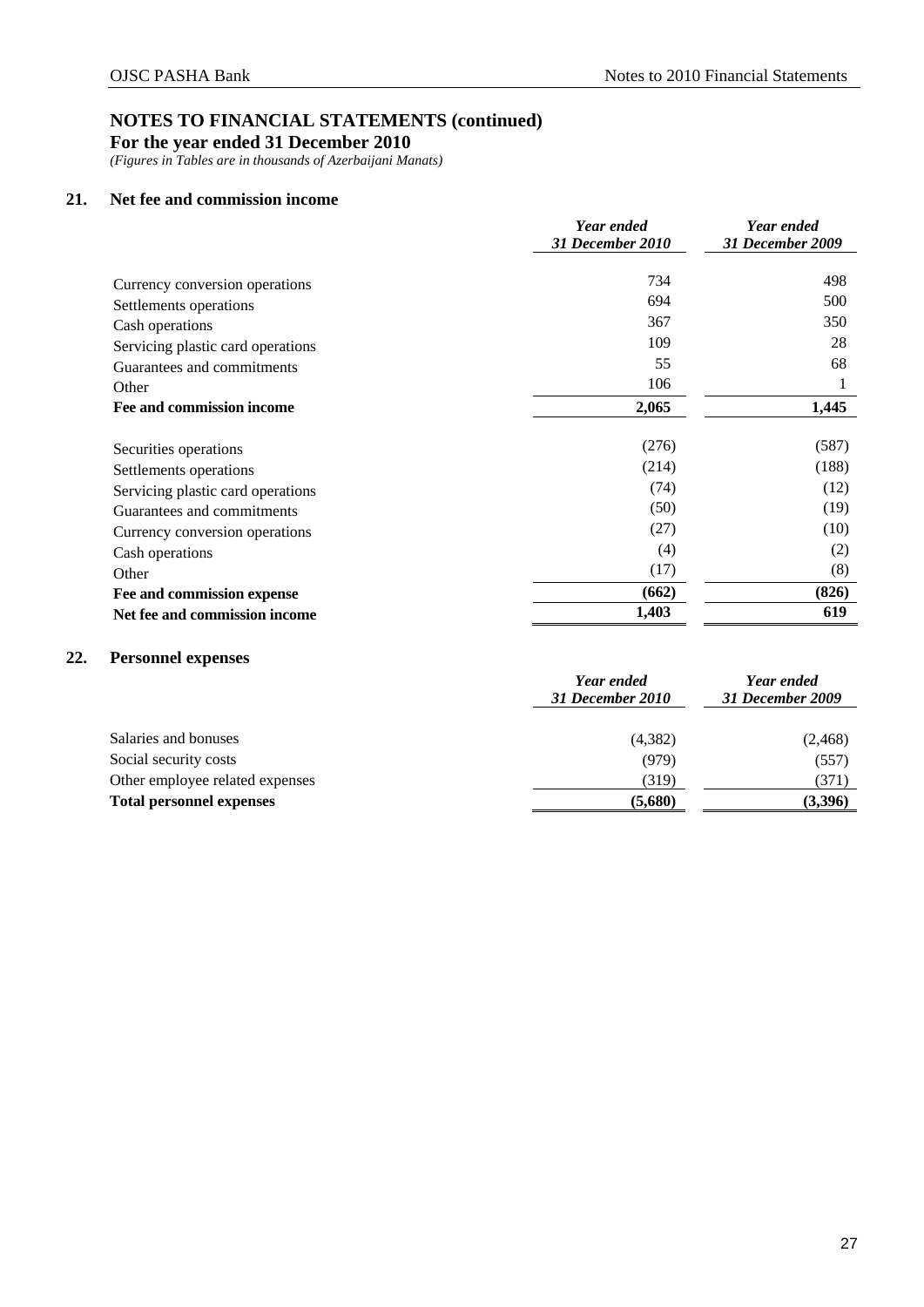**For the year ended 31 December 2010** 

*(Figures in Tables are in thousands of Azerbaijani Manats)* 

## <span id="page-30-0"></span>**23. General and administrative expenses**

|                                           | Year ended<br>31 December 2010 | Year ended<br>31 December 2009 |
|-------------------------------------------|--------------------------------|--------------------------------|
|                                           |                                |                                |
| Professional services                     | (662)                          | (874)                          |
| Charity and sponsorship                   | (650)                          | (100)                          |
| Advertising costs                         | (381)                          | (197)                          |
| Transportation and business trip expenses | (315)                          | (221)                          |
| Taxes, other than income tax              | (126)                          | (14)                           |
| Operating leases                          | (112)                          | (113)                          |
| Insurance                                 | (97)                           | (70)                           |
| Software cost                             | (80)                           | (6)                            |
| Communications                            | (63)                           | (50)                           |
| Security expenses                         | (62)                           | (46)                           |
| Repair and maintenance                    | (52)                           | (27)                           |
| <b>Utilities</b>                          | (34)                           | (26)                           |
| Stationery                                | (26)                           | (33)                           |
| Membership fees                           | (18)                           | (13)                           |
| Printing expenses                         | (16)                           | (36)                           |
| Other expenses                            | (242)                          | (113)                          |
| Total general and administrative expenses | (2,936)                        | (1,939)                        |

## <span id="page-30-1"></span>**24. Impairment losses on interest bearing assets, and provision for guarantees and other commitments**

The movements in allowance for impairment losses on interest bearing assets and provisions for guarantees and letters of credit were as follows:

|                           | Year ended 31 December 2010 |                              |           |                                                                    |                                               |                                           |  |
|---------------------------|-----------------------------|------------------------------|-----------|--------------------------------------------------------------------|-----------------------------------------------|-------------------------------------------|--|
|                           | Corporate<br>lending        | <i>Individual</i><br>lending | customers | Investment<br><b>Total loans to securities held</b><br>to maturity | <i>Guarantees</i><br>and other<br>commitments | <b>Total allowances</b><br>and provisions |  |
| At 1 January              | (2,208)                     | (352)                        | (2,560)   | (14)                                                               | (781)                                         | (3,355)                                   |  |
| (Charge)/reversal for the |                             |                              |           |                                                                    |                                               |                                           |  |
| year                      | (5,628)                     | (25)                         | (5,653)   | 4                                                                  | (801)                                         | (6,450)                                   |  |
| At 31 December            | (7, 836)                    | (377)                        | (8,213)   | (10)                                                               | (1,582)                                       | (9,805)                                   |  |

|                           |                      | Year ended 31 December 2009  |           |                                                                    |                                                      |                                           |  |  |  |
|---------------------------|----------------------|------------------------------|-----------|--------------------------------------------------------------------|------------------------------------------------------|-------------------------------------------|--|--|--|
|                           | Corporate<br>lending | <i>Individual</i><br>lending | customers | Investment<br><b>Total loans to securities held</b><br>to maturity | <b>Guarantees</b><br>and other<br><i>commitments</i> | <b>Total allowances</b><br>and provisions |  |  |  |
| At 1 January              | (1,264)              | (754)                        | (2,018)   | -                                                                  |                                                      | (2,018)                                   |  |  |  |
| (Charge)/reversal for the |                      |                              |           |                                                                    |                                                      |                                           |  |  |  |
| year                      | (944)                | 402                          | (542)     | (14)                                                               | (781)                                                | (1, 337)                                  |  |  |  |
| At 31 December            | (2,208)              | (352)                        | (2,560)   | (14)                                                               | (781)                                                | (3,355)                                   |  |  |  |

Allowance for impairment of assets is deducted from the carrying amount of the related assets. Provision for guarantees and other commitments are recorded in liabilities.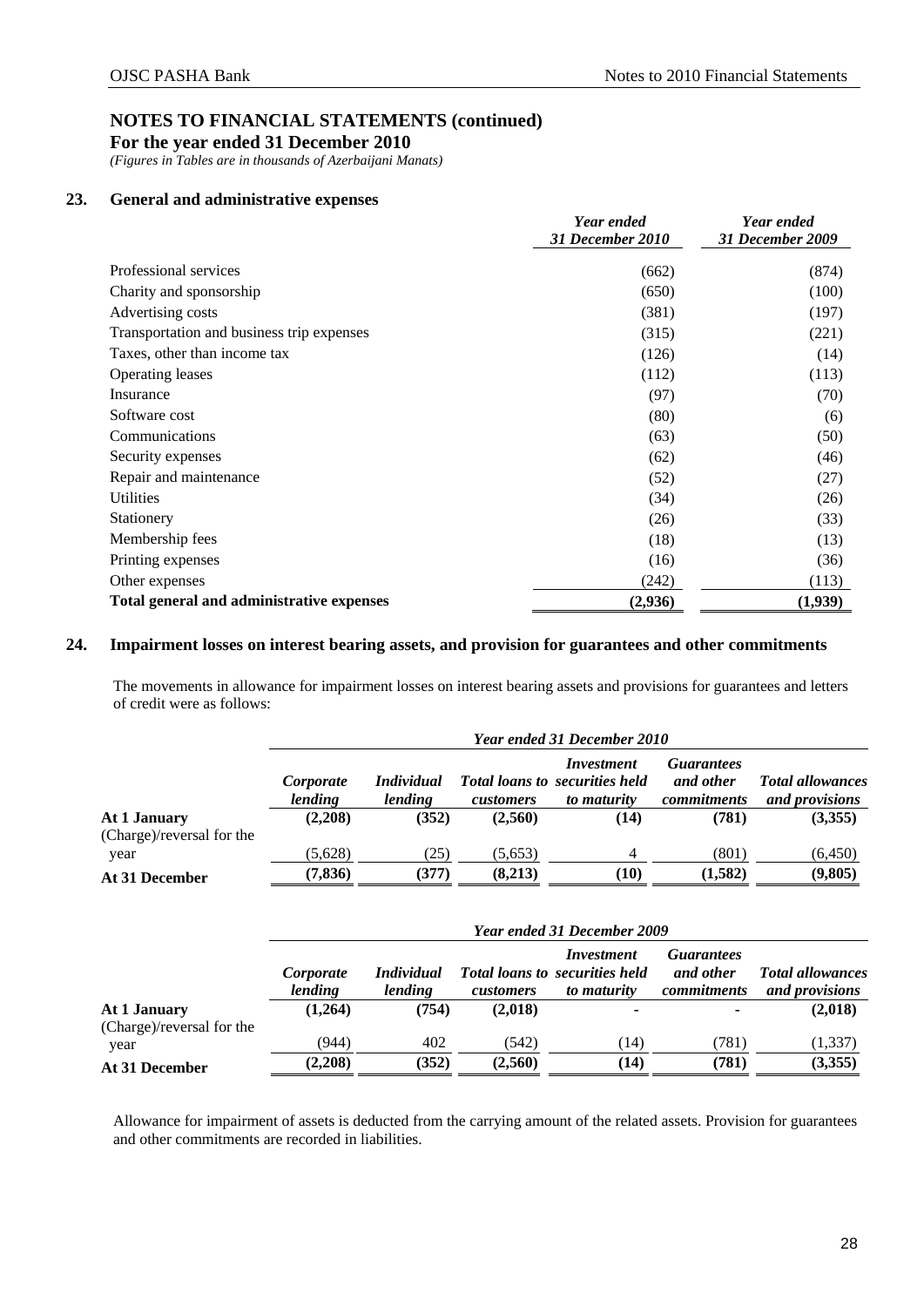**For the year ended 31 December 2010** 

*(Figures in Tables are in thousands of Azerbaijani Manats)* 

## <span id="page-31-0"></span>**25. Risk management**

### **Introduction**

Risk is inherent in the Bank's activities but it is managed through a process of ongoing identification, measurement and monitoring, subject to risk limits and other controls. This process of risk management is critical to the Bank's continuing profitability and each individual within the Bank is accountable for the risk exposures relating to his or her responsibilities. The Bank is exposed to credit risk, liquidity risk and market risk, the latter being subdivided into trading and non-trading risks. It is also subject to operating risks.

The independent risk control process does not include business risks such as changes in the environment, technology and industry. They are monitored through the Bank's strategic planning process.

#### *Risk management structure*

The Board of Directors is ultimately responsible for identifying and controlling risks; however, there are separate independent bodies responsible for managing and monitoring risks.

### *Board of Directors*

The Board of Directors is responsible for the overall risk management approach and for approving the risk strategies and principles.

#### *Audit Committee*

The Audit Committee has the overall responsibility for the establishment and development of the audit mission and strategy. It is responsible for the fundamental audit issues and monitoring Internal Audit's activities.

### *Management Board*

The Management Board has the responsibility to monitor the overall risk process within the Bank.

### *Risk Committee*

The Risk Committee has the overall responsibility for the development of the risk strategy and implementing principles, frameworks, policies and limits. It is responsible for the fundamental risk issues and manages and monitors relevant risk decisions

### *Risk Management*

The Risk Management Department is responsible for implementing and maintaining risk related procedures to ensure an independent control process.

### *Bank Treasury*

Bank Treasury is responsible for managing the Bank's assets and liabilities and the overall financial structure. It is also primarily responsible for the funding and liquidity risks of the Bank.

### *Internal Audit*

Risk management processes throughout the Bank are audited annually by the internal audit function, which examines both the adequacy of the procedures and the Bank's compliance with the procedures. Internal Audit discusses the results of all assessments with management, and reports its findings and recommendations to the Audit Committee.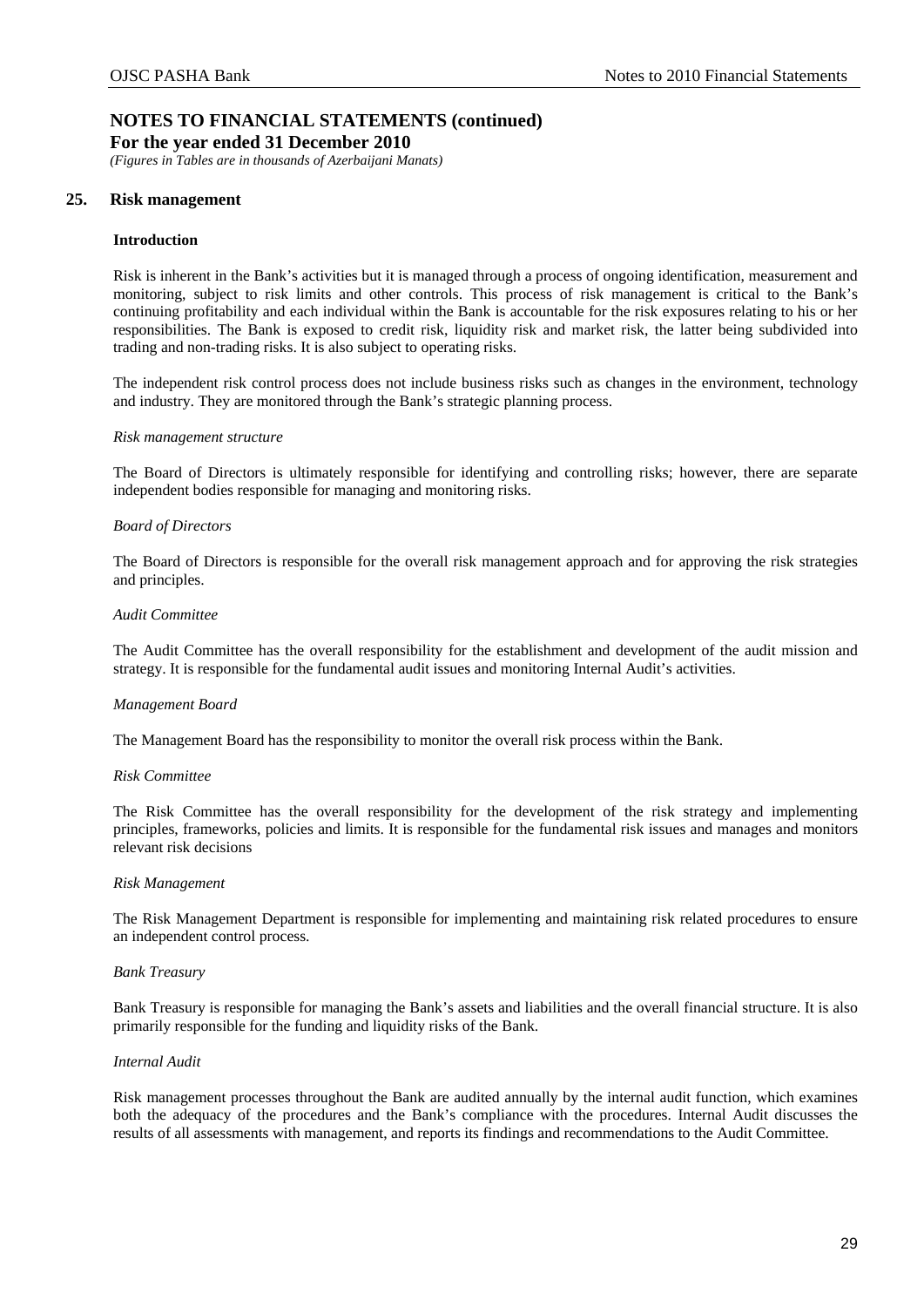*(Figures in Tables are in thousands of Azerbaijani Manats)* 

## **25. Risk management (continued)**

### **Introduction (continued)**

### *Risk measurement and reporting systems*

The Bank's risks are measured using a method which reflects both the expected loss likely to arise in normal circumstances and unexpected losses, which are an estimate of the ultimate actual loss based on statistical models. The models make use of probabilities derived from historical experience, adjusted to reflect the economic environment. The Bank also runs worse case scenarios that would arise in the event that extreme events which are unlikely to occur do, in fact, occur.

Monitoring and controlling risks is primarily performed based on limits established by the Bank. These limits reflect the business strategy and market environment of the Bank as well as the level of risk that the Bank is willing to accept, with additional emphasis on selected industries. In addition the Bank monitors and measures the overall risk bearing capacity in relation to the aggregate risk exposure across all risks types and activities.

Information compiled from all the businesses is examined and processed in order to analyse, control and identify early risks. This information is presented and explained to the Management Board, the Risk Committee, and the head of each business division. The report includes aggregate credit exposure, hold limit exceptions and liquidity ratios. On a monthly basis detailed reporting of industry, customer and geographic risks takes place. Senior management assesses the appropriateness of the allowance for credit losses on a quarterly basis. The Board of Directors receives a comprehensive risk report once a quarter which is designed to provide all the necessary information to assess and conclude on the risks of the Bank.

For all levels throughout the Bank, specifically tailored risk reports are prepared and distributed in order to ensure that all business divisions have access to extensive, necessary and up-to-date information.

A daily briefing is given to the Management Board and all other relevant employees of the Bank on the utilisation of market limits and liquidity, plus any other risk developments.

## *Risk mitigation*

Bank actively uses collateral to reduce its credit risks.

### *Excessive risk concentration*

Concentrations arise when a number of counterparties are engaged in similar business activities, or activities in the same geographic region, or have similar economic features that would cause their ability to meet contractual obligations to be similarly affected by changes in economic, political or other conditions. Concentrations indicate the relative sensitivity of the Bank's performance to developments affecting a particular industry or geographical location. In order to avoid excessive concentrations of risks, the Bank's policies and procedures include specific guidelines to focus on maintaining a diversified portfolio. Identified concentrations of credit risks are controlled and managed accordingly.

### **Credit risk**

Credit risk is the risk that the Bank will incur a loss because its customers, clients or counterparties failed to discharge their contractual obligations. The Bank manages and controls credit risk by setting limits on the amount of risk it is willing to accept for individual counterparties and for geographical and industry concentrations, and by monitoring exposures in relation to such limits.

The Bank has established a credit quality review process to provide early identification of possible changes in the creditworthiness of counterparties, including regular collateral revisions. Counterparty limits are established by the use of a credit risk classification system. The credit quality review process allows the Bank to assess the potential loss as a result of the risks to which it is exposed and take corrective action.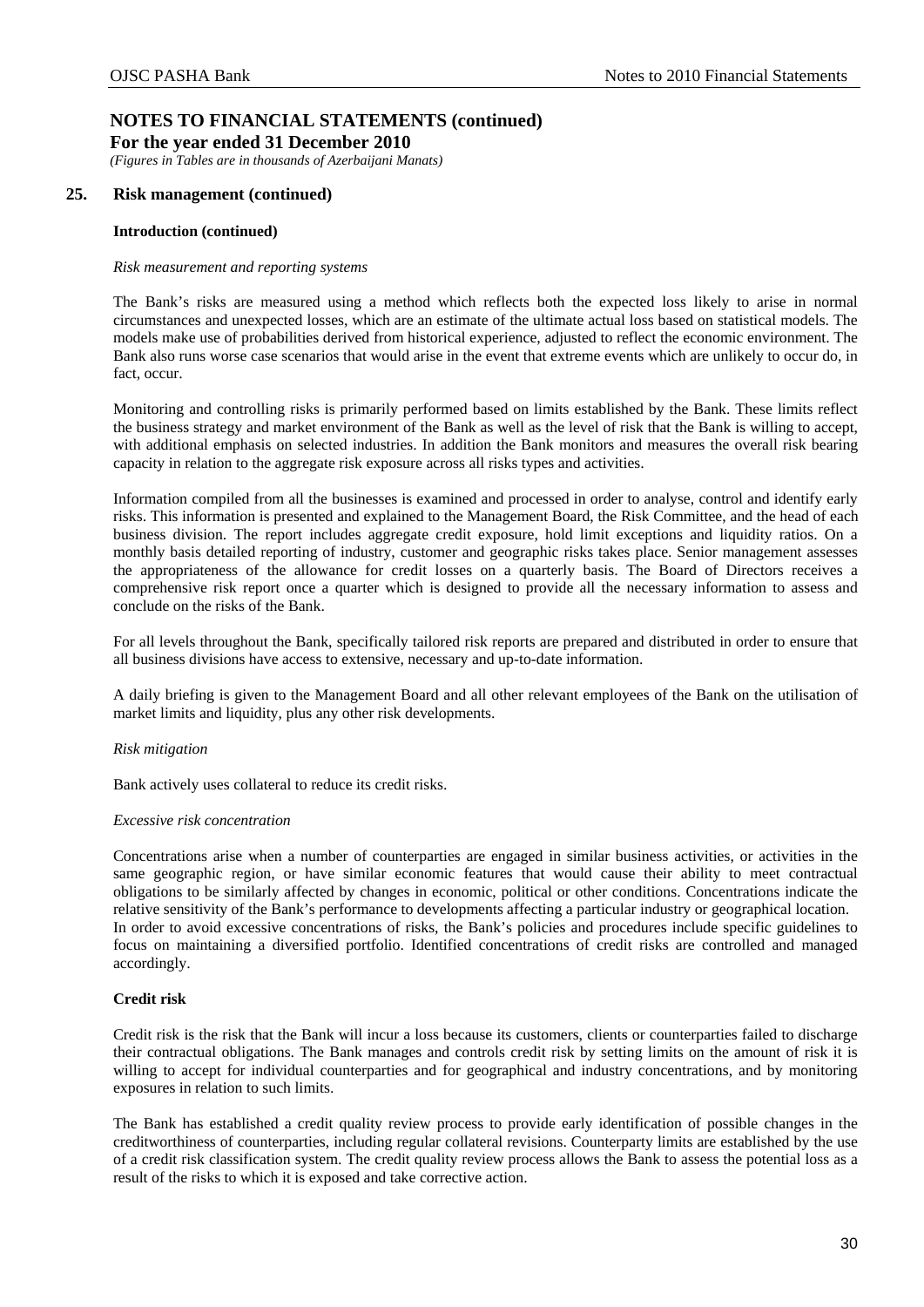*(Figures in Tables are in thousands of Azerbaijani Manats)* 

## **25. Risk management (continued)**

### **Credit risk (continued)**

### *Credit-related commitments risks*

The Bank makes available to its customers guarantees which may require that the Bank make payments on their behalf. Such payments are collected from customers based on the terms of the letter of credit. They expose the Bank to similar risks to loans and these are mitigated by the same control processes and policies.

The table below shows the maximum exposure to credit risk for the components of the statement of financial position. The maximum exposure is shown net, after the effect of mitigation through the use of master netting and collateral agreements.

|                                                    |              | <b>Gross maximum</b><br>exposure | <b>Gross maximum</b><br>exposure |
|----------------------------------------------------|--------------|----------------------------------|----------------------------------|
|                                                    | <b>Notes</b> | 31 December 2010                 | 31 December 2009                 |
| Cash and cash equivalents (excluding cash on hand) | 5            | 127,281                          | 44,324                           |
| Trading securities                                 | 6            | 897                              | 858                              |
| Securities purchased under agreements to resell    |              | 5,775                            | 499                              |
| Amounts due from credit institutions               | 8            | 22,676                           | 46,506                           |
| Investment securities available–for–sale           | 9            | 149,400                          | 82,027                           |
| Investment securities held to maturity             | 9            | 506                              | 714                              |
| Loans to banks                                     | 10           | 4,379                            | 1,909                            |
| Loans to customers                                 | 11           | 187,868                          | 119,520                          |
| Other financial assets                             | 14           | 159                              | 98                               |
|                                                    |              | 498,941                          | 296,455                          |
| Financial commitments and contingencies            | 20           | 34,540                           | 29,884                           |
| <b>Total credit risk exposure</b>                  |              | 533,481                          | 326,339                          |

Where financial instruments are recorded at fair value, the amounts shown above represent the current credit risk exposure but not the maximum risk exposure that could arise in the future as a result of changes in values.

For more detail on the maximum exposure to credit risk for each class of financial instrument, references shall be made to the specific notes. The effect of collateral and other risk mitigation techniques is shown below.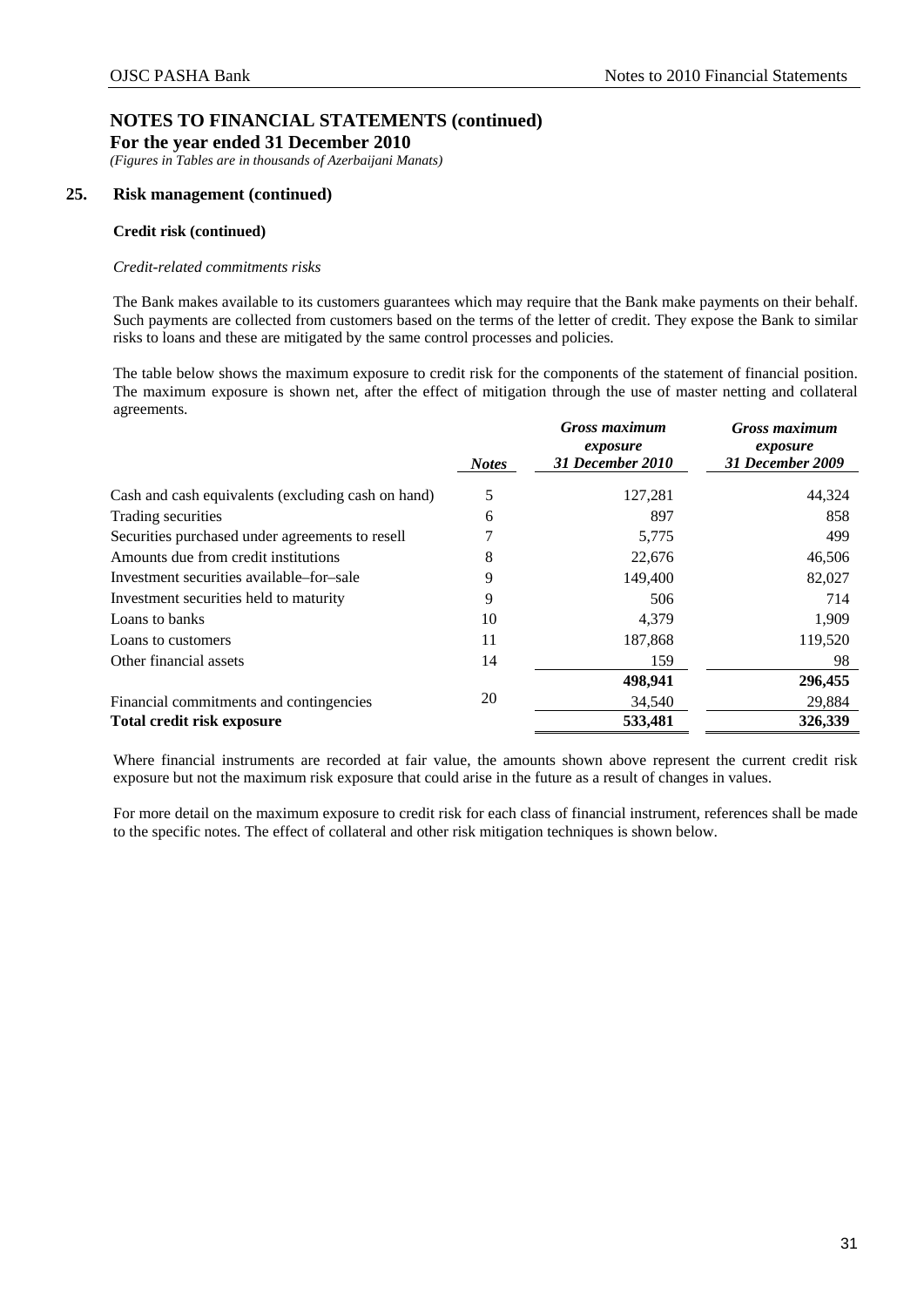*(Figures in Tables are in thousands of Azerbaijani Manats)* 

## **25. Risk management (continued)**

## **Credit risk (continued)**

## *Credit quality per class of financial assets*

The credit quality of financial assets is managed by the Bank internal credit ratings. The table below shows the credit quality by class of asset for loan-related statement of financial position lines, based on the Bank's credit rating system.

|                       | Neither past due nor impaired |                              |                                  |                                          |                                         |                                                       |                      |
|-----------------------|-------------------------------|------------------------------|----------------------------------|------------------------------------------|-----------------------------------------|-------------------------------------------------------|----------------------|
|                       | <b>Notes</b>                  | <b>High</b><br>grade<br>2010 | <b>Standard</b><br>grade<br>2010 | Sub-<br>standard<br>grade<br><i>2010</i> | Past due<br>but not<br>impaired<br>2010 | <i>Individually</i><br><i>impaired</i><br><i>2010</i> | <b>Total</b><br>2010 |
| Securities purchased  |                               |                              |                                  |                                          |                                         |                                                       |                      |
| under agreements to   |                               |                              |                                  |                                          |                                         |                                                       |                      |
| resell                | 7                             | 5,775                        |                                  |                                          |                                         |                                                       | 5,775                |
| Amounts due from      |                               |                              |                                  |                                          |                                         |                                                       |                      |
| credit institutions   | 8                             |                              | 22,676                           |                                          |                                         |                                                       | 22,676               |
| Investment securities |                               |                              |                                  |                                          |                                         |                                                       |                      |
| available-for-sale    | 9                             | 149,400                      |                                  |                                          |                                         |                                                       | 149,400              |
| Investment securities |                               |                              |                                  |                                          |                                         |                                                       |                      |
| held to maturity      | 9                             |                              | 516                              |                                          |                                         |                                                       | 516                  |
| Loans to banks        | 10                            |                              | 4,379                            |                                          |                                         |                                                       | 4,379                |
| Loans to customers    | 11                            |                              |                                  |                                          |                                         |                                                       |                      |
| Corporate lending     |                               | 177,742                      |                                  |                                          | 4,105                                   | 9,650                                                 | 191,497              |
| Individual lending    |                               | 3,209                        |                                  |                                          | 942                                     | 433                                                   | 4,584                |
| <b>Total</b>          |                               | 336,126                      | 27,571                           |                                          | 5,047                                   | 10,083                                                | 378,827              |

|                               |              |                              | Neither past due nor impaired    |                                     |                                         |                                         |                      |
|-------------------------------|--------------|------------------------------|----------------------------------|-------------------------------------|-----------------------------------------|-----------------------------------------|----------------------|
|                               | <b>Notes</b> | <b>High</b><br>grade<br>2009 | <b>Standard</b><br>grade<br>2009 | $Sub-$<br>standard<br>grade<br>2009 | Past due<br>but not<br>impaired<br>2009 | <i>Individually</i><br>impaired<br>2009 | <b>Total</b><br>2009 |
| Securities purchased          |              |                              |                                  |                                     |                                         |                                         |                      |
| under agreements to<br>resell | 7            | 499                          |                                  |                                     |                                         |                                         | 499                  |
| Amounts due from              |              |                              |                                  |                                     |                                         |                                         |                      |
| credit institutions           | 8            |                              | 46,506                           |                                     |                                         |                                         | 46,506               |
| Investment securities         |              |                              |                                  |                                     |                                         |                                         |                      |
| available-for-sale            | 9            | 82,027                       |                                  |                                     |                                         |                                         | 82,027               |
| Investment securities         |              |                              |                                  |                                     |                                         |                                         |                      |
| held to maturity              | 9            |                              | 728                              |                                     |                                         |                                         | 728                  |
| Loans to banks                | 10           |                              | 1,909                            |                                     |                                         |                                         | 1,909                |
| Loans to customers            | 11           |                              |                                  |                                     |                                         |                                         |                      |
| Corporate lending             |              | 83,775                       |                                  |                                     | 20,414                                  | 13,067                                  | 117,256              |
| Individual lending            |              | 4,459                        |                                  |                                     |                                         | 365                                     | 4,824                |
| <b>Total</b>                  |              | 170,760                      | 49,143                           |                                     | 20,414                                  | 13,432                                  | 253,749              |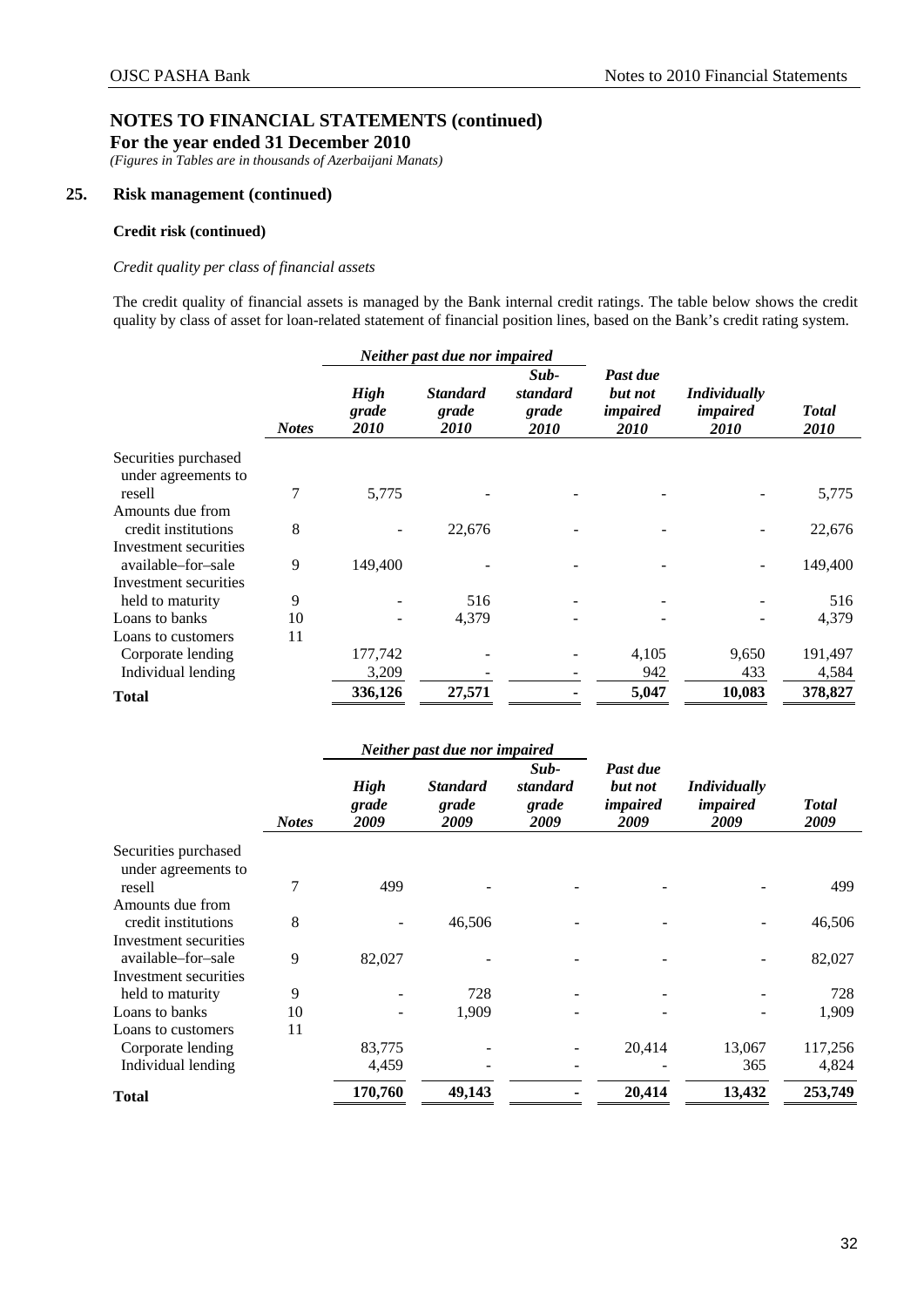*(Figures in Tables are in thousands of Azerbaijani Manats)* 

## **25. Risk management (continued)**

### **Credit risk (continued)**

Past due loans to customers include those that are only past due by a few days. An analysis of past due loans, by age, is provided below. The majority of the past due loans are not considered to be impaired.

|                    | <b>Less than</b><br>30 days<br><i>2010</i> | 31 to 60<br>days<br><i>2010</i> | 61 to 90<br>days<br><i>2010</i> | More than<br>90 days<br><i>2010</i> | <b>Total</b><br><i>2010</i> |
|--------------------|--------------------------------------------|---------------------------------|---------------------------------|-------------------------------------|-----------------------------|
| Loans to customers |                                            |                                 |                                 |                                     |                             |
| Corporate lending  | 38                                         | -                               |                                 | 4,067                               | 4,105                       |
| Individual lending | 215                                        |                                 |                                 | 727                                 | 942                         |
| <b>Total</b>       | 253                                        |                                 |                                 | 4,794                               | 5,047                       |
|                    | <b>Less than</b><br>30 days<br>2009        | 31 to 60<br>days<br>2009        | 61 to 90<br>days<br>2009        | More than<br>90 days<br>2009        | <b>Total</b><br>2009        |
| Loans to customers |                                            |                                 |                                 |                                     |                             |
| Corporate lending  | 19,819                                     | 595                             |                                 |                                     | 20,414                      |
| <b>Total</b>       | 19,819                                     | 595                             |                                 |                                     | 20,414                      |

The Bank classifies its loan related assets as follows:

High grade – counterparties with excellent financial performance, having no changes in the terms and conditions of loan agreements and no overdue in principal and interest.

Standard grade – counterparties with stable financial performance, having no changes in the terms and conditions of loan agreements and no overdue in principal and interest.

Sub-Standard grade – counterparties with satisfactory financial performance, having changes in the terms and conditions of loan agreements and no overdue in principal and interest.

Past due but not impaired - counterparties with satisfactory financial performance, having changes in the terms and conditions of loan agreements and overdue in principal and interest.

Individually impaired - counterparties with satisfactory and unsatisfactory financial performance, having changes in the terms and conditions of loan agreements and overdue in principal and interest.

It is the Bank's policy to maintain accurate and consistent risk ratings across the credit portfolio. This facilitates focused management of the applicable risks and the comparison of credit exposures across all lines of business, geographic regions and products. The rating system is supported by a variety of financial analytics, combined with processed market information to provide the main inputs for the measurement of counterparty risk. All internal risk ratings are tailored to the various categories and are derived in accordance with the Bank's rating policy. The attributable risk ratings are assessed and updated regularly.

### *Impairment assessment*

The main considerations for the loan impairment assessment include whether any payments of principal or interest are overdue by more than 90 days or there are any known difficulties in the cash flows of counterparties, credit rating downgrades, or infringement of the original terms of the contract. The Bank addresses impairment assessment in two areas: individually assessed allowances and collectively assessed allowances.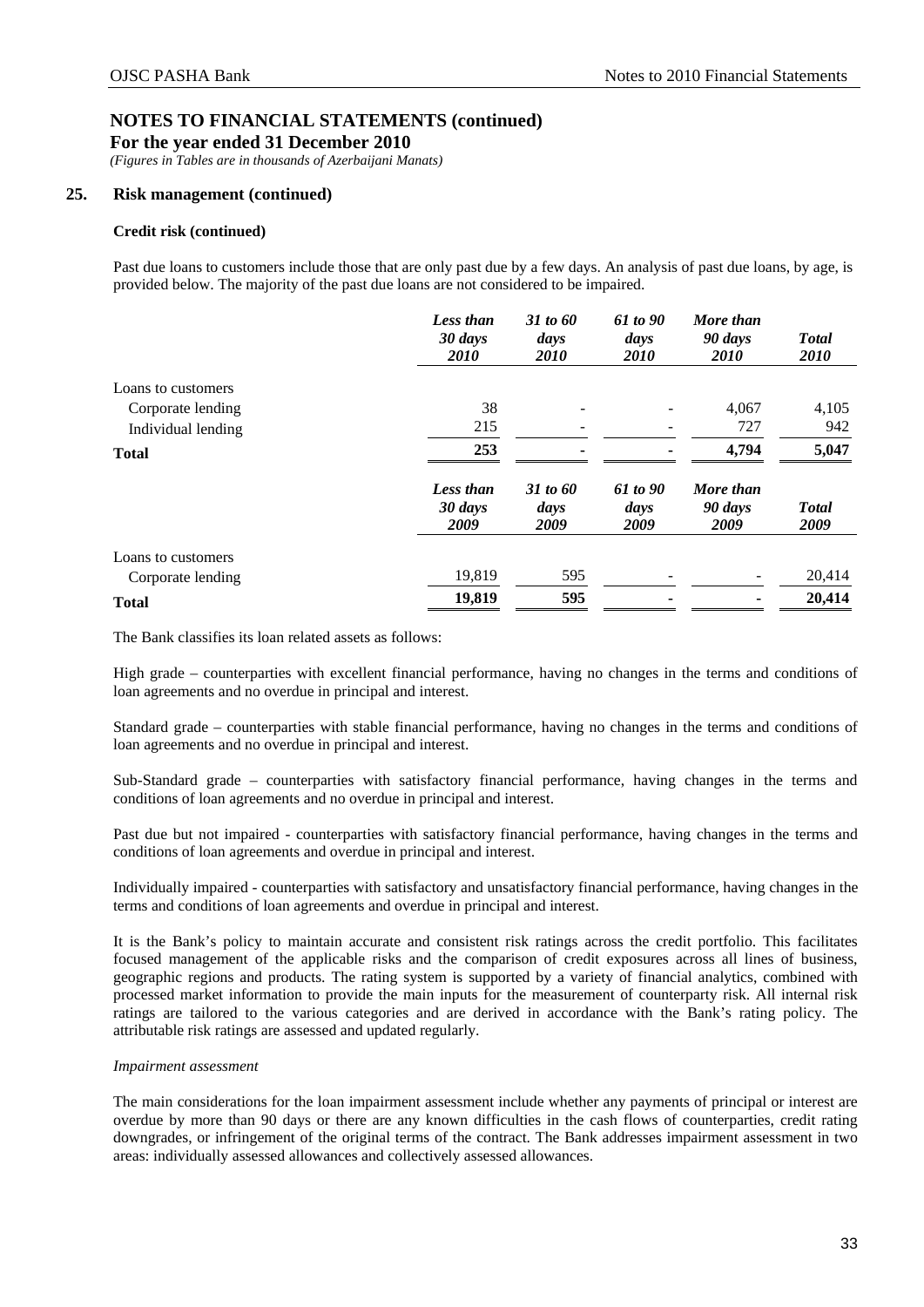*(Figures in Tables are in thousands of Azerbaijani Manats)* 

## **25. Risk management (continued)**

### **Credit risk (continued)**

### *Individually assessed allowances*

The Bank determines the allowances appropriate for each individually significant loan on an individual basis. Items considered when determining allowance amounts include the sustainability of the counterparty's business plan, its ability to improve performance once a financial difficulty has arisen, projected receipts and the expected dividend payout should bankruptcy ensue, the availability of other financial support and the realisable value of collateral, and the timing of the expected cash flows. The impairment losses are evaluated at each reporting date, unless unforeseen circumstances require more careful attention.

### *Collectively assessed allowances*

Allowances are assessed collectively for losses on loans to customers that are not individually significant (including credit cards, residential mortgages and unsecured consumer lending) and for individually significant loans where there is not yet objective evidence of individual impairment. Allowances are evaluated on each reporting date with each portfolio receiving a separate review.

The collective assessment takes account of impairment that is likely to be present in the portfolio even though there is no yet objective evidence of the impairment in an individual assessment. Impairment losses are estimated by taking into consideration of the following information: historical losses on the portfolio, current economic conditions, the appropriate delay between the time a loss is likely to have been uncured and the time it will be identified as requiring an individually assessed impairment allowance, and expected receipts and recoveries once impaired. Local management is responsible for deciding the length of this period which can extend for as long as one year. The impairment allowance is then reviewed by credit management to ensure alignment with the Bank's overall policy.

Financial guarantees and letters of credit are assessed and provision made in a similar manner as for loans.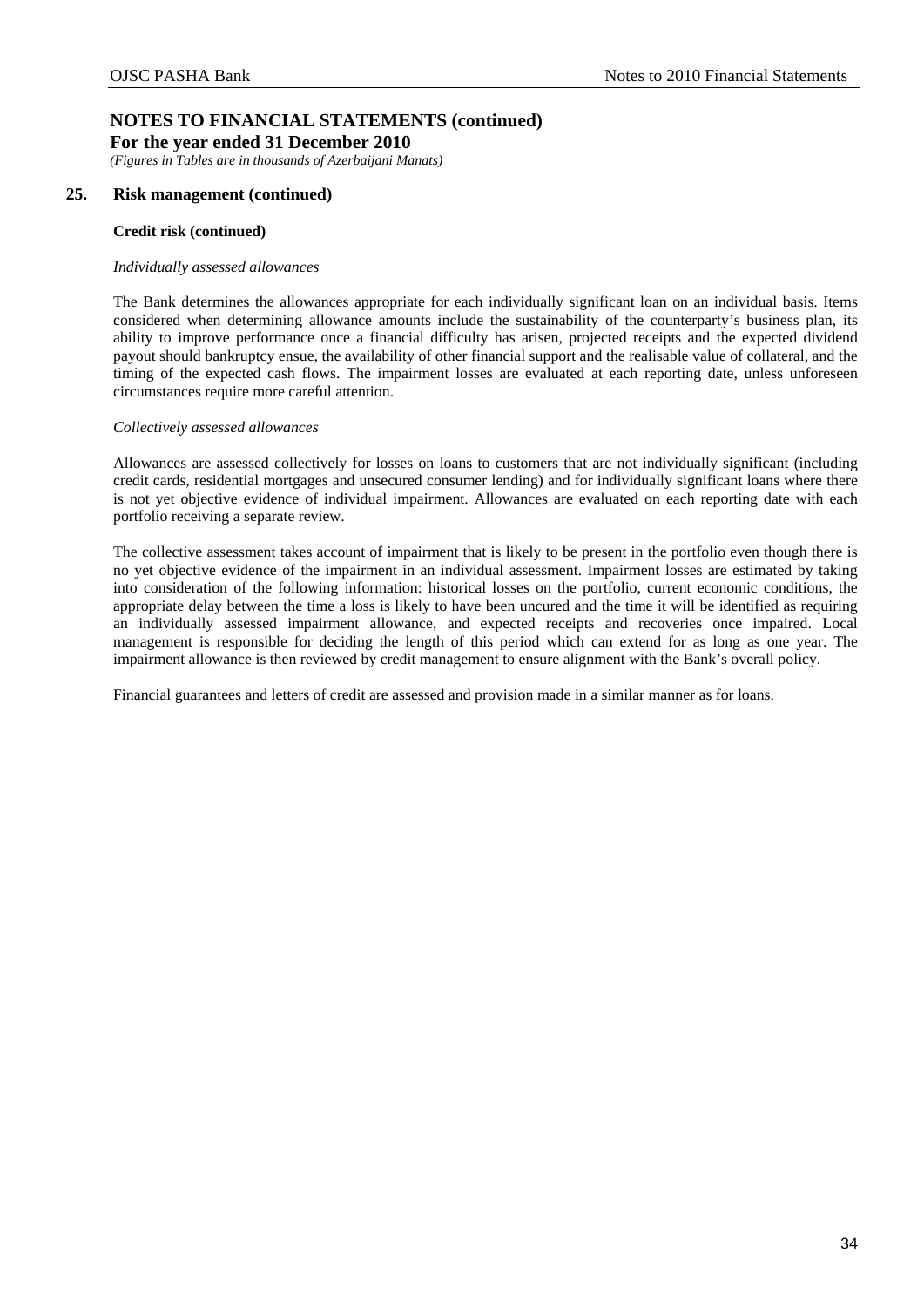**For the year ended 31 December 2010** 

*(Figures in Tables are in thousands of Azerbaijani Manats)* 

## **25. Risk management (continued)**

The geographical concentration of the Bank's monetary assets and liabilities is set out below:

|                                                                                |                                         | 31 December 2010         |                                                             |              |                                                                         |        | 31 December 2009                                      |              |
|--------------------------------------------------------------------------------|-----------------------------------------|--------------------------|-------------------------------------------------------------|--------------|-------------------------------------------------------------------------|--------|-------------------------------------------------------|--------------|
|                                                                                | <b>The</b><br>Republic of<br>Azerbaijan | <b>OECD</b><br>countries | CIS and<br><i>other</i><br>non-<br><b>OECD</b><br>countries | <b>Total</b> | <b>The</b><br><b>Republic of OECD</b><br>Azerbaijan countries countries |        | <b>CIS</b> and<br><i>other</i><br>non-<br><b>OECD</b> | <b>Total</b> |
| <b>Financial assets:</b>                                                       |                                         |                          |                                                             |              |                                                                         |        |                                                       |              |
| Cash and cash equivalents                                                      | 105,488                                 | 27,396                   | 8                                                           | 132,892      | 30,916                                                                  | 19,531 | 9                                                     | 50,456       |
| Trading securities                                                             |                                         | 871                      | 26                                                          | 897          |                                                                         | 843    | 15                                                    | 858          |
| Securities purchased under<br>repurchase agreements<br>Amounts due from credit | 5,775                                   |                          |                                                             | 5,775        | 499                                                                     |        |                                                       | 499          |
| institutions                                                                   | 14,419                                  | 2,132                    | 6,125                                                       | 22,676       | 42,666                                                                  |        | 3,840                                                 | 46,506       |
| Investment securities<br>available-for-sale                                    | 149,400                                 |                          | $\overline{\phantom{a}}$                                    | 149,400      | 82,027                                                                  |        |                                                       | 82,027       |
| Investment securities held to                                                  |                                         |                          |                                                             |              |                                                                         |        |                                                       |              |
| maturity                                                                       | 506                                     |                          |                                                             | 506          | 714                                                                     |        |                                                       | 714          |
| Loans to banks                                                                 | 4,379                                   |                          |                                                             | 4,379        | 1,909                                                                   |        |                                                       | 1,909        |
| Loans to customers                                                             | 187,868                                 |                          | $\blacksquare$                                              | 187,868      | 119,520                                                                 |        |                                                       | 119,520      |
| Other financial assets                                                         | 159                                     |                          |                                                             | 159          | 98                                                                      |        |                                                       | 98           |
|                                                                                | 467,994                                 | 30,399                   | 6,159                                                       | 504,552      | 278,349                                                                 | 20,374 | 3,864                                                 | 302,587      |
| <b>Financial liabilities:</b>                                                  |                                         |                          |                                                             |              |                                                                         |        |                                                       |              |
| Amounts due to the Central<br>Bank of the Republic of<br>Azerbaijan, banks and |                                         |                          |                                                             |              |                                                                         |        |                                                       |              |
| government agencies                                                            | 24,007                                  |                          |                                                             | 24,007       | 12,486                                                                  |        |                                                       | 12,486       |
| Amounts due to customers                                                       | 338,599                                 |                          |                                                             | 338,599      | 166,391                                                                 |        |                                                       | 166,391      |
| Amounts due to credit<br>institutions                                          | $\overline{a}$                          | 6,786                    |                                                             | 6,786        |                                                                         |        |                                                       |              |
| Other financial liabilities                                                    | 1,269                                   |                          |                                                             | 1,269        | 154                                                                     |        |                                                       | 154          |
|                                                                                | 363,875                                 | 6,786                    | $\blacksquare$                                              | 370,661      | 179,031                                                                 |        | $\blacksquare$                                        | 179,031      |
| <b>Net assets</b>                                                              | 104,119                                 | 23,613                   | 6,159                                                       | 133,891      | 99,318                                                                  | 20,374 | 3,864                                                 | 123,556      |

### **Liquidity risk and funding management**

Liquidity risk is the risk that the Bank will be unable to meet its payment obligations when they fall due under normal and stress circumstances. To limit this risk, management has arranged diversified funding sources in addition to its core deposit base, manages assets with liquidity in mind, and monitors future cash flows and liquidity on a daily basis. This incorporates an assessment of expected cash flows and the availability of high grade collateral which could be used to secure additional funding if required.

The Bank maintains a portfolio of highly marketable and diverse assets that can be easily liquidated in the event of an unforeseen interruption of cash flow. In addition, the Bank maintains obligatory reserves with the CBA, the amount of which depends on the level of customer funds attracted.

The liquidity position is assessed and managed by the Bank based on certain liquidity ratios established by the CBA. As at 31 December 2010 and 2009 these ratios were as follows:

|                                                                                       | 31 December<br>2010. \% | 31 December<br><b>2009.</b> % |
|---------------------------------------------------------------------------------------|-------------------------|-------------------------------|
| Instant Liquidity Ratio (assets receivable or realisable within one day / liabilities |                         |                               |
| repayable on demand)                                                                  | 171                     |                               |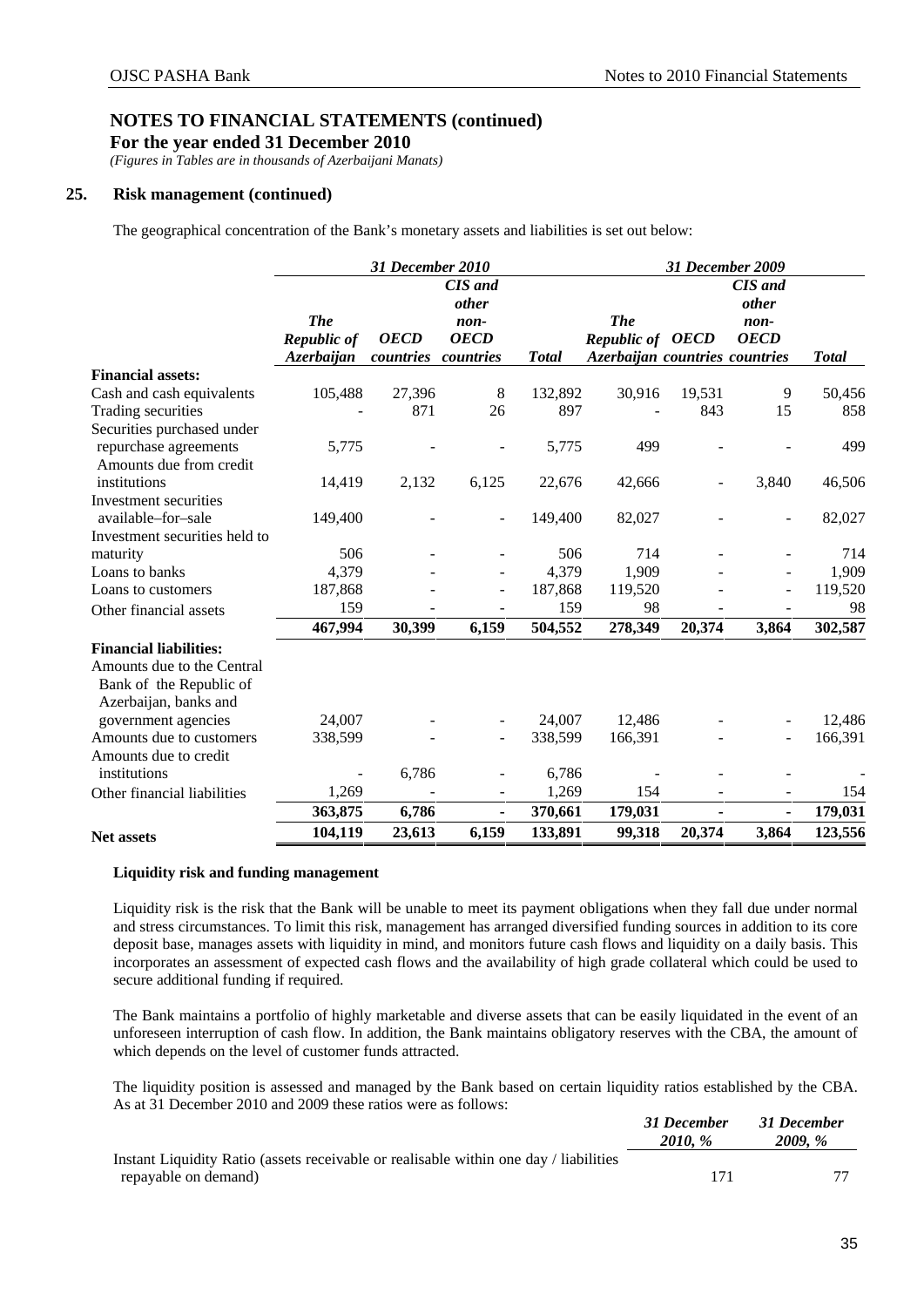*(Figures in Tables are in thousands of Azerbaijani Manats)* 

## **25. Risk management (continued)**

### *Analysis of financial liabilities by remaining contractual maturities*

The table below summarises the maturity profile of the Bank's financial liabilities at 31 December 2010 and 2009 based on contractual undiscounted repayment obligations. Repayments which are subject to notice are treated as if notice were to be given immediately. However, the Bank expects that many customers will not request repayment on the earliest date the Bank could be required to pay and the table does not reflect the expected cash flows indicated by the Bank's deposit retention history.

| <b>Financial liabilities</b><br>As at 31 December 2010                      | <b>Less than</b><br>3 months | 3 to 12<br>months | 1 to 5<br>years | Over<br>5 years | <b>Total</b><br>2010 |
|-----------------------------------------------------------------------------|------------------------------|-------------------|-----------------|-----------------|----------------------|
| Amounts due to the Central Bank of the                                      |                              |                   |                 |                 |                      |
| Republic of Azerbaijan, banks and                                           |                              |                   |                 |                 |                      |
| government agencies                                                         | 98                           | 7,641             | 16,628          | 485             | 24,852               |
| Amounts due to customers                                                    | 254,282                      | 67,249            | 26,362          |                 | 347,893              |
| Amounts due to credit institutions                                          | 1,395                        | 5,553             |                 |                 | 6,948                |
| Other financial liabilities                                                 | 149                          | 1,120             |                 |                 | 1,269                |
| <b>Total undiscounted financial liabilities</b>                             | 255,924                      | 81,563            | 42,990          | 485             | 380,962              |
| <b>Financial liabilities</b>                                                | <b>Less than</b>             | 3 to 12           | 1 to 5          | <b>Over</b>     | <b>Total</b>         |
| As at 31 December 2009                                                      | 3 months                     | months            | years           | 5 years         | 2009                 |
| Amounts due to the Central Bank of the<br>Republic of Azerbaijan, banks and |                              |                   |                 |                 |                      |
| government agencies                                                         | 57                           | 176               | 12,434          | 341             | 13,008               |
| Amounts due to customers                                                    | 134,482                      | 34,182            |                 |                 | 168,664              |
| Other financial liabilities                                                 | 154                          |                   |                 |                 | 154                  |
| <b>Total undiscounted financial liabilities</b>                             | 134,693                      | 34,358            | 12,434          | 341             | 181,826              |

The table below shows the contractual expiry by maturity of the Bank's financial commitments and contingencies.

|                        | Less than<br>3 months | 3 to 12<br>months | 1 to 5<br>vears | <i>Maturity</i><br>undefined | <b>Total</b> |
|------------------------|-----------------------|-------------------|-----------------|------------------------------|--------------|
| As of 31 December 2010 | 12.036                | 20,859            | 4.194           | $\sim$                       | 37,089       |
| As of 31 December 2009 | 14.931                | 12.719            | 3.015           | $\sim$                       | 30.665       |

The Bank expects that not all of the contingent liabilities or commitments will be drawn before expiry of the commitments.

The Bank's capability to repay its liabilities relies on its ability to realise an equivalent amount of assets within the same period of time. There is a significant concentration of deposits from organizations of related parties in the period of one year. Any significant withdrawal of these funds would have an adverse impact on the operations of the Bank. Management believes that this level of funding will remain with the Bank for the foreseeable future and that in the event of withdrawal of funds, the Bank would be given sufficient notice so as to realise its liquid assets to enable repayment.

The maturity analysis does not reflect the historical stability of current accounts. Their liquidation has historically taken place over a longer period than indicated in the tables above. These balances are included in amounts due in less than three months in the tables above.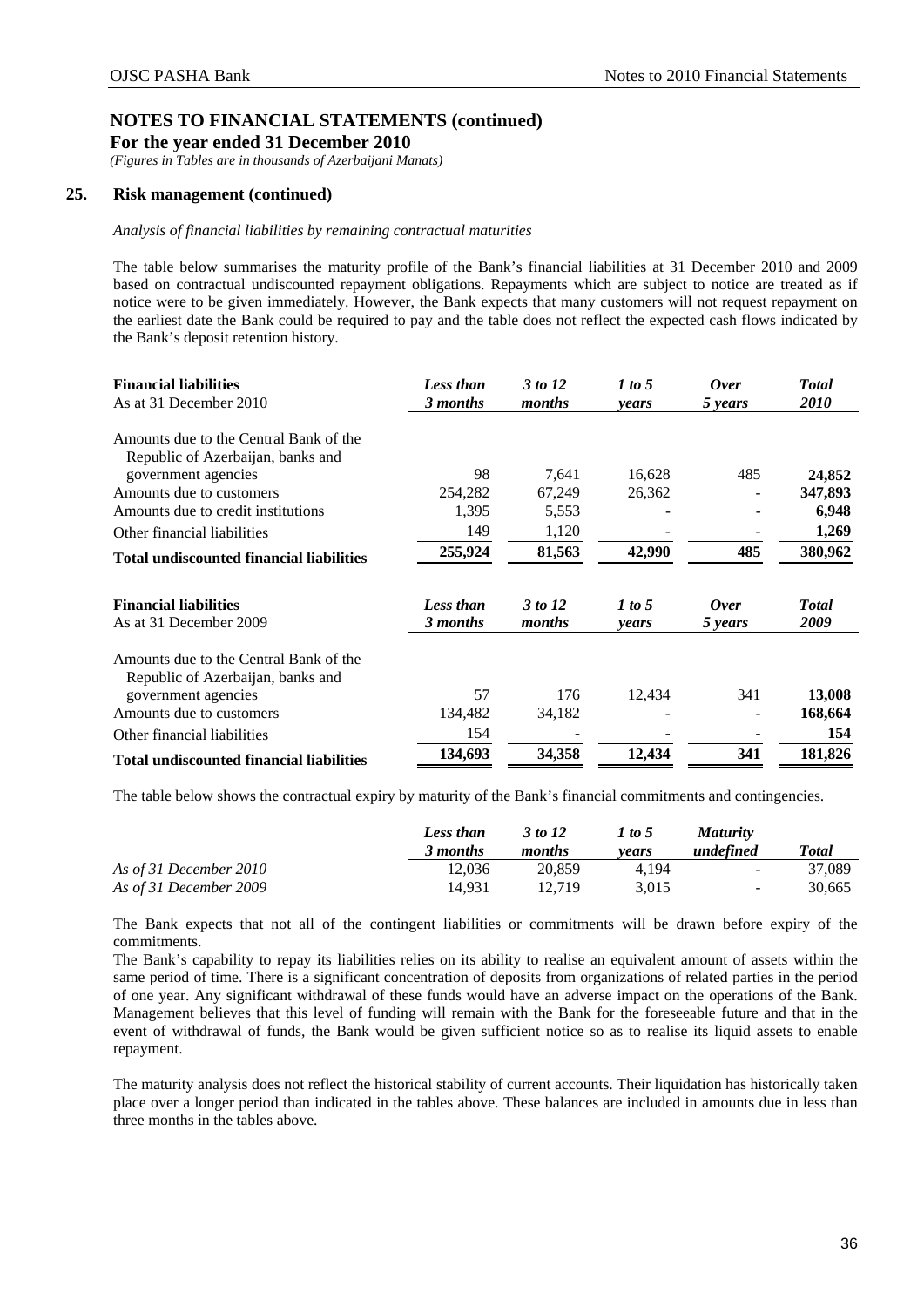*(Figures in Tables are in thousands of Azerbaijani Manats)* 

## **25. Risk management (continued)**

### **Operational risk**

Operational risk is the risk of loss arising from systems failure, human error, fraud or external events. When controls fail to perform, operational risks can cause damage to reputation, have legal or regulatory implications, or lead to financial loss. The Bank cannot expect to eliminate all operational risks, but through a control framework and by monitoring and responding to potential risks, the Bank is able to manage the risks. Controls include effective segregation of duties, access, authorisation and reconciliation procedures, staff education and assessment processes, including the use of internal audit.

### **Market risk**

Market risk is the risk that the fair value or future cash flows of financial instruments will fluctuate due to changes in market variables such as interest rates, foreign exchanges, and equity prices. The Bank manages exposures to market risk based of sensitivity analysis. The Bank has no significant concentration of market risk.

### *Interest rate risk*

Interest rate risk arises from the possibility that changes in interest rates will affect future cash flows or the fair values of financial instruments. The following table demonstrates the sensitivity to a reasonable possible change in interest rates, with all other variables held constant, of the Bank's current year profit.

The sensitivity of current year profit is the effect of the assumed changes in interest rates on the net interest income for one year, based on the floating rate non-trading financial assets and financial liabilities held at 31 December 2010. The sensitivity of equity is calculated by revaluing fixed rate available-for-sale financial assets at 31 December 2010 for the effects of the assumed changes in interest rates based on the assumption that there are parallel shifts in the yield curve. However, as interest rate of available–for–sale securities in the local market is based on the carried accrued discount or premiums on these securities at the time of purchase or sale (as included in actual price of purchased or sold securities), thus, any change in the rates to be applied to the fixed-rate available-for-sale financial assets does not have any impact or effect on equity.

## **Currency risk**

Currency risk is defined as the risk that the value of a financial instrument will fluctuate due to changes in foreign exchange rates. The Bank is exposed to the effects of fluctuations in the prevailing foreign currency exchange rates on its financial position and cash flows.

The Assets and Liabilities Management Committee controls currency risk by management of the open currency position on the estimated basis of AZN devaluation and other macroeconomic indicators, which gives the Bank an opportunity to minimize losses from significant currency rates fluctuations toward its national currency The Treasury Department performs daily monitoring of the Bank's open currency position with the aim to match the requirements of CBA.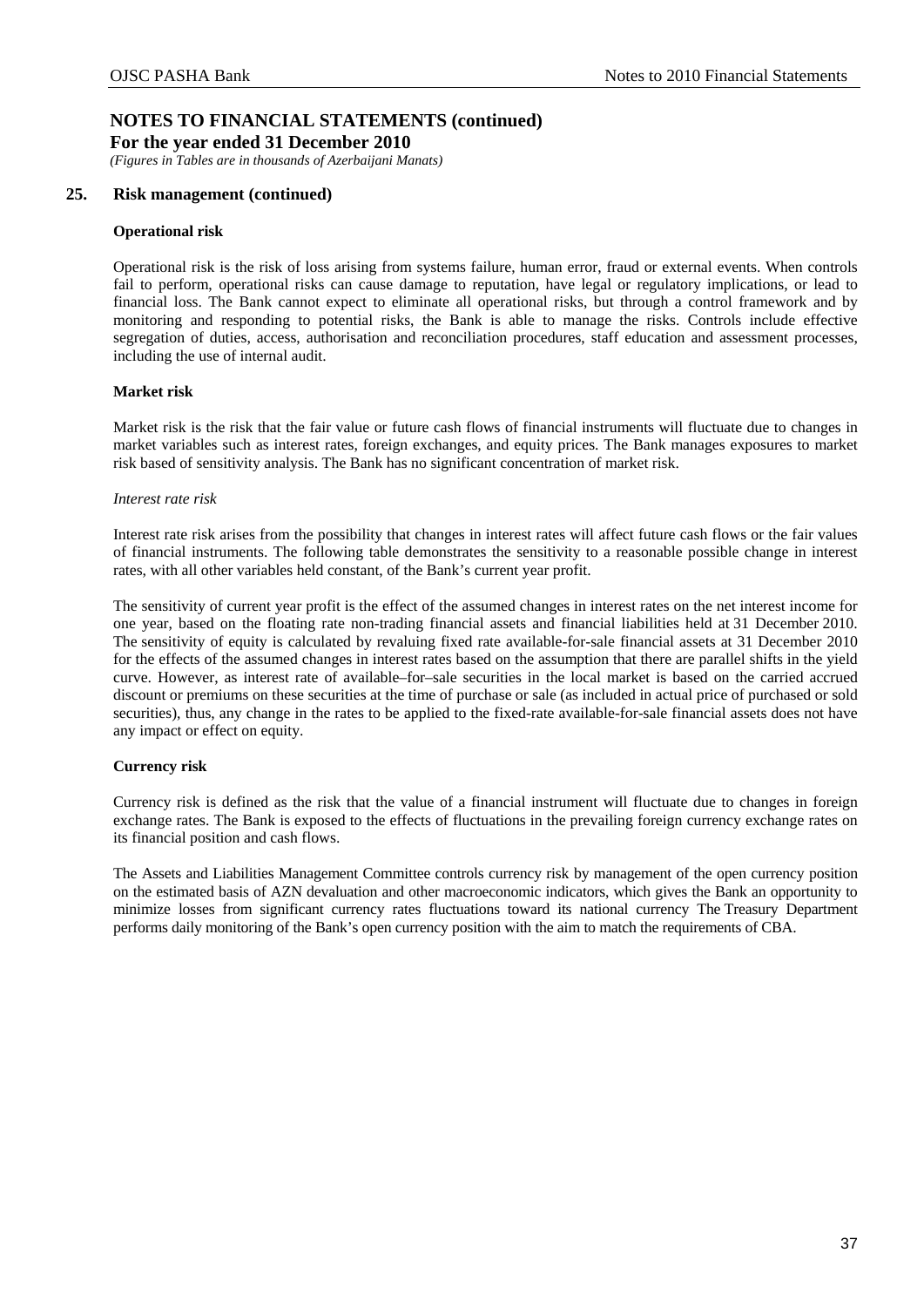**For the year ended 31 December 2010** 

*(Figures in Tables are in thousands of Azerbaijani Manats)* 

## **25. Risk management (continued)**

## **Currency risk (continued)**

As at 31 December 2010 the Bank had the following exposure to foreign currency exchange rate risk:

|                                                 | <b>AZN</b> | <b>USD</b> | <b>EUR</b> | <b>OTHER</b> | <b>Total 2010</b> |
|-------------------------------------------------|------------|------------|------------|--------------|-------------------|
| <b>Financial assets</b>                         |            |            |            |              |                   |
| Cash and cash equivalents                       | 83,216     | 38,586     | 10,946     | 144          | 132,892           |
| Trading securities                              |            | 439        | 402        | 56           | 897               |
| Securities purchased under agreements to resell | 5,775      |            |            |              | 5,775             |
| Amounts due from credit institutions            | 7,031      | 1,551      | 14,094     |              | 22,676            |
| Investment securities available–for–sale        | 149,400    |            |            |              | 149,400           |
| Investment securities held to maturity          | 304        | 202        |            |              | 506               |
| Loans to banks                                  | 3,901      | 478        |            |              | 4,379             |
| Loans to customers                              | 161,668    | 15,788     | 10,412     |              | 187,868           |
| Other financial assets                          | 24         | 69         | 62         | 4            | 159               |
| <b>Total financial assets</b>                   | 411,319    | 57,113     | 35,916     | 204          | 504,552           |
| <b>Financial liabilities</b>                    |            |            |            |              |                   |
| Amounts due to the Central Bank of the Republic |            |            |            |              |                   |
| of Azerbaijan, banks and government agencies    | 24,004     | 3          |            |              | 24,007            |
| Amounts due to customers                        | 273,782    | 34,438     | 30,350     | 29           | 338,599           |
| Amounts due to credit institutions              |            | 1,330      | 5,456      |              | 6,786             |
| Other financial liabilities                     | 1,228      | 10         | 31         |              | 1,269             |
| <b>Total financial liabilities</b>              | 299,014    | 35,781     | 35,837     | 29           | 370,661           |
| Net financial position                          | 112,305    | 21,332     | 79         | 175          | 133,891           |

As at 31 December 2009 the Bank had the following exposure to foreign currency exchange rate risk:

|                                                 | <b>AZN</b> | <b>USD</b> | <b>EUR</b> | <b>OTHER</b> | <b>Total 2009</b> |
|-------------------------------------------------|------------|------------|------------|--------------|-------------------|
| <b>Financial assets</b>                         |            |            |            |              |                   |
| Cash and cash equivalents                       | 22,888     | 2,768      | 24,758     | 42           | 50,456            |
| Trading securities                              |            | 415        | 398        | 45           | 858               |
| Securities purchased under agreements to resell | 499        |            |            |              | 499               |
| Amounts due from credit institutions            | 29,254     | 7,333      | 9,080      | 839          | 46,506            |
| Investment securities available–for–sale        | 82,027     |            |            |              | 82,027            |
| Investment securities held to maturity          | 294        | 420        |            |              | 714               |
| Loans to banks                                  | 1,101      | 808        |            |              | 1,909             |
| Loans to customers                              | 105,406    | 13,889     | 225        |              | 119,520           |
| Other financial assets                          | 9          | 43         | 27         | 19           | 98                |
| <b>Total financial assets</b>                   | 241,478    | 25,676     | 34,488     | 945          | 302,587           |
| <b>Financial liabilities</b>                    |            |            |            |              |                   |
| Amounts due to the Central Bank of the Republic |            |            |            |              |                   |
| of Azerbaijan, banks and government agencies    | 12,486     |            |            |              | 12,486            |
| Amounts due to customers                        | 103,502    | 28,074     | 34,801     | 14           | 166,391           |
| Other financial liabilities                     | 147        |            | 7          |              | 154               |
| <b>Total financial liabilities</b>              | 116,135    | 28,074     | 34,808     | 14           | 179,031           |
| Net financial position                          | 125,343    | (2,398)    | (320)      | 931          | 123,556           |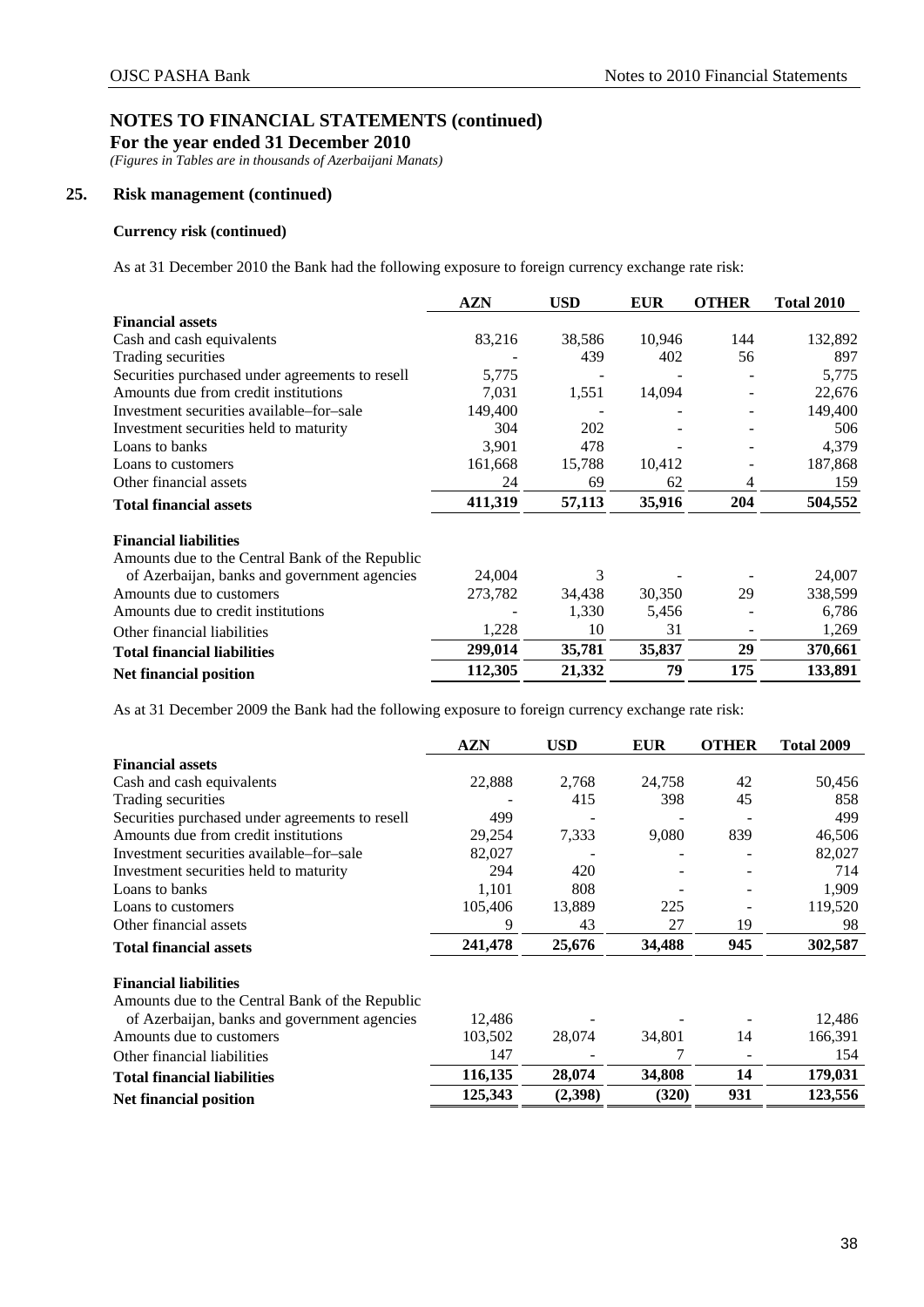*(Figures in Tables are in thousands of Azerbaijani Manats)* 

## **25. Risk management (continued)**

### **Currency risk (continued)**

### *Currency risk sensitivity*

The following table details the Bank's sensitivity to a 10% increase and decrease in the USD and EUR against the AZN. 10% is the sensitivity rate used when reporting foreign currency risk internally to key management personnel and represents management's assessment of the possible change in foreign currency exchange rates. The sensitivity analysis includes only outstanding foreign currency denominated monetary items and adjusts their translation at the end of the period for a 10% change in foreign currency rates. The sensitivity analysis includes external loans as well as loans to foreign operations within the Bank where the denomination of the loan is in a currency other than the currency of the lender or the borrower.

Impact on profit before tax based on assets value as at 31 December 2010 and 2009:

|                             | 31 December 2010          |                           | 31 December 2009          |                           |  |
|-----------------------------|---------------------------|---------------------------|---------------------------|---------------------------|--|
|                             | <b>AZN/USD</b><br>$+10\%$ | <b>AZN/USD</b><br>$-10\%$ | <b>AZN/USD</b><br>$+10%$  | <b>AZN/USD</b><br>$-10\%$ |  |
| Impact on profit before tax | (2,133)                   | 2,133                     | 240                       | (240)                     |  |
|                             | 31 December 2010          |                           | 31 December 2009          |                           |  |
|                             | <b>AZN/EUR</b><br>$+10\%$ | <b>AZN/EUR</b><br>$-10\%$ | <b>AZN/EUR</b><br>$+10\%$ | <b>AZN/EUR</b><br>$-10\%$ |  |
| Impact on profit before tax | (8)                       | 8                         | 31                        | (31)                      |  |

## <span id="page-41-0"></span>**26. Fair values of financial instruments**

The Bank uses the following hierarchy for determining and disclosing the fair value of financial instruments by valuation technique:

- Level 1: quoted (unadjusted) prices in active markets for identical assets or liabilities;
- Level 2: techniques for which all inputs which have a significant effect on the recorded fair value are observable, either directly or indirectly; and
- Level 3: techniques which use inputs which have a significant effect on the recorded fair value that are not based on observable market data.

The following table shows an analysis of financial instruments recorded at fair value by level of the fair value hierarchy:

| Level 1 | Level 2 | Level 3 | <b>Total</b> |
|---------|---------|---------|--------------|
|         |         |         |              |
| 897     |         |         | 897          |
| 149,400 |         |         | 149,400      |
| 150,297 |         |         | 150,297      |
| Level 1 | Level 2 | Level 3 | <b>Total</b> |
|         |         |         |              |
| 858     |         |         | 858          |
| 82,027  |         |         | 82,027       |
| 82,885  |         |         | 82,885       |
|         |         |         |              |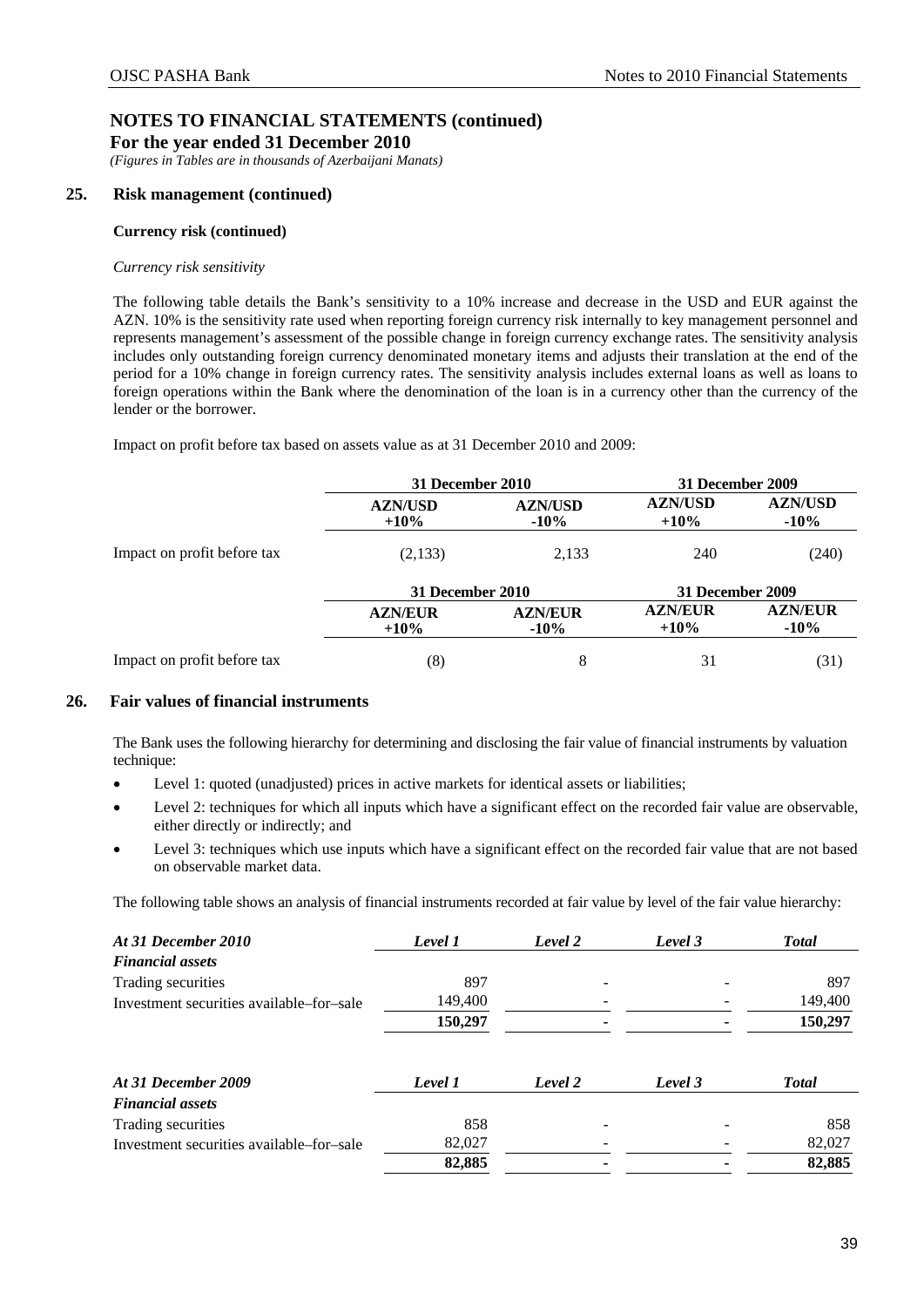*(Figures in Tables are in thousands of Azerbaijani Manats)* 

## **26. Fair values of financial instruments (continued)**

### *Financial instruments recorded at fair value*

The following is a description of the determination of fair value for financial instruments which are recorded at fair value using valuation techniques. These incorporate the Bank's estimate of assumptions that a market participant would make when valuing the instruments.

## *Fixed rate financial instruments*

The fair value of fixed rate financial assets and liabilities carried at amortised cost are estimated by comparing market interest rates when they were first recognized with current market rates offered for similar financial instruments. The estimated fair value of fixed interest bearing deposits is based on discounted cash flows using prevailing money-market interest rates for debts with similar credit risk and maturity. For quoted debt issued the fair values are calculated based on quoted market prices. For those notes issued where quoted market prices are not available, a discounted cash flow model is used based on a current interest rate yield curve appropriate for the remaining term to maturity.

### *Fair value of financial assets and liabilities not carried at fair value*

Set out below is a comparison by class of the carrying amounts and fair values of the Bank's financial instruments that are not carried at fair value in the statement of financial position. The table does not include the fair values of non-financial assets and non-financial liabilities.

|                              | Carrying<br>value<br>2010 | Fair<br>value<br>2010 | Unrecognized<br>gain/(loss)<br>2010 | Carrying<br>value<br>2009 | Fair<br>value<br>2009 | <b>Unrecognized</b><br>gain/(loss)<br>2009 |
|------------------------------|---------------------------|-----------------------|-------------------------------------|---------------------------|-----------------------|--------------------------------------------|
| <b>Financial assets</b>      |                           |                       |                                     |                           |                       |                                            |
| Cash and cash                |                           |                       |                                     |                           |                       |                                            |
| equivalents                  | 132,892                   | 132,892               |                                     | 50,456                    | 50,456                |                                            |
| Amounts due from             |                           |                       |                                     |                           |                       |                                            |
| credit institutions          | 22,676                    | 22,676                |                                     | 46,506                    | 46,506                |                                            |
| Investment securities        |                           |                       |                                     |                           |                       |                                            |
| held to maturity             | 506                       | 506                   |                                     | 714                       | 714                   |                                            |
| Loans to banks               | 4,379                     | 4,379                 |                                     | 1,909                     | 1,909                 |                                            |
| Loans to customers           | 187,868                   | 187,868               |                                     | 119,520                   | 119,520               |                                            |
| <b>Financial liabilities</b> |                           |                       |                                     |                           |                       |                                            |
| Amounts due to the           |                           |                       |                                     |                           |                       |                                            |
| Central Bank of the          |                           |                       |                                     |                           |                       |                                            |
| Republic of                  |                           |                       |                                     |                           |                       |                                            |
| Azerbaijan, banks            |                           |                       |                                     |                           |                       |                                            |
| and government               |                           |                       |                                     |                           |                       |                                            |
| agencies                     | 24,007                    | 24,007                |                                     | 12,486                    | 12,486                |                                            |
| Amounts due to               |                           |                       |                                     |                           |                       |                                            |
| customers                    | 338,599                   | 338,599               |                                     | 166,391                   | 166,391               |                                            |
| Amounts due to credit        |                           |                       |                                     |                           |                       |                                            |
| institutions                 | 6,786                     | 6,786                 |                                     |                           |                       |                                            |
| <b>Total unrecognised</b>    |                           |                       |                                     |                           |                       |                                            |
| change in unrealised         |                           |                       |                                     |                           |                       |                                            |
| fair value                   |                           |                       |                                     |                           |                       |                                            |

*Assets for which fair value approximates carrying value*

For financial assets and financial liabilities that are liquid or having a short term maturity (less than thee months) it is assumed that the carrying amounts approximate to their fair value. This assumption is also applied to demand deposits, without a specific maturity and variable rate financial instruments.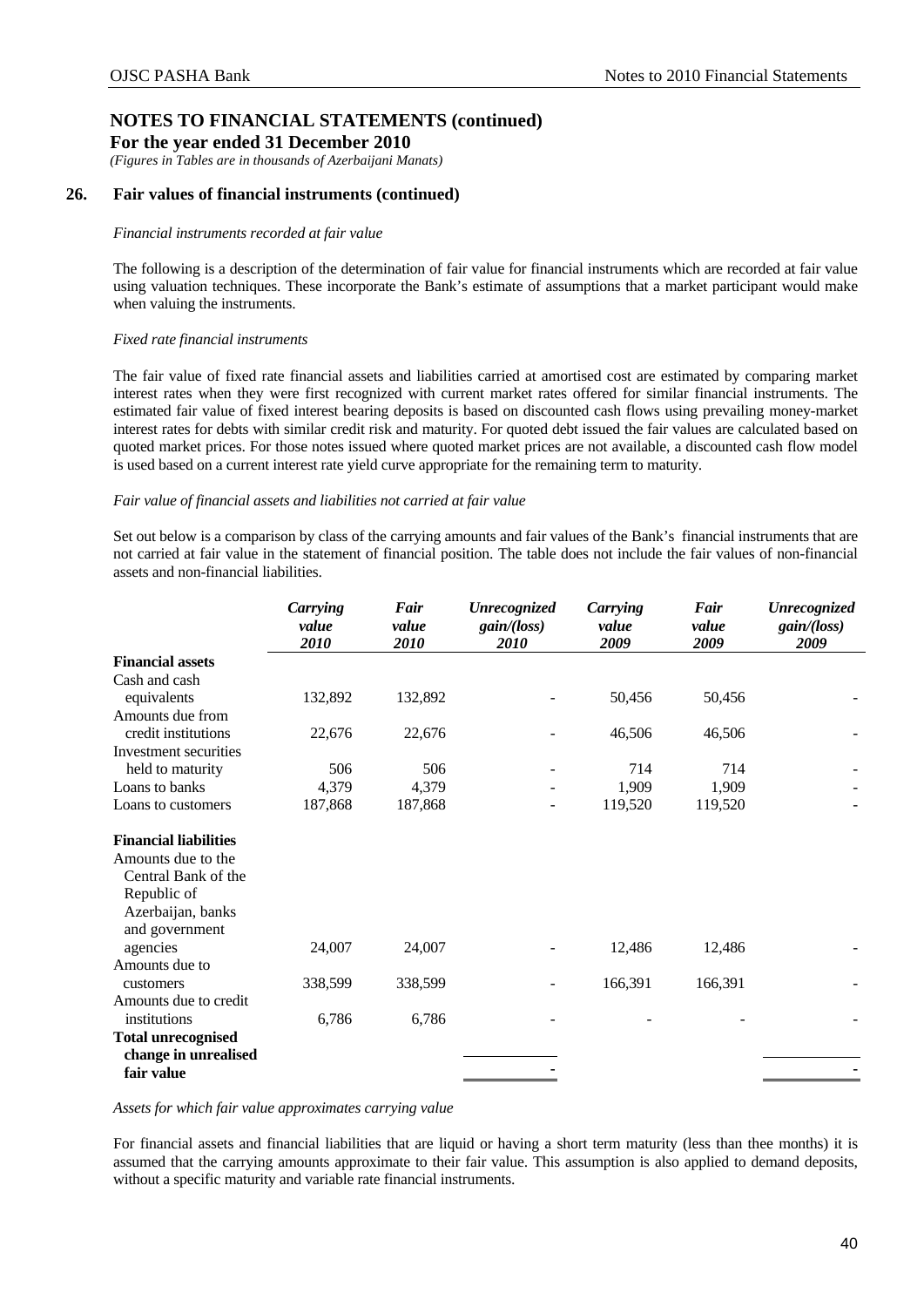*(Figures in Tables are in thousands of Azerbaijani Manats)* 

## **26. Fair values of financial instruments (continued)**

### *Fixed and variable rate financial instruments*

For quoted debt instruments the fair values are determined based on quoted market prices. The fair values of unquoted debt instruments are estimated by discounting future cash flows using rates currently available for debt on similar terms, credit risk and remaining maturities.

## <span id="page-43-0"></span>**27. Maturity analysis of assets and liabilities**

The table below shows an analysis of assets and liabilities according to when they are expected to be recovered or settled See Note 25 "Risk management" for the Bank's contractual undiscounted repayment obligations.

|                                                                                                    |                    | 31 December 2010      |              |                    | 31 December 2009      |               |
|----------------------------------------------------------------------------------------------------|--------------------|-----------------------|--------------|--------------------|-----------------------|---------------|
|                                                                                                    | Within one<br>year | More than<br>one year | <b>Total</b> | Within one<br>year | More than<br>one year | <b>T</b> otal |
| Cash and cash equivalents                                                                          | 132,892            |                       | 132,892      | 50,456             |                       | 50,456        |
| Trading securities                                                                                 | 897                |                       | 897          | 858                |                       | 858           |
| Securities purchased under                                                                         |                    |                       |              |                    |                       |               |
| agreements to resell                                                                               | 5,775              |                       | 5,775        | 499                |                       | 499           |
| Amounts due from credit institutions<br>Investment securities available-for-                       | 22,437             | 239                   | 22,676       | 46,506             |                       | 46,506        |
| sale                                                                                               | 111,757            | 37,643                | 149,400      | 82,027             |                       | 82,027        |
| Investment securities held to maturity                                                             | 209                | 297                   | 506          | 513                | 201                   | 714           |
| Loans to banks                                                                                     | 2,379              | 2,000                 | 4,379        | 1,909              |                       | 1,909         |
| Loans to customers                                                                                 | 59,540             | 128,328               | 187,868      | 63,981             | 55,539                | 119,520       |
| Property and equipment                                                                             | 3,549              |                       | 3,549        | 1,400              |                       | 1,400         |
| Intangible assets                                                                                  | 1,607              |                       | 1,607        | 712                |                       | 712           |
| Other assets                                                                                       | 2,755              |                       | 2,755        | 1,832              |                       | 1,832         |
| <b>Total assets</b>                                                                                | 343,797            | 168,507               | 512,304      | 250,693            | 55,740                | 306,433       |
| Amounts due to the Central Bank of<br>the Republic of Azerbaijan, banks<br>and government agencies | 7,002              | 17,005                | 24,007       | 1                  | 12,485                | 12,486        |
| Amounts due to customers                                                                           | 315,779            | 22,820                | 338,599      | 166,391            |                       | 166,391       |
| Amounts due to credit institutions                                                                 | 6,786              |                       | 6,786        |                    |                       |               |
| Current income tax liabilities                                                                     | 573                |                       | 573          |                    |                       |               |
| Provision for guarantees and other                                                                 |                    |                       |              |                    |                       |               |
| commitments                                                                                        | 1,582              |                       | 1,582        | 781                |                       | 781           |
| Other liabilities                                                                                  | 3,942              |                       | 3,942        | 205                |                       | 205           |
| <b>Total liabilities</b>                                                                           | 335,664            | 39,825                | 375,489      | 167,378            | 12,485                | 179,863       |

Long-term loans are generally not available in Azerbaijan except for programs set up by international financial institutions. However, in the Azerbaijan marketplace, many short-term credits are granted with the expectation of renewing the loans at maturity. As such, the ultimate maturity of assets may be different from the analysis presented above. In addition, the maturity analysis does not reflect the historical stability of current accounts. Their liquidation has historically taken place over a longer period than indicated in the tables above. These balances are included in amounts due on demand in the tables above. While trading securities are shown at demand, realizing such assets upon demand is dependent upon financial market conditions. Significant security positions may not be liquidated in a short period of time without adverse price effects.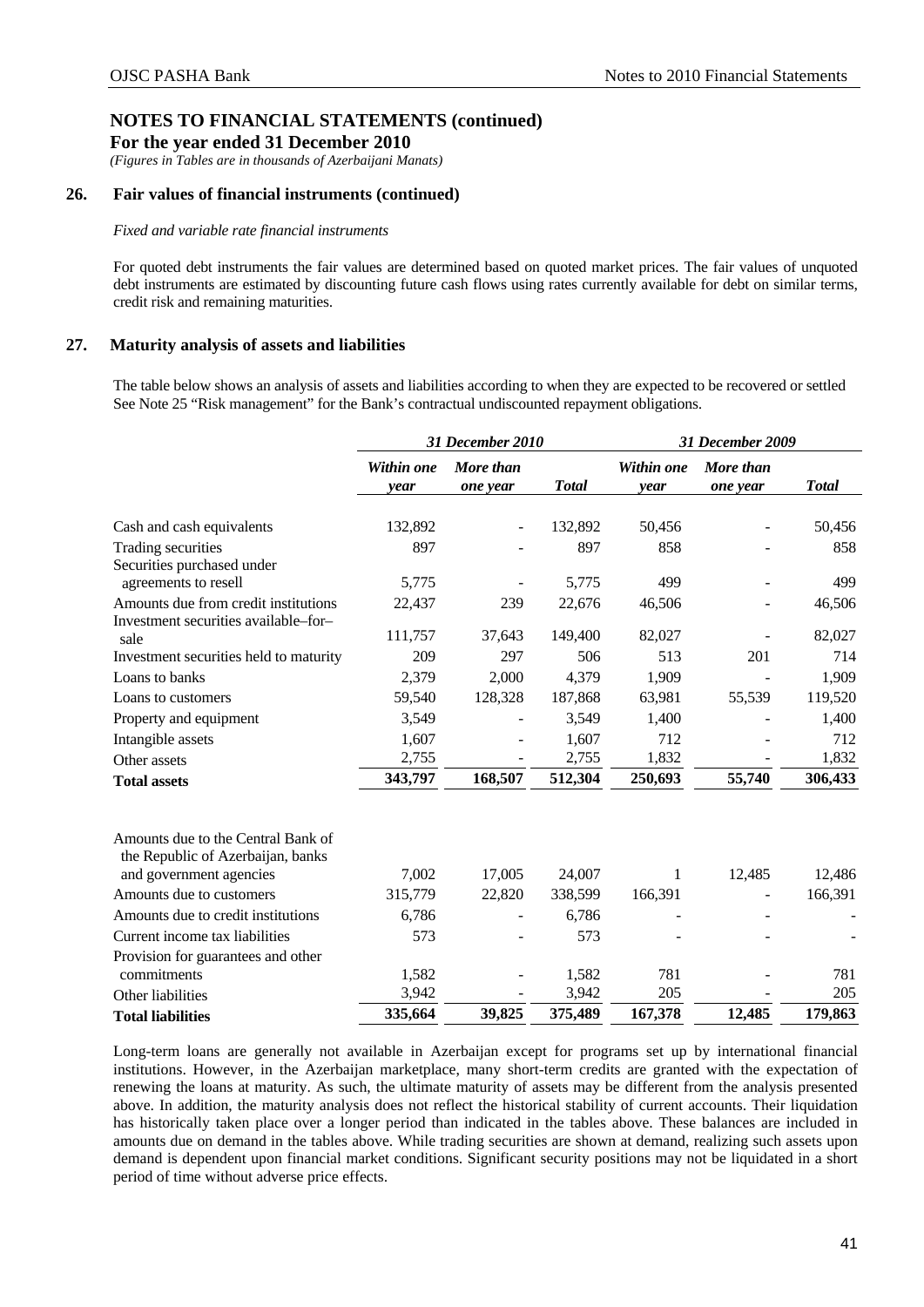*(Figures in Tables are in thousands of Azerbaijani Manats)* 

## <span id="page-44-0"></span>**28. Related party disclosures**

In accordance with IAS 24 "Related Party Disclosures", parties are considered to be related if one party has the ability to control the other party or exercise significant influence over the other party in making financial or operational decisions. In considering each possible related party relationship, attention is directed to the substance of the relationship, not merely the legal form.

Related party transactions were made on terms equivalent to those that prevail in arm's length transactions.

Related parties may enter into transactions which unrelated parties might not, and transactions between related parties may not be effected on the same terms, conditions and amounts as transactions between unrelated parties.

The volumes of related party transactions, outstanding balances at the year end, and related expense and income for the year are as follows:

|                                                               |               | 31 December 2010<br><b>Entities</b><br><b>Key</b><br>under<br>manage-<br>ment<br>common<br><b>Other</b><br>control<br>personnel<br>113<br>2,350<br>$\overline{\phantom{a}}$<br>$\overline{\phantom{a}}$<br>21,371<br>528<br>$\overline{\phantom{a}}$<br>$\overline{\phantom{a}}$ |       |  |              | 31 December 2009         |                                               |                                            |                          |              |
|---------------------------------------------------------------|---------------|----------------------------------------------------------------------------------------------------------------------------------------------------------------------------------------------------------------------------------------------------------------------------------|-------|--|--------------|--------------------------|-----------------------------------------------|--------------------------------------------|--------------------------|--------------|
|                                                               | <b>Parent</b> |                                                                                                                                                                                                                                                                                  |       |  | <b>Total</b> | <b>Parent</b>            | <b>Entities</b><br>under<br>common<br>control | <b>Key</b><br>manage-<br>ment<br>personnel | <b>Other</b>             | <b>Total</b> |
| Loans outstanding                                             |               |                                                                                                                                                                                                                                                                                  |       |  |              |                          |                                               |                                            |                          |              |
| at 1 January, gross<br>Loans issued during                    |               |                                                                                                                                                                                                                                                                                  |       |  | 2,463        |                          |                                               | $\overline{4}$                             |                          | 4            |
| the year                                                      |               |                                                                                                                                                                                                                                                                                  |       |  | 21,899       | $\overline{\phantom{a}}$ | 4,539                                         | 172                                        | $\overline{\phantom{a}}$ | 4,711        |
| Loan repayments                                               |               |                                                                                                                                                                                                                                                                                  |       |  |              |                          |                                               |                                            |                          |              |
| during the year                                               |               | (2, 479)                                                                                                                                                                                                                                                                         | (407) |  | (2,886)      |                          | (2,189)                                       | (63)                                       |                          | (2, 252)     |
| Interest accrual                                              |               | 85                                                                                                                                                                                                                                                                               | 2     |  | 87           |                          |                                               |                                            |                          |              |
| Loans outstanding at                                          |               | 21,327                                                                                                                                                                                                                                                                           | 236   |  | 21,563       |                          | 2,350                                         | 113                                        |                          | 2,463        |
| 31 December, gross<br>Less: allowance for<br>impairment at 31 |               |                                                                                                                                                                                                                                                                                  |       |  |              |                          |                                               |                                            |                          |              |
| December                                                      |               | (102)                                                                                                                                                                                                                                                                            | (1)   |  | (103)        |                          |                                               |                                            |                          |              |
| <b>Loans outstanding</b><br>at 31 December,                   |               |                                                                                                                                                                                                                                                                                  |       |  |              |                          |                                               |                                            |                          |              |
| net                                                           |               | 21,225                                                                                                                                                                                                                                                                           | 235   |  | 21,460       |                          | 2,350                                         | 113                                        |                          | 2,463        |
| Interest income on                                            |               |                                                                                                                                                                                                                                                                                  |       |  |              |                          |                                               |                                            |                          |              |
| loans                                                         |               | 1,768                                                                                                                                                                                                                                                                            | 36    |  | 1,804        |                          | 86                                            | 7                                          |                          | 93           |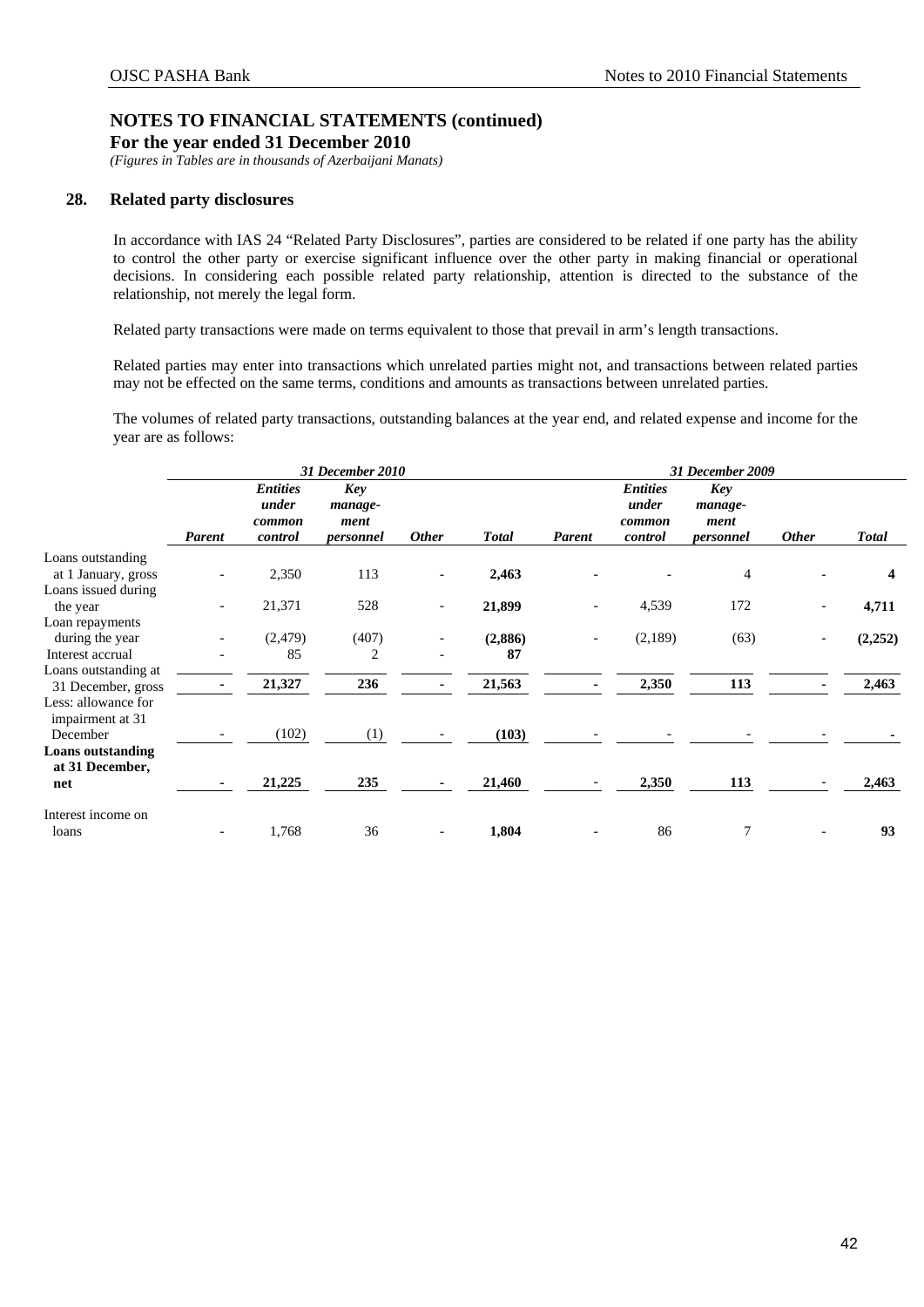**For the year ended 31 December 2010** 

*(Figures in Tables are in thousands of Azerbaijani Manats)* 

## **28. Related party disclosures (continued)**

|                                            |                          |                                               | 31 December 2010                           |                          |              |                          |                                               | 31 December 2009                           |                          |              |
|--------------------------------------------|--------------------------|-----------------------------------------------|--------------------------------------------|--------------------------|--------------|--------------------------|-----------------------------------------------|--------------------------------------------|--------------------------|--------------|
|                                            | <b>Parent</b>            | <b>Entities</b><br>under<br>common<br>control | <b>Key</b><br>manage-<br>ment<br>personnel | <b>Other</b>             | <b>Total</b> | <b>Parent</b>            | <b>Entities</b><br>under<br>common<br>control | <b>Key</b><br>manage-<br>ment<br>personnel | <b>Other</b>             | <b>Total</b> |
| Deposits at 1 January<br>Deposits received | 14,310                   | 100                                           | 317                                        | 37,881                   | 52,608       | 33,303                   | 100                                           | 100                                        |                          | 33,503       |
| during the year<br>Deposits repaid         | 52,523                   | 6,800                                         | 303                                        | 77,564                   | 137,190      | 20,753                   |                                               | 217                                        | 51,777                   | 72,747       |
| during the year                            | (14, 132)                | (100)                                         | (319)                                      | (64, 754)                | (79, 305)    | (39, 746)                |                                               |                                            | (13,896)                 | (53, 642)    |
| Deposits at 31<br><b>December</b>          | 52,701                   | 6,800                                         | 301                                        | 50,691                   | 110,493      | 14,310                   | <b>100</b>                                    | 317                                        | 37,881                   | 52,608       |
| Current accounts at<br>31 December         | 16,010                   | 49,408                                        | 31                                         | 30,262                   | 95,711       | 6,101                    | 32,994                                        | 21                                         | 35,354                   | 74,470       |
| Interest expense on<br>deposits            | (1,988)                  | (60)                                          | (27)                                       | (3,497)                  | (5,572)      | (1,230)                  | (9)                                           | (10)                                       | (1,790)                  | (3,039)      |
| Guarantees issued<br>Letters of credit     | $\overline{\phantom{a}}$ | 6,152                                         |                                            |                          | 6,152        | $\overline{\phantom{a}}$ | 3,082                                         |                                            | $\overline{\phantom{a}}$ | 3,082        |
| issued<br>Unused credit lines              | $\overline{\phantom{a}}$ | 948<br>321                                    |                                            | $\overline{\phantom{a}}$ | 948<br>321   | $\overline{\phantom{a}}$ | 1,659                                         |                                            | $\overline{\phantom{a}}$ | 1,659        |
| Fee and commission<br>income               | 31                       | 531                                           | $\overline{4}$                             |                          | 566          | 61                       | 513                                           |                                            |                          | 574          |
| Other operating<br>expenses                | $\overline{\phantom{a}}$ | (30)                                          | $\overline{\phantom{a}}$                   | (70)                     | (100)        |                          | (154)                                         |                                            | (60)                     | (214)        |

|                                   | Year ended<br>31 December 2010 | Year ended<br>31 December 2009 |
|-----------------------------------|--------------------------------|--------------------------------|
| Salaries and other benefits       | (1,222)                        | (811)                          |
| Social security costs             | (269)                          | (178)                          |
| Total key management compensation | (1,491)                        | (989)                          |

## <span id="page-45-0"></span>**29. Capital adequacy**

The Bank maintains an actively managed capital base to cover risks inherent in the business. The adequacy of the Bank's capital is monitored using, among other measures, the ratios established the CBA and the Basel Capital Accord 1988 in supervising the Bank.

During the past year, the Bank had complied in full with all it's externally imposed capital requirements

The primary objectives of the Bank's capital management are to ensure that the Bank complies with externally imposed capital requirements and that the Bank maintains strong credit ratings and healthy capital ratios in order to support its business and to maximise shareholders' value.

The Bank manages its capital structure and makes adjustments to it in the light of changes in economic conditions and the risk characteristics of its activities. In order to maintain or adjust the capital structure, the Bank may adjust the amount of dividend payment to shareholders, return capital to shareholders or issue capital securities. No changes were made in the objectives, policies and processes from the previous years.